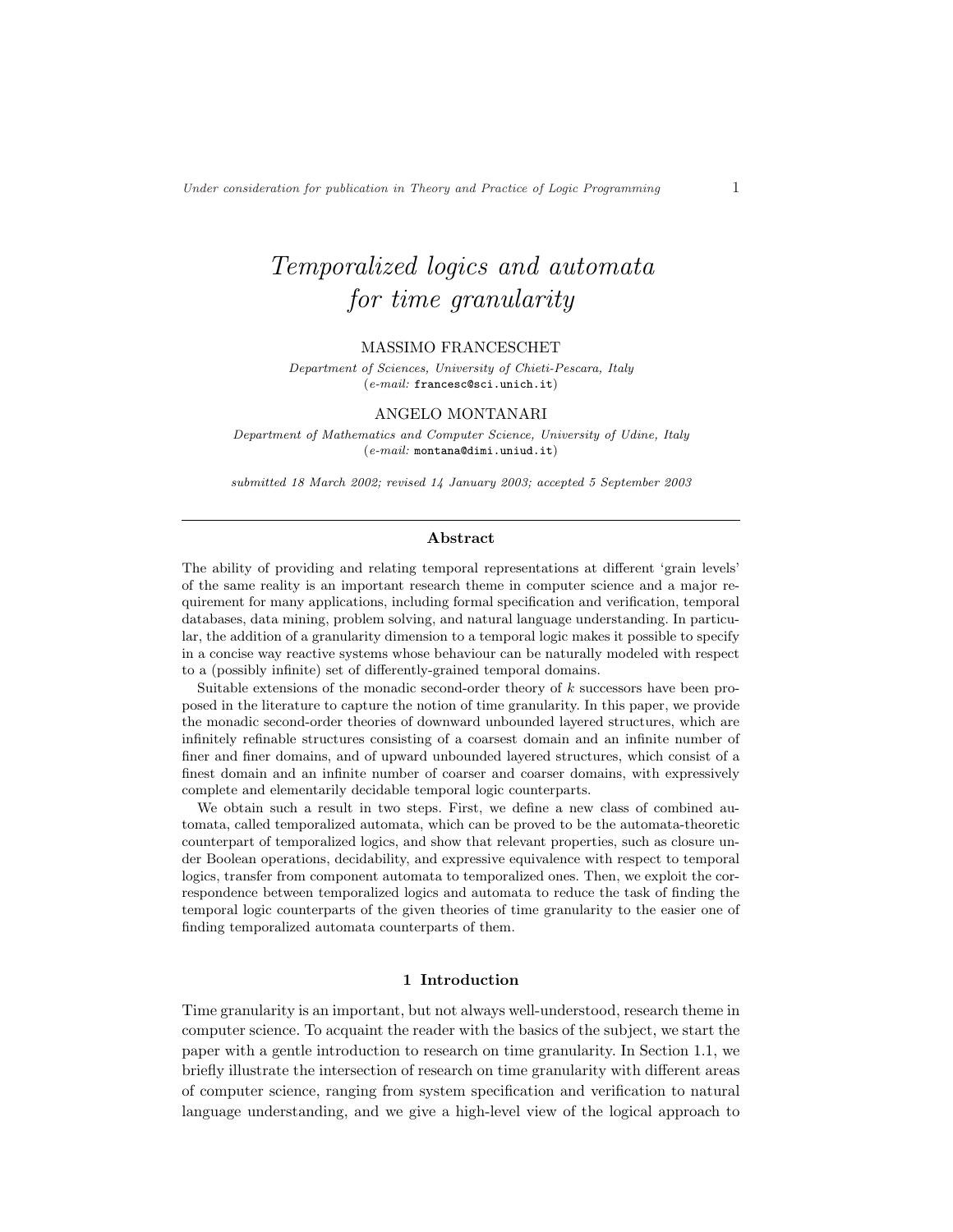# 2 Massimo Franceschet and Angelo Montanari

the problem of representing and reasoning about time granularity that we follow in the paper. In Section 1.2, we focus on the topics addressed in the paper, and we outline its main contributions. In Section 1.3, we show that the considered topics present interesting connections with a number of issues relevant to various research directions in computer science logic, including real-time logics, interval logics, and combined logics. We conclude the introduction by a short description of the organization of the rest of the paper.

## 1.1 Representing and reasoning about time granularity

The ability of providing and relating temporal representations at different 'grain levels' of the same reality is an important research theme in various fields of computer science, including formal specification and verification, temporal databases, data mining, problem solving, and natural language understanding. As for formal specifications, there exists a large class of reactive systems whose components have dynamic behavior regulated by very different time constants (granular reactive systems). A good specification language must enable one to specify and verify the components of a granular reactive system and their interactions in a simple and intuitively clear way (Ciapessoni et al. 1993; Corsetti et al. 1991; Corsetti et al. 1991; Fiadeiro and Maibaum 1994; Lamport 1985; Montanari et al. 2002; Montanari et al. 1999; Montanari et al. 2000; Montanari and Policriti 1996). As for temporal databases, the common way to represent temporal information is to timestamp either attributes (*attribute timestamping*) or tuples/objects (*tuple-timestamping*). Timestamping is performed taking time values over some fixed granularity. However, it may happen that differently-grained timestamps are associated with different data. This is the case, for instance, when information is collected from distinct sources which are not under the same control. Moreover, users and application programs may require the flexibility of viewing and querying temporal data at different time granularities. To guarantee consistency either the data must be converted into a uniform granularity-independent representation or temporal database operations must be generalized to cope with data associated with different temporal domains. In both cases, a precise semantics for time granularity is needed (Bettini et al. 1997; Chandra et al. 1994; Combi and Pozzi 2001; Dyreson and Snodgrass 1995; Jajodia et al. 1993; Jajodia et al. 1995; Montanari and Pernici 1993; Ning et al. 2002; Niezette and Stevenne 1993; Segev and Chandra 1993; Wijsen 1998; Wijsen 1999). With regard to data mining, a huge amount of data is collected every day in the form of event-time sequences. These sequences represent valuable sources of information, not only for what is explicitly recorded, but also for deriving implicit information and predicting the future behavior of the monitored process. This latter activity requires an analysis of the frequency of certain events, the discovery of their regularity, and the identification of sets of events that are linked by particular temporal relationships. Such frequencies, regularity, and relationships are often expressed in terms of multiple granularities, and thus analysis and discovery tools must be able to cope with them (Agrawal and Srikant 1995; Bettini et al. 1998; Bettini et al. 1996b; Dreyer et al. 1994; Mannila et al. 1995). With regard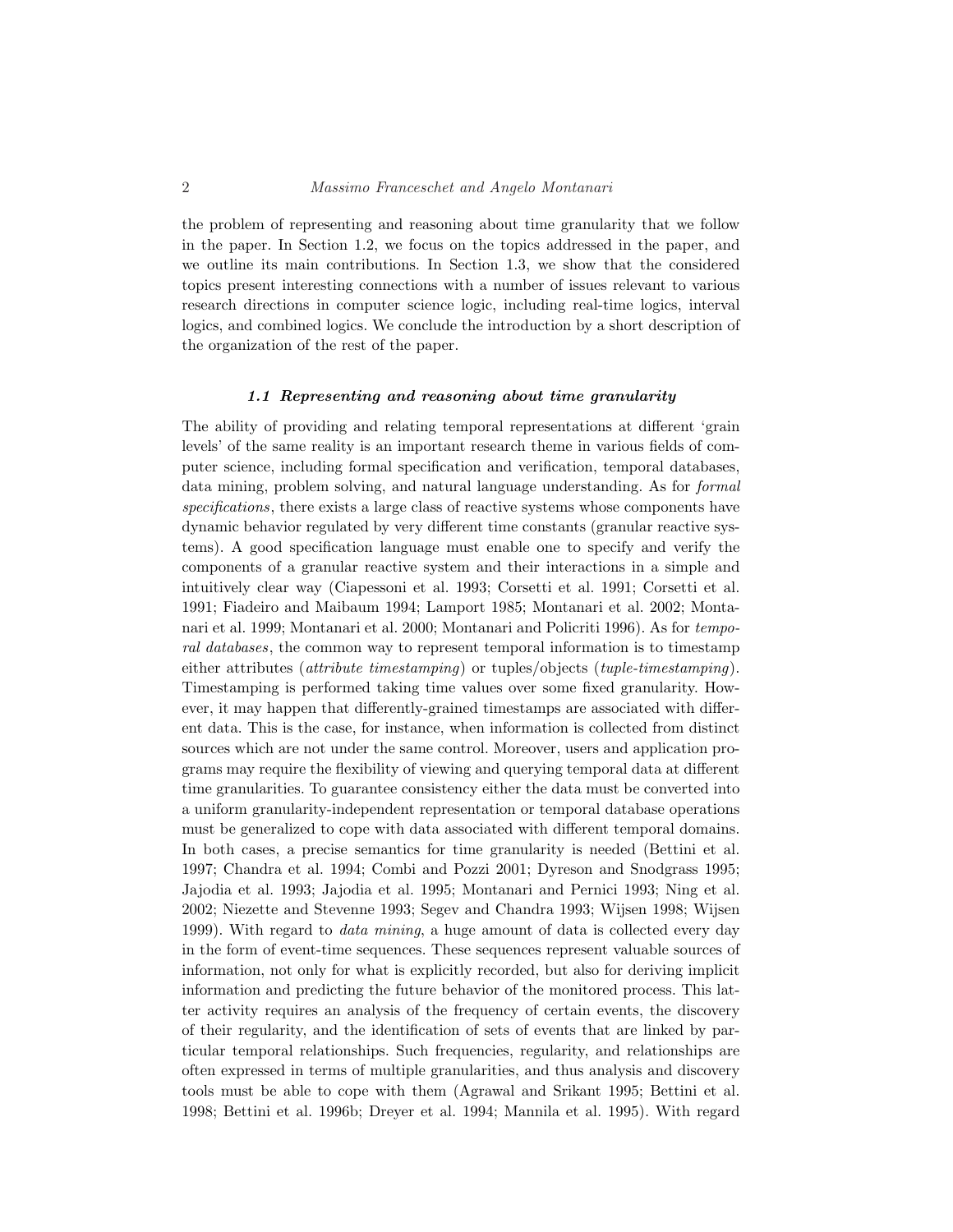Temporalized logics and automata for time granularity 3



Fig. 1. The 2-refinable 4-layered structure.

to problem solving, several problems in scheduling, planning, and diagnosis can be formulated as temporal constraint satisfaction problems provided with a time granularity dimension. Variables are used to represent events occurring at different time granularities and constraints are used to represent temporal relations between events (Bettini et al. 1996a; Cukierman and Delgrande 1998; Euzenat 1995; Ladkin 1987; Montanari et al. 1992; Mota and Robertson 1996; Poesio and Brachman 1991; Shahar 1996). Finally, shifts in the temporal perspective are common in natural language communication, and thus the ability of supporting and relating a variety of temporal models, at different grain sizes, is a relevant feature for the task of natural language processing (Blackburn and Bos 2003; Foster et al. 1986; Fum et al. 1989; Kamp and Schiehlen 2001).

According to a commonly accepted perspective, any time granularity can be viewed as the partitioning of a temporal domain in groups of elements, where each group is perceived as an indivisible unit (a granule). A representation formalism can then use these granules to provide facts, actions or events with a temporal qualification, at the appropriate abstraction level. However, adding the concept of time granularity to a formalism does not merely mean that one can use different temporal units to represent temporal quantities in a unique flat model, but it involves semantic issues related to the problem of assigning a proper meaning to the association of statements with the different temporal domains of a layered model and of switching from one domain to a coarser/finer one.

Different approaches to represent and to reason about time granularity have been proposed in the literature. In the following, we introduce the distinctive features of the logical approach to time granularity<sup>1</sup>. In the *logical* setting, the different time granularities and their interconnections are represented by means of mathematical structures, called layered structures. A layered structure consists of a possibly infinite set of related differently-grained temporal domains. Such a structure identifies the relevant temporal domains and defines the relations between time points belonging to different domains. Suitable operators make it possible to move horizontally within a given temporal domain (displacement operators), and to move vertically across temporal domains (projection operators). Both classical and temporal logics

<sup>&</sup>lt;sup>1</sup> In (Franceschet and Montanari 2002) we analyze alternative approaches to time granularity, developed in the context of temporal databases, and we compare them with the logical one.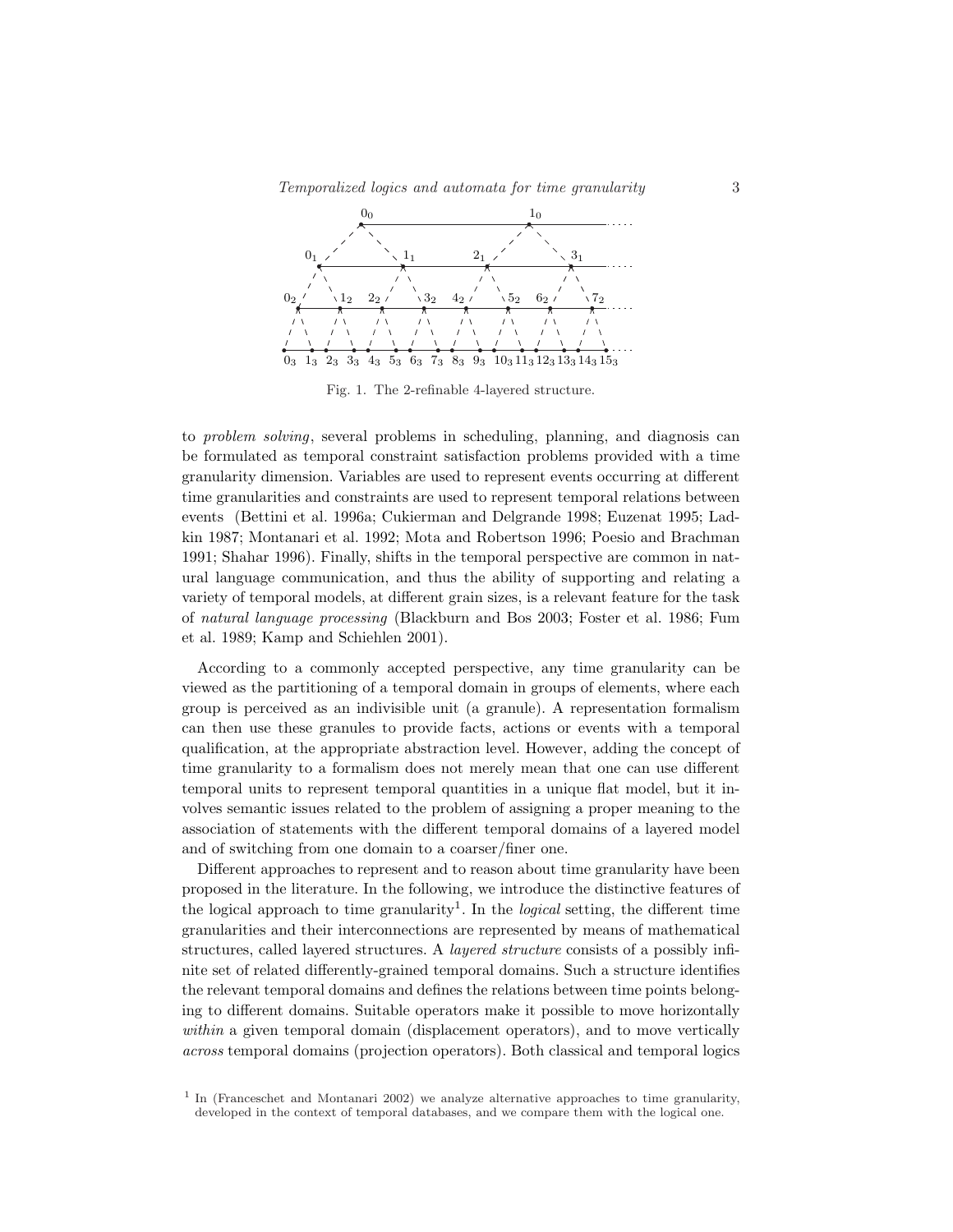4 Massimo Franceschet and Angelo Montanari



Fig. 2. The 2-refinable downward unbounded layered structure.

can be interpreted over the layered structure. Logical formulas allow one to specify properties involving different time granularities in a single formula by mixing displacement and projection operators. Algorithms are provided to verify whether a given formula is consistent (satisfiability checking) as well as to check whether a given formula is satisfied in a particular structure (model checking). The logical approach to represent time granularity has been mostly applied in the field of formal specification and verification of concurrent systems. An application of time granularity logics to the specification of a supervisor that automates the activities of a high voltage station, devoted to the end user distribution of the energy generated by power plants, has been accomplished in collaboration with Automation Research Center of the Electricity Board of Italy (ENEL). A short account of this work has been given in (Ciapessoni et al. 1993). Logics for time granularity have also been applied to the specification of real-time monitoring systems (Corsetti et al. 1991), mobile systems (Franceschet et al. 2000), and therapy plans in clinical medicine (Combi et al. 2002).

A systematic logical framework for time granularity, based on a many-level view of temporal structures, with matching logics and decidability results, has been proposed in (Montanari 1996; Montanari and Policriti 1996; Montanari et al. 1999) and later extended in (Franceschet 2002; Franceschet and Montanari 2001a; Franceschet and Montanari 2001b; Franceschet and Montanari 2003). Layered structures with exactly  $n \geq 1$  temporal domains such that each time point can be refined into  $k \geq 2$  time points of the immediately finer temporal domain, if any, are called k-refinable n-layered structures (n-LSs for short, see Figure 1). They have been investigated in (Montanari and Policriti 1996), where a classical second-order language, with second-order quantification restricted to monadic predicates, has been interpreted over them. The language includes a total order  $\lt$  and  $k$  projection functions  $\downarrow_0, \ldots, \downarrow_{k-1}$  over the layered temporal universe such that, for every point x,  $\downarrow_0(x), \ldots, \downarrow_{k-1}(x)$  are the k elements of the immediately finer temporal domain, if any, into which x is refined. The satisfiability problem for the monadic secondorder language over  $n$ -LSs has been proved to be decidable by using a reduction to the emptiness problem for Büchi sequence automata. Unfortunately, the decision procedure has a nonelementary complexity.

Layered structures with an infinite number of temporal domains,  $\omega$ -layered struc-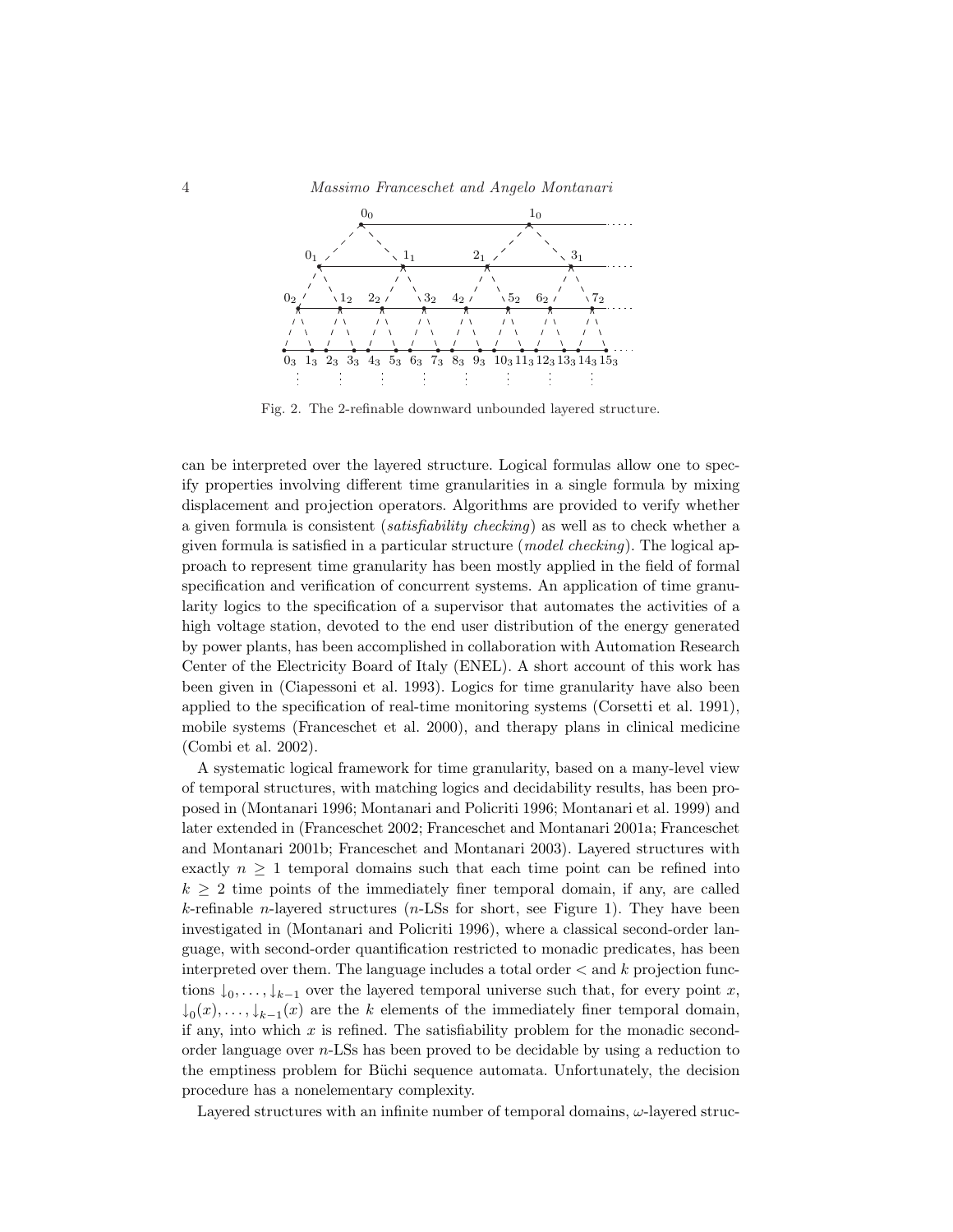

Fig. 3. The 2-refinable upward unbounded layered structure.

tures, have been studied in (Montanari et al. 1999). In particular, the authors investigated k-refinable downward unbounded layered structures (DULSs), that is,  $\omega$ -layered structures consisting of a coarsest domain together with an infinite number of finer and finer domains (see Figure 2), and k-refinable upward unbounded *layered structures* (UULSs), that is,  $\omega$ -layered structures consisting of a finest temporal domain together with an infinite number of coarser and coarser domains (see Figure 3). A classical monadic second-order language, including a total order < and k projection functions  $\downarrow_0, \ldots, \downarrow_{k-1}$ , has been interpreted over both UULSs and DULSs. The decidability of the monadic second-order theories of UULSs and DULSs has been proved by reducing the satisfiability problem to the emptiness problem for systolic and Rabin tree automata, respectively. In both cases the decision procedure has a nonelementary complexity.

#### 1.2 Our contributions

Monadic logics for time granularity are quite expressive, but, unfortunately, they have few computational appealing: their decision problem is indeed *nonelementary*. This roughly means that it is possible to algorithmically check satisfiability, but the complexity of the algorithm grows very rapidly and cannot be bounded. Moreover, the corresponding automata (Büchi sequence automata for the theory of finitelylayered structures, Rabin tree automata for downward unbounded structures, and systolic tree automata for upward unbounded ones) do not directly work over layered structures, but rather over collapsed structures into which layered structures can be encoded. Hence, they are not natural and intuitive tools to specify and check properties of time granularity.

In this paper, we follow a different approach. Taking inspiration from combination methods for temporal logics, we start by studying how to combine automata in such a way that properties of the components are inherited by the combination. Then, we reinterpret layered structures as combined structures. This intuition reveals to be the keystone of our endeavor. Indeed, it allows us to define combined temporal logics and combined automata over layered structures, and to study their expressive power and computational properties by taking advantage of the transfer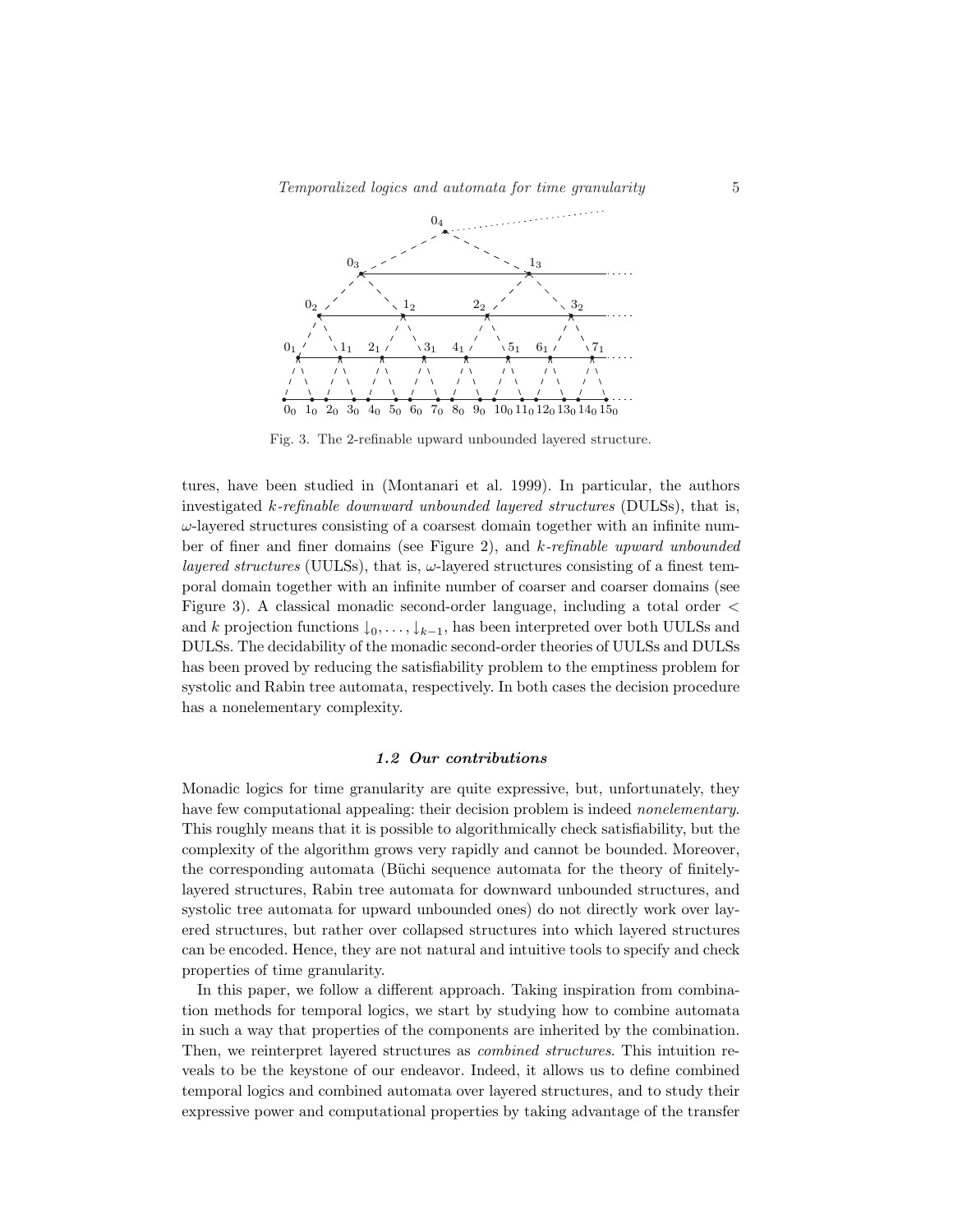

Fig. 4. From monadic theories to (temporalized) logics via (temporalized) automata.

theorems for combined logics and combined automata. The outcome is appealing: the resulting combined temporal logics and automata directly work over layered structures. Moreover, they are expressively equivalent to monadic languages, and they are elementarily decidable.

Finding the temporal logic counterpart of monadic theories is a difficult task, involving a nonelementary blow up in the length of formulas. Ehrenfeucht games have been successfully exploited to deal with such a correspondence problem for firstorder monadic theories (Immerman and Kozen 1989) and well-behaved fragments of second-order ones, e.g. the path fragment of the monadic second-order theory of infinite binary trees (Hafer and Thomas 1987). As for the theories of time granularity, by means of suitable applications of Ehrenfeucht games, we obtained an expressively complete and elementarily decidable combined temporal logic counterpart of the path fragment of the monadic second-order theory of DULSs (Franceschet and Montanari 2003), while Montanari et al. extended Kamp's theorem to deal with the first-order fragment of the theory of UULSs (Montanari et al. 2002). Unfortunately, these techniques produce rather involved proofs and do not naturally lift to the full second-order case.

In this paper, instead of trying to establish a direct correspondence between monadic second-order theories for time granularity and temporal logics, we connect them via automata (cf. Figure 4). Firstly, we define a new class of combined automata, called temporalized automata, which can be proved to be the automatatheoretic counterpart of temporalized logics, and show that relevant properties, such as closure under Boolean operations, decidability, and expressive equivalence with respect to temporal logics, transfer from component automata to temporalized ones. Then, on the basis of the established correspondence between temporalized logics and automata, we reduce the task of finding a temporal logic counterpart of the monadic second-order theories of DULSs and UULSs to the easier one of finding a temporalized automata counterpart of them. The mapping of monadic formulas into automata (the difficult direction) can indeed greatly benefit from automata closure properties.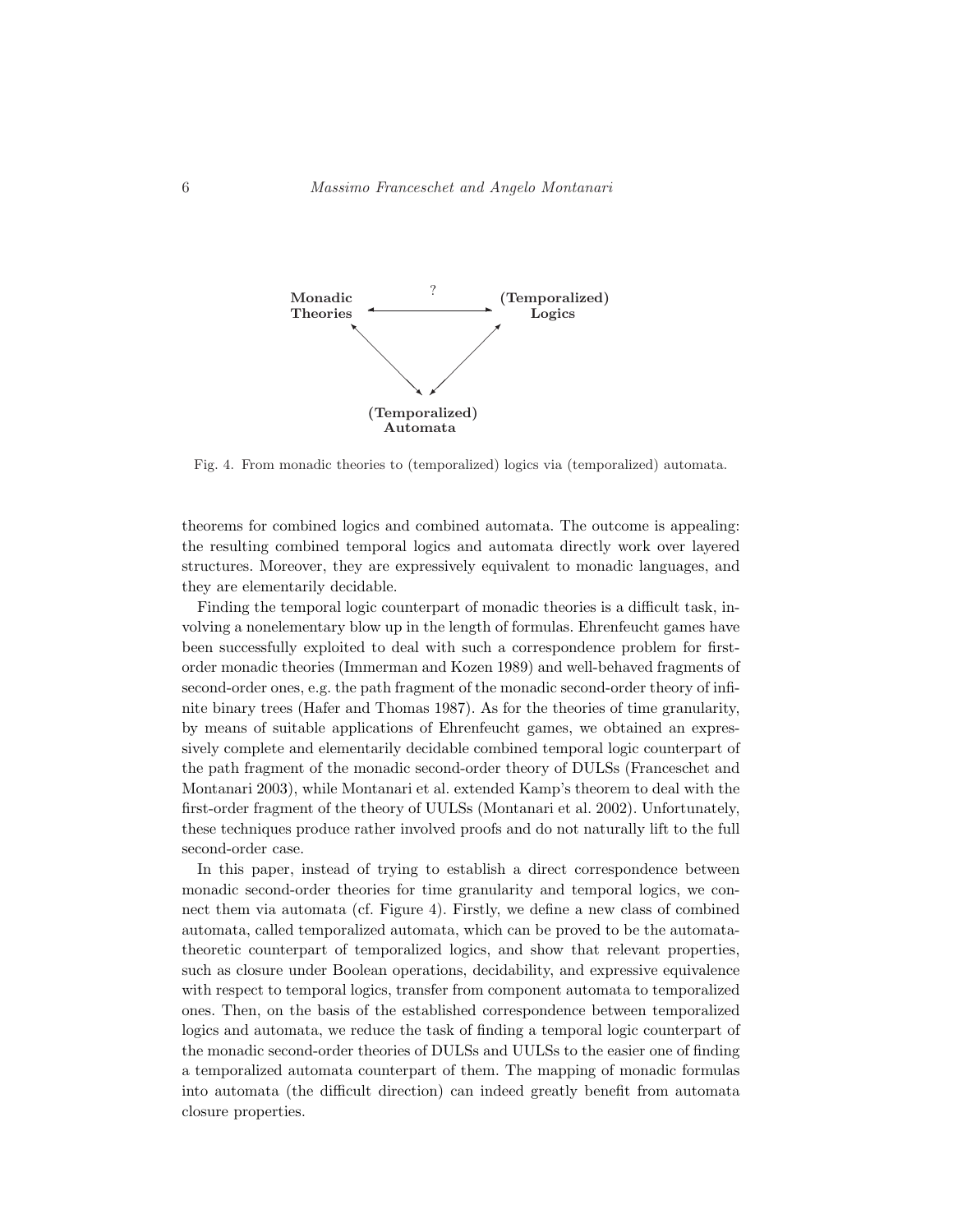As a by-product, the alternative characterization of temporalized logics for time granularity as temporalized automata allows one to reduce logical problems to automata ones. As it is well-known in the area of automated system specification and verification, such a reduction presents several advantages, including the possibility of using automata for both system modeling and specification, and the possibility of checking the system on-the-fly (a detailed account of these advantages can be found in (Franceschet and Montanari 2001b)).

# 1.3 Related fields

The original motivation of our research was the design of a temporal logic embedding the notion of time granularity, suitable for the specification of complex concurrent systems whose components evolve according to different time units. However, we soon established a fruitful complementary point of view on time granularity: it can be regarded as a powerful setting to investigate the definability of meaningful timing properties over a *single* time domain. Moreover, layered structures and logics provide an interesting embedding framework for flat real-time structures and logics, as well as there exists a natural link between structures and theories of time granularity and those developed for representing and reasoning about time intervals. Finally, there are significant similarities between the problems we encountered in studying time granularity, and those addressed by current research on combining logics, theories, and structures. In the following, we briefly explain all these connections.

Granular reactive systems. As pointed out above, we were originally motivated by the design of a temporal logic embedding the notion of time granularity suitable for the specification of granular reactive systems. A reactive system is a concurrent program that maintains and interaction with the external environment and that ideally runs forever. Temporal logic has been successfully used for modeling and analyzing the behavior of reactive systems (Emerson 1990). It supports semantic model checking, which can be used to check specifications against system behaviors; it also supports pure syntactic deduction, which may be used to verify the consistency of specifications. Finite-state automata, such as Büchi sequence automata and Rabin tree automata (Thomas 1990), have been proved very useful in order to provide clean and asymptotically optimal satisfiability and model checking algorithms for temporal logics (Kupferman et al. 2000; Vardi and Wolper 1994) as well as to cope with the state explosion problem that frightens concurrent system verification (Courcoubetis et al. 1991; Jard and Jeron 1989; Vardi and Wolper 1986).

A granular reactive systems is a reactive system whose components have dynamic behaviours regulated by very different time constants (Montanari 1996). As an example, consider a pondage power station consisting of a reservoir, with filling and emptying times of days or weeks, generator units, possibly changing state in a few seconds, and electronic control devices, evolving in microseconds or even less. A complete specification of the power station must include the description of these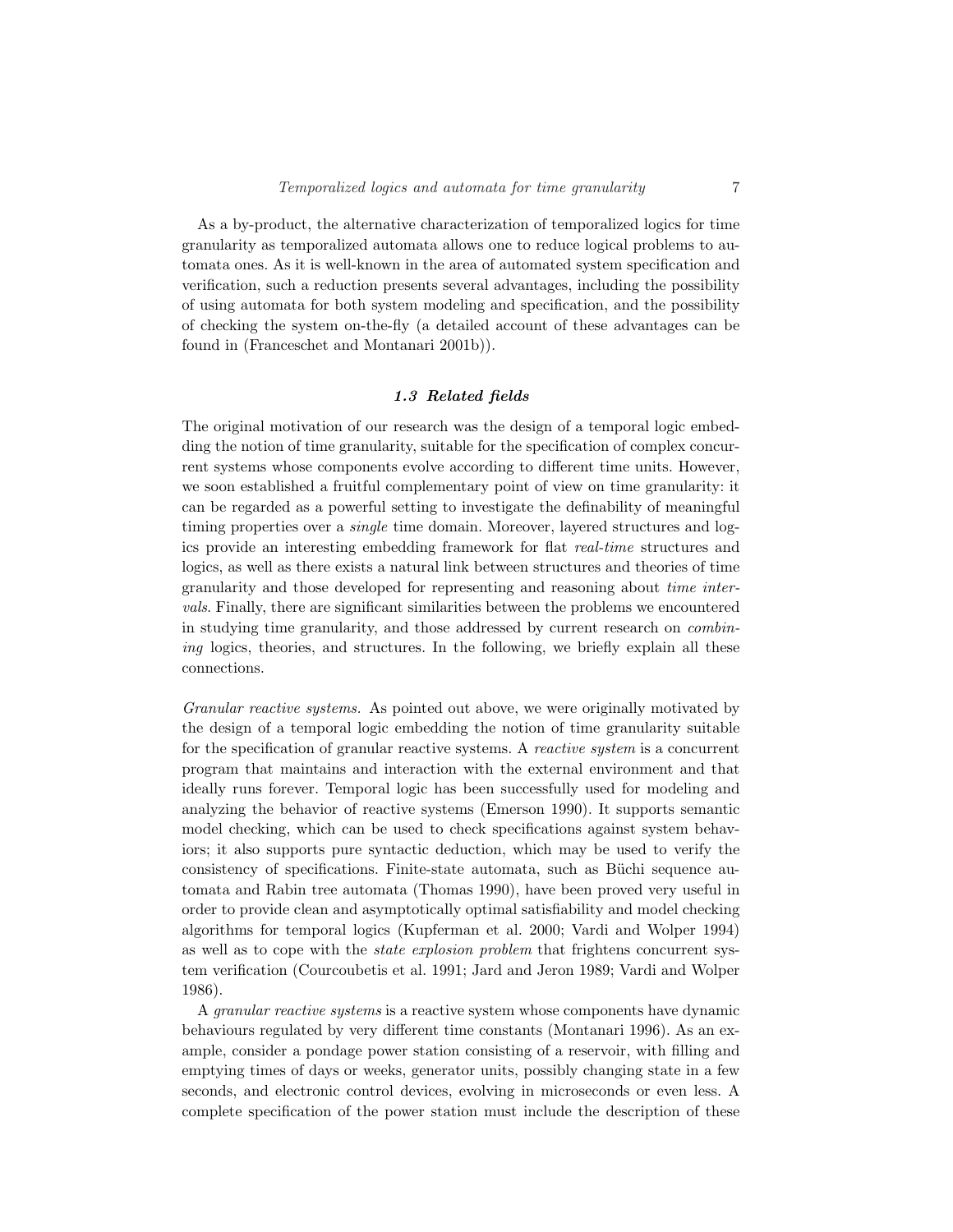# 8 Massimo Franceschet and Angelo Montanari

components and of their interactions. A natural description of the temporal evolution of the reservoir state will probably use days: "During rainy weeks, the level of the reservoir increases 1 meter a day", while the description of the control devices behaviour may use microseconds: "When an alarm comes from the level sensors, send an acknowledge signal in 50 microseconds". We say that systems of such a type have different time granularities. It is somewhat unnatural, and sometimes impossible, to compel the specifier to use a unique time granularity, microseconds in the previous example, to describe the behaviour of all the components. A good language must indeed allow the specifier to easily describe all simple and intuitively clear facts (naturalness of the notation). Hence, a specification language for granular reactive systems must support different time granularities to allow one (i) to maintain the specifications of the dynamics of differently-grained components as separate as possible (modular specifications), (ii) to differentiate the refinement degree of the specifications of different system components (flexible specifications), and (iii) to write complex specifications in an incremental way by refining higherlevel predicates associated with a given time granularity in terms of more detailed ones at a finer granularity (incremental specifications).

Definability of meaningful timing properties. Time granularity can be viewed not only as an important feature of a representation language, but also as a formal tool to investigate the definability of meaningful timing properties, such as density and exponential grow/decay, over a single time domain (Montanari et al. 1999). In this respect, the number of layers (single vs. multiple, finite vs. infinite) of the underlying temporal structure, as well as the nature of their interconnections, play a major role: certain timing properties can be expressed using a single layer; others using a finite number of layers; others only exploiting an infinite number of layers. For instance, temporal logics over binary 2-layered structures suffice to deal with conditions like "P holds at all even times of a given temporal domain" that cannot be expressed using flat propositional temporal logics (Wolper 1983). Moreover, temporal logics over  $\omega$ -layered structures allow one to express relevant properties of infinite sequences of states over a single temporal domain that cannot be captured by using flat or *n*-layered temporal logics. For instance, temporal logics over  $k$ refinable UULSs allow one to express conditions like "P holds at all time points  $k^i$ , for all natural numbers i, of a given temporal domain", which cannot be expressed by using either propositional or quantified temporal logics over a finite number of layers, while temporal logics over DULSs allow one to constrain a given property to hold true 'densely' over a given time interval.

On the relationship with real-time logics. Layered structures and logics can be regarded as an embedding framework for flat real-time structures and logics. A realtime system is a reactive system with well-defined fixed-time constraints. Systems that control scientific experiments, industrial control systems, automobile-engine fuel-injection systems, and weapon systems are examples of real-time systems. Examples of quantitative timing properties relevant to real-time systems are periodicity, bounded responsiveness, and timing delays. Logics for real-time systems, called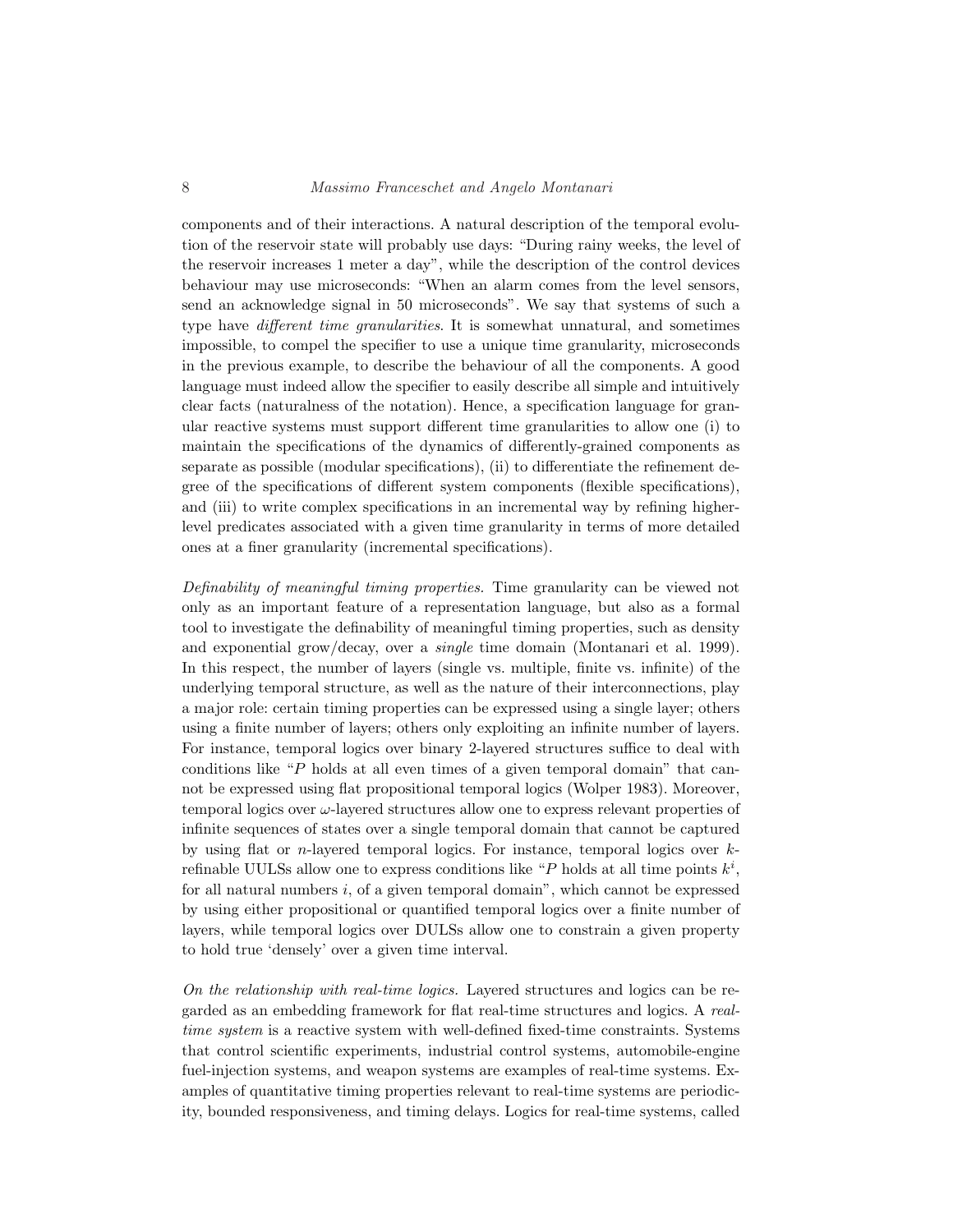real-time logics, are interpreted over timed state sequences, that is, state sequences in which every state is associated with a time instant.

Montanari et al. showed that the second-order theory of timed state sequences can be properly embedded into the second-order theory of binary UULSs as well as into the second-order theory of binary DULSs (Montanari et al. 2000). The increase in expressive power of the embedding frameworks makes it possible to express and check additional timing properties of real-time systems, which cannot be dealt with by the classical theory. For instance, in the theory of timed state sequences, saying that a state  $s$  holds true at time  $i$  can be meant to be an abstraction of the fact that state s can be arbitrarily placed in the time interval  $[i, i + 1]$ . The stratification of domains in layered structures naturally supports such an interval interpretation and gives means for reducing the uncertainty involved in the abstraction process. For instance, it allows on to say that a state s belongs to the first (respectively, second) half of the time interval  $[i, i + 1]$ . More generally, the embedding of real-time logics into the granularity framework allows one to deal with temporal indistinguishability of states (two or more states associated with the same time) and *temporal* gaps between states (a nonempty time interval between the time associated to two contiguous states). Temporal indistinguishability and temporal gaps can indeed be interpreted as phenomena due to the fact that real-time logics lack the ability to express properties at the right (finer) level of granularity: distinct states, associated with the same time, can always be ordered at the right level of granularity; similarly, time gaps represent intervals in which a state cannot be specified at a finer level of granularity. A finite number of layers is obviously not sufficient to capture timed state sequences: it is not possible to fix a priori any bound on the granularity that a domain must have to allow one to temporally order a given set of states, and thus we need to have an infinite number of temporal domains at our disposal.

On the relationship with interval logics. As pointed out in (Montanari 1996), there exists a natural link between structures and theories of time granularity and those developed for representing and reasoning about time intervals. Differently-grained temporal domains can indeed be interpreted as different ways of partitioning a given discrete/dense time axis into consecutive disjoint intervals. According to this interpretation, every time point can be viewed as a suitable interval over the time axis and projection implements an intervals-subintervals mapping. More precisely, let us define *direct constituents* of a time point  $x$ , belonging to a given domain, the time points of the immediately finer domain into which  $x$  can be refined, if any, and *indirect constituents* the time points into which the direct constituents of  $x$  can be directly or indirectly refined, if any. The mapping of a given time point into its direct or indirect constituents can be viewed as a mapping of a given time interval into (a specific subset of) its subintervals.

The existence of such a natural correspondence between interval and granularity structures hints at the possibility of defining a similar connection at the level of the corresponding theories. For instance, according to such a connection, temporal logics over DULSs allow one to constrain a given property to hold true densely over a given time interval, where  $P$  densely holds over a time interval  $w$  if  $P$  holds over  $w$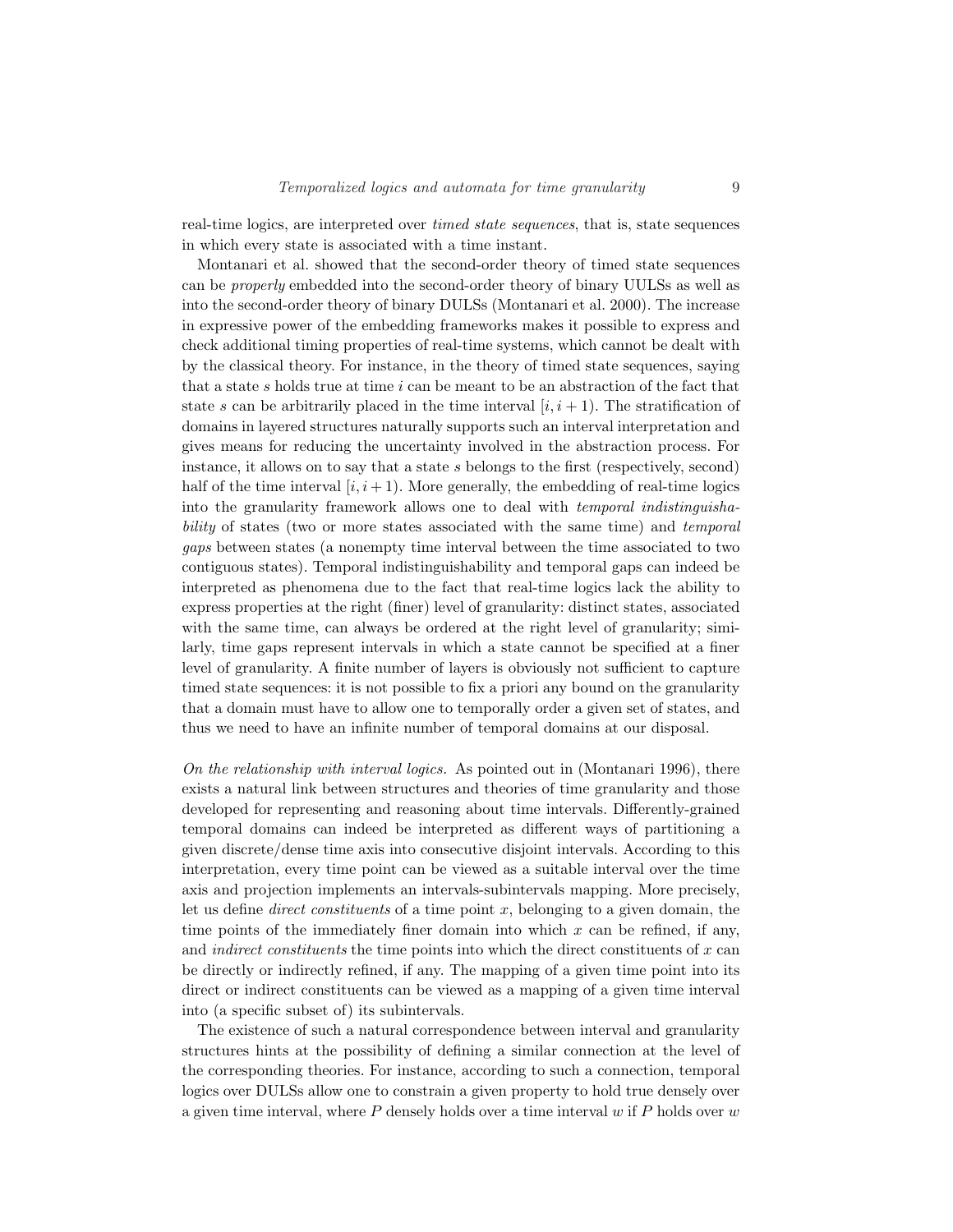# 10 Massimo Franceschet and Angelo Montanari

and there exists a direct constituent of  $w$  over which  $P$  densely holds. In particular, establishing a connection between structures and logics for time granularity and those for time intervals would allow one to transfer decidability results from the granularity setting to the interval one. As a matter of fact, most interval temporal logics, including Moszkowski's Interval Temporal Logic (ITL) (Moszkowski 1983), Halpern and Shoham's Modal Logic of Time Intervals (HS) (Halpern and Shoham 1991), Venema's CDT Logic (Venema 1991), and Chaochen and Hansen's Neighborhood Logic (NL) (Zhou and Hansen 1998), are highly undecidable. Decidable fragments of these logics have been obtained by imposing severe restrictions on their expressive power, e.g., the locality constraint in (Moszkowski 1983).

Preliminary results can be found in (Montanari et al. 2002), where the authors propose a new interval temporal logic, called Split Logic (SL for short), which is equipped with operators borrowed from HS and CDT, but is interpreted over specific interval structures, called split-frames. The distinctive feature of a split-frame is that there is at most one way to chop an interval into two adjacent subintervals, and consequently it does not possess *all* the intervals. They prove the decidability of SL with respect to particular classes of split-frames which can be put in correspondence with the first-order fragments of the monadic theories of time granularity. In particular, discrete split-frames with maximal intervals correspond to finitely layered structures, discrete split-frames (with unbounded intervals) can be mapped into upward unbounded layered structures, and dense split-frames with maximal intervals can be encoded into downward unbounded layered structures.

The combining logic perspective. There are significant similarities between the problems we addressed in the time granularity setting and those dealt with by current research on logics that model changing contexts and perspectives. The design of these types of logics is emerging as a relevant research topic in the broader area of combination of logics, theories, and structures, at the intersection of logic with artificial intelligence, computer science, and computational linguistics (Gabbay and de Rijke 2000). The reason is that application domains often require rather complex hybrid description and specification languages, while theoretical results and implementable algorithms are at hand only for simple basic components (Gabbay et al. 2003). As for granular reactive systems, their operational behavior can be naturally described as a suitable combination of temporal evolutions (sequences of component states) and temporal refinements (mapping of a component state into a finite sequence of states belonging to a finer component). According to such a point of view, the model describing the operational behavior of the system and the specification language can be obtained by *combining* simpler models and languages, respectively, and model checking/satisfiability procedures for combined logics can be used.

From the above discussion, it turns out that the time granularity framework is expressive and flexible enough to be used to investigate many interesting topics not explicitly related to time granularity. The aim of this paper is to deepen our understanding of time granularity. The rest of the paper is organized as follows.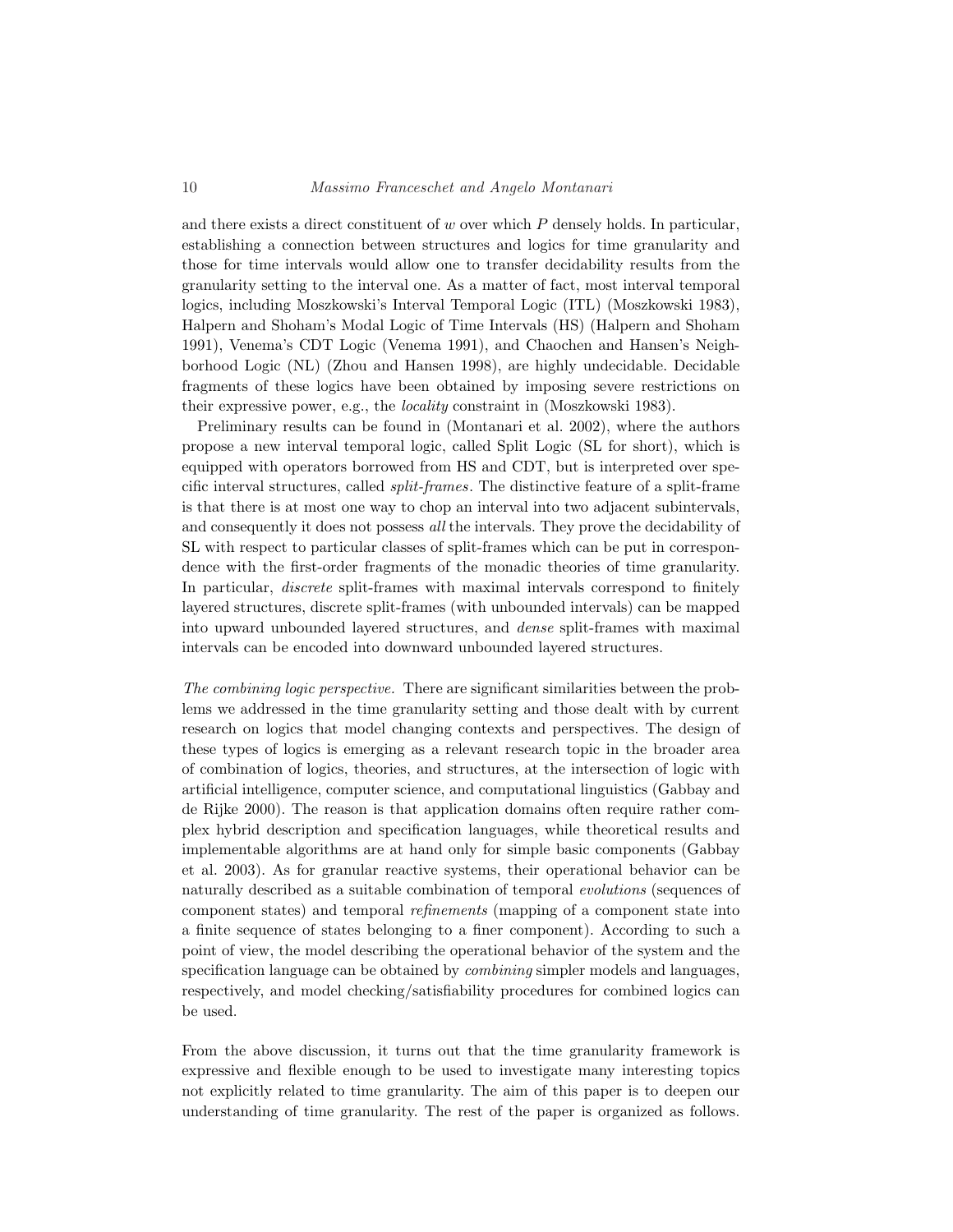In Section 2, we introduce temporalized automata and we show that relevant logical properties, such as closure under Boolean operations and decidability, transfer from component automata to temporalized ones; furthermore, we prove that temporalized automata are as expressive as temporalized logics. In Section 3 we exploit temporalized automata to find the temporal logic counterparts of the given theories of time granularity. Temporalized automata for the theories of DULSs and UULSs are obtained as combinations of Büchi and Rabin automata and of Büchi and finite tree automata, respectively. As a matter of fact, unlike the case of DULSs, the combined model we use to encode an UULS differs from that of pure temporalization since the innermost submodels are not independent from the outermost top-level model. In Section 4, we apply temporalized logics to a real-world case study. Conclusive remarks provide an assessment of the work done and outline some future research directions.

#### 2 Temporalized logics and automata

In this section we recall the definition of temporalization and we define temporalized automata<sup>2</sup>. Moreover, we prove the equivalence of temporalized automata and temporalized logics. We will take into consideration the following well-known temporal logics: Propositional Linear Temporal Logic (PLTL), Quantified Linear Temporal Logic (QLTL), Existentially Quantified Linear Temporal Logic (EQLTL), Directed Computational Tree Logic (CTL<sup>\*</sup><sub>k</sub>), Quantified Directed Computational Tree  $Logic \ (QCTL_k^*)$ , and Existentially Quantified Directed Computational Tree Logic (EQCTL<sup>∗</sup> k ); moreover, we will take advantage of the following well-known finitestate automata classes: Büchi sequence automata, Rabin tree automata, finite tree automata.

Let  $\mathcal{P} = \{P, Q, \ldots\}$  be a set of proposition letters. We consider temporal logics over the set of propositional letters  $P$ . Given a temporal logic **T**, we use  $\mathcal{L}_{T}$  and  $K_T$  to denote the language and the set of models of  $T$ , respectively. Furthermore, we write  $OP(\mathbf{T})$  to denote the set of temporal operators of  $\mathbf{T}$ .

Temporalization is a simple form of logic combination that embeds one component logic into the other (Finger and Gabbay 1992). Let T be a temporal logic and L an arbitrary logic. For the sake of simplicity, we constrain L to be an extension of propositional logic. We partition the set of L-formulas into Boolean combinations  $BC_{\mathbf{L}}$  and monolithic formulas  $ML_{\mathbf{L}}$ :  $\alpha$  belongs to  $BC_{\mathbf{L}}$  if its outermost operator is a Boolean connective; otherwise it belongs to  $ML<sub>L</sub>$ . We assume that  $OP(T) \cap$  $OP(\mathbf{L}) = \emptyset$ .

Definition 2.1

(Temporalization – Syntax)

The language  $\mathcal{L}_{\mathbf{T}(\mathbf{L})}$  of the *temporalization*  $\mathbf{T}(\mathbf{L})$  of  $\mathbf{L}$  by means of  $\mathbf{T}$  over the set of

<sup>&</sup>lt;sup>2</sup> We assume the reader to be familiar with basic concepts of modal and temporal logics, and automata. If this is not the case, comprehensive surveys are given in (Emerson 1990) and (Thomas 1990), respectively.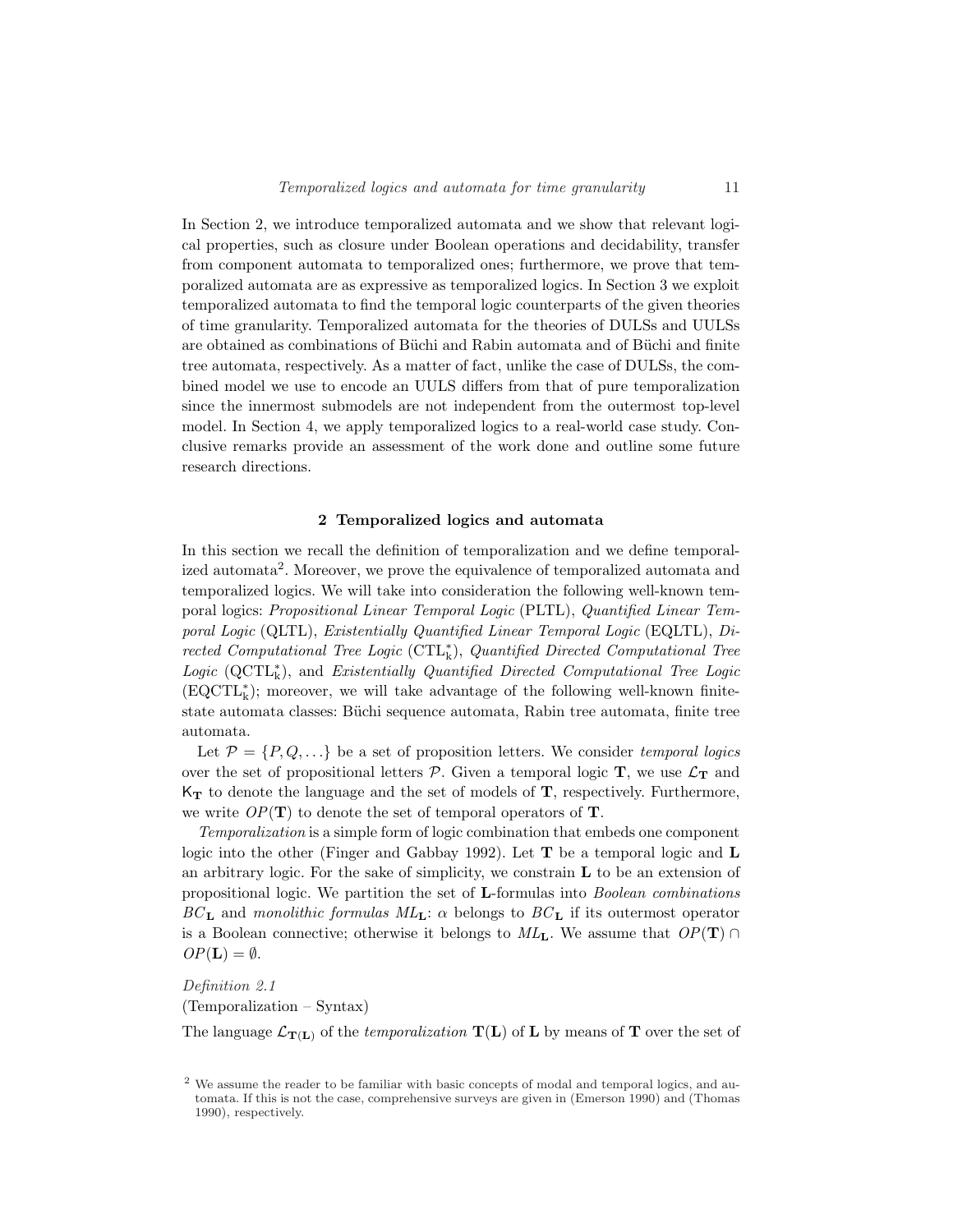proposition letters  $P$  is obtained by taking the set of formation rules of  $\mathcal{L}_{\mathbf{T}}$  and by replacing the atomic formation rule: "every proposition letter  $P \in \mathcal{P}$  is a formula" by the rule: "every monolithic formula  $\alpha \in \mathcal{L}_{\mathbf{L}}$  is a formula".

As an example, let  $T_1$  and  $T_2$  be two temporal logics, and let  ${F_1, G_1}$  (resp.  ${F_2, G_2}$  be the temporal operators of  $T_1$  (resp.  $T_2$ ). The formula  $F_1G_2p$  is a  $T_1(T_2)$ -formula, while the formula  $F_1G_2p \leftrightarrow G_2F_1p$  is not.

A model for  $\mathbf{T}(\mathbf{L})$  is a triple  $(W, \mathcal{R}, g)$ , where  $(W, \mathcal{R})$  is a frame for  $\mathbf{T}$  and  $g$ :  $W \to \mathsf{K}_L$  a total function mapping worlds in W to models for L.

#### Definition 2.2

(Temporalization – Semantics)

Given a model  $\mathcal{M} = (W, \mathcal{R}, g)$  and a state  $w \in W$ , the semantics of the temporalized logic  $T(L)$  is obtained by taking the set of semantic clauses of T and by replacing the clause for proposition letters: " $\mathcal{M}, w \models P$  if and only if  $P \in V(w)$ , whenever  $P \in \mathcal{P}$ " by the clause: " $\mathcal{M}, w \models \alpha$  if and only if  $g(w) \models_{\mathbf{L}} \alpha$ , whenever  $\alpha \in ML_{\mathbf{L}}$ ".  $\Box$ 

Hereafter, we will restrict our attention to temporalized logics such that both the embedding and the embedded logics are temporal logics.

We now introduce a new class of combined automata, called *temporalized au*tomata, which can be viewed as the automata-theoretic counterpart of temporalized logics, and show that relevant properties, such as closure under Boolean operations, decidability, and expressive equivalence with respect to temporal logics, transfer from component automata to temporalized ones. We first define automata and prove results over sequence structures; then, we generalize definitions and results to tree structures (as a matter of fact, we believe that our machinery can actually be extended to cope with more general structures, such as graphs). We will use the following general definition of sequence automata. Let  $\Sigma = \{a, b, \ldots\}$ be a finite alphabet and let  $\mathcal{S}(\Sigma)$  be the set of  $\Sigma$ -labeled infinite sequences, that is, structures of the form  $(N, \langle, V \rangle)$ , where  $(N, \langle)$  is the set of natural numbers, together with the usual ordering relation, and  $V : \mathbb{N} \to \Sigma$  is a valuation function mapping natural numbers into symbols in  $\Sigma$ .

## Definition 2.3

## (Sequence automata)

A sequence automaton A over  $\Sigma$  consists of (i) a Labeled Transition System  $(Q, q_0, \Delta,$  $M, \Omega$ , where Q is a finite set of states,  $q_0 \in Q$  is the initial state,  $\Delta \subseteq Q \times \Sigma \times Q$ is a transition relation,  $\Omega$  is a finite alphabet, and  $M \subseteq Q \times \Omega$  is a labeling of states, and (ii) an acceptance condition AC. Given a  $\Sigma$ -labeled infinite sequence  $w = (\mathbb{N}, \langle, V \rangle)$ , a run of A on w is a function  $\sigma : \mathbb{N} \to Q$  such that  $\sigma(0) = q_0$  and  $(\sigma(i), V(i), \sigma(i+1)) \in \Delta$ , for every  $i \geq 0$ . The automaton A accepts w if there is a run  $\sigma$  of A on w such that  $AC(\sigma)$ , i.e., the acceptance condition holds on  $\sigma$ . The language accepted by A, denoted by  $\mathcal{L}(A)$ , is the set of  $\Sigma$ -labeled infinite sequences accepted by  $A$ .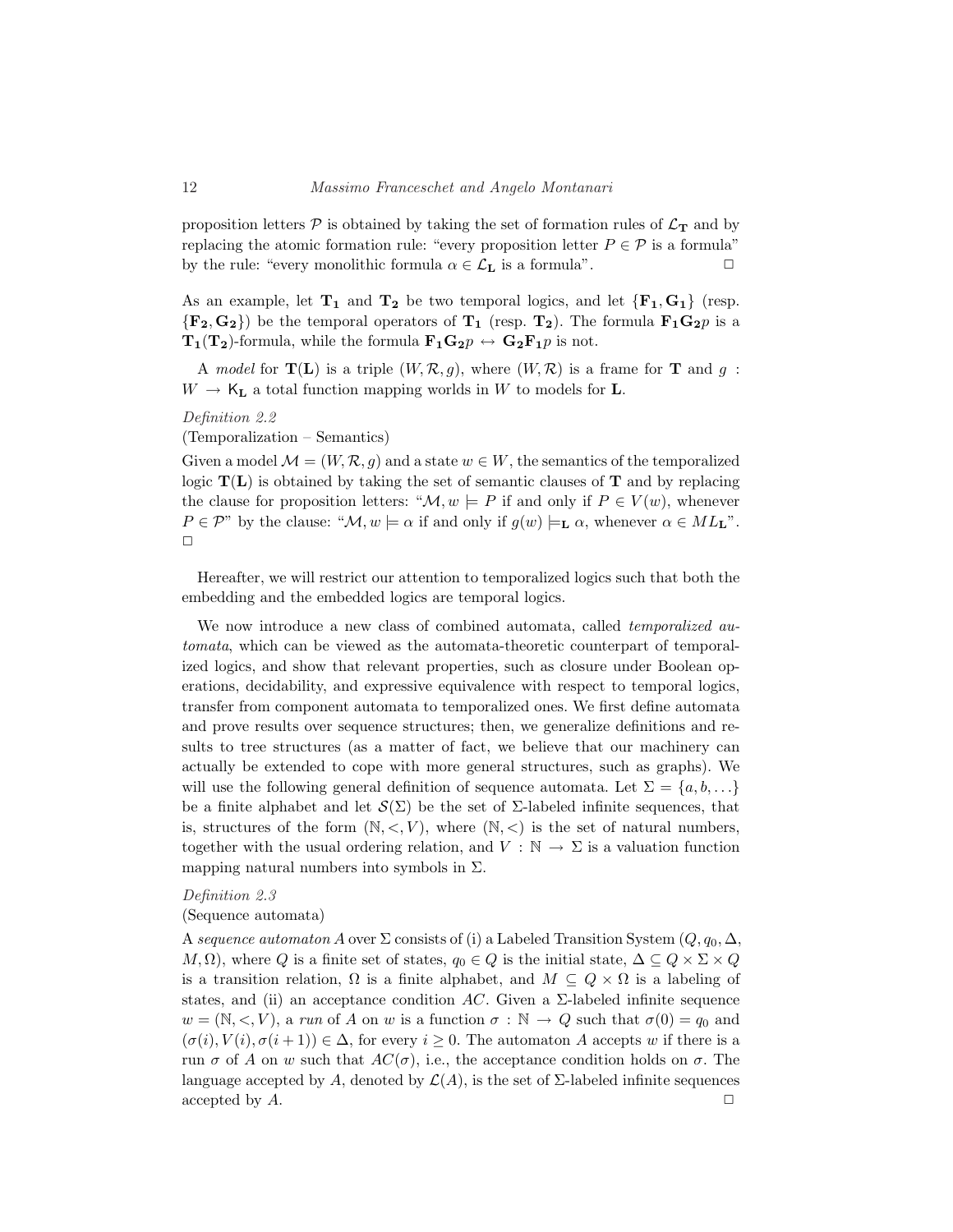A class of sequence automata  $\mathcal A$  is a set of automata that share the acceptance condition AC (we do not explicitly specify the acceptance condition for sequence automata since, as we will see, all the achieved results do not rest on any specific acceptance condition). An example of a class of sequence automata is the class of Büchi automata.

#### Example 2.4

#### (Büchi automata)

A Büchi automaton is a sequence automaton  $A = (Q, q_0, \Delta, M, \Omega)$  such that  $\Omega =$  ${\text{final}}$ . We call final a state q such that  $(q, \text{final}) \in M$ . The acceptance condition for A states that A accepts a  $\Sigma$ -labeled infinite sequence w if and only if there is a run  $\sigma$  of A on w such that some final state occurs infinitely often in  $\sigma$ .  $\Box$ 

Temporalized automata over sequence structures can be defined as follows. Let  $\mathcal{A}_2$  be a class of sequence automata which accept sequences in  $\mathcal{S}(\Sigma)$ ; moreover, let Γ(Σ) be a finite alphabet whose symbols  $A, B, \ldots$  denote automata in  $A_2$ , and let  $\mathcal{A}_1$  be a class of sequence automata which accept ( $\Gamma(\Sigma)$ -labeled infinite) sequences in  $\mathcal{S}(\Gamma(\Sigma))$ . Given  $\mathcal{A}_1$  and  $\mathcal{A}_2$  as above, we define a class of temporalized automata  $\mathcal{A}_1(\mathcal{A}_2)$  that combine the two component classes of automata in a suitable way. Let  $\mathcal{S}(\mathcal{S}(\Sigma))$  be the set of infinite sequences of  $\Sigma$ -labeled infinite sequences, that is, temporalized models  $(\mathbb{N}, \leq, g)$  where  $g : \mathbb{N} \to \mathcal{S}(\Sigma)$  is a total function mapping elements of N into sequences in  $\mathcal{S}(\Sigma)$ . Automata in  $\mathcal{A}_1(\mathcal{A}_2)$  accept objects in  $\mathcal{S}(\mathcal{S}(\Sigma))$ . The class of temporalized automata  $\mathcal{A}_1(\mathcal{A}_2)$  is formally defined as follows.

#### Definition 2.5

### (Temporalized automata)

A temporalized automaton A over  $\Gamma(\Sigma)$  is a quintuple  $(Q, q_0, \Delta, M, \Omega)$  as for sequence automata (Definition 2.3). The *combined acceptance condition* for  $A$  is defined as follows. Given  $w = (\mathbb{N}, \langle, g \rangle) \in \mathcal{S}(\mathcal{S}(\Sigma))$ , a run of A on w is function  $\sigma : \mathbb{N} \to Q$  such that  $\sigma(0) = q_0$  and, for every  $i \geq 0$ ,  $(\sigma(i), B, \sigma(i+1)) \in \Delta$  for some  $B \in \Gamma(\Sigma)$  such that  $g(i) \in \mathcal{L}(B)$ . The automaton A accepts w if there exists a run  $\sigma$  of A on w such that  $AC(\sigma)$ , where AC is the acceptance condition of  $A_1$ . The language recognized by A, denoted by  $\mathcal{L}(A)$ , is the set of elements in  $\mathcal{S}(\mathcal{S}(\Sigma))$ accepted by  $A$ .  $\Box$ 

Given a temporalized automaton  $A \in \mathcal{A}_1(\mathcal{A}_2)$ , we denote by  $A^{\uparrow}$  the automaton in  $A_1$  with the same labeling transition system as A and with the acceptance condition of  $\mathcal{A}_1$ . While A accepts in  $\mathcal{S}(\mathcal{S}(\Sigma))$ , its abstraction  $A^{\uparrow}$  recognizes in  $\mathcal{S}(\Gamma(\Sigma))$ . Moreover, given an automaton  $A \in \mathcal{A}_1$ , we denote by  $A^{\downarrow}$  the automaton in  $\mathcal{A}_1(\mathcal{A}_2)$  with the same labeling transition system as A and with the combined acceptance condition of  $\mathcal{A}_1(\mathcal{A}_2)$ . While A accepts in  $\mathcal{S}(\Gamma(\Sigma))$ , its concretization  $A^{\downarrow}$  recognizes in  $\mathcal{S}(\mathcal{S}(\Sigma))$ . Taking advantage of these notions, the combined acceptance condition for temporalized automata can be rewritten as follows. Let  $w = (\mathbb{N}, \leq, g) \in \mathcal{S}(\mathcal{S}(\Sigma))$ . A temporalized automaton A accepts w if and only if there exists  $v = (\mathbb{N}, \langle, V] \in \mathcal{S}(\Gamma(\Sigma))$  such that  $v \in \mathcal{L}(A^{\uparrow})$  and, for every  $i \in \mathbb{N}$ ,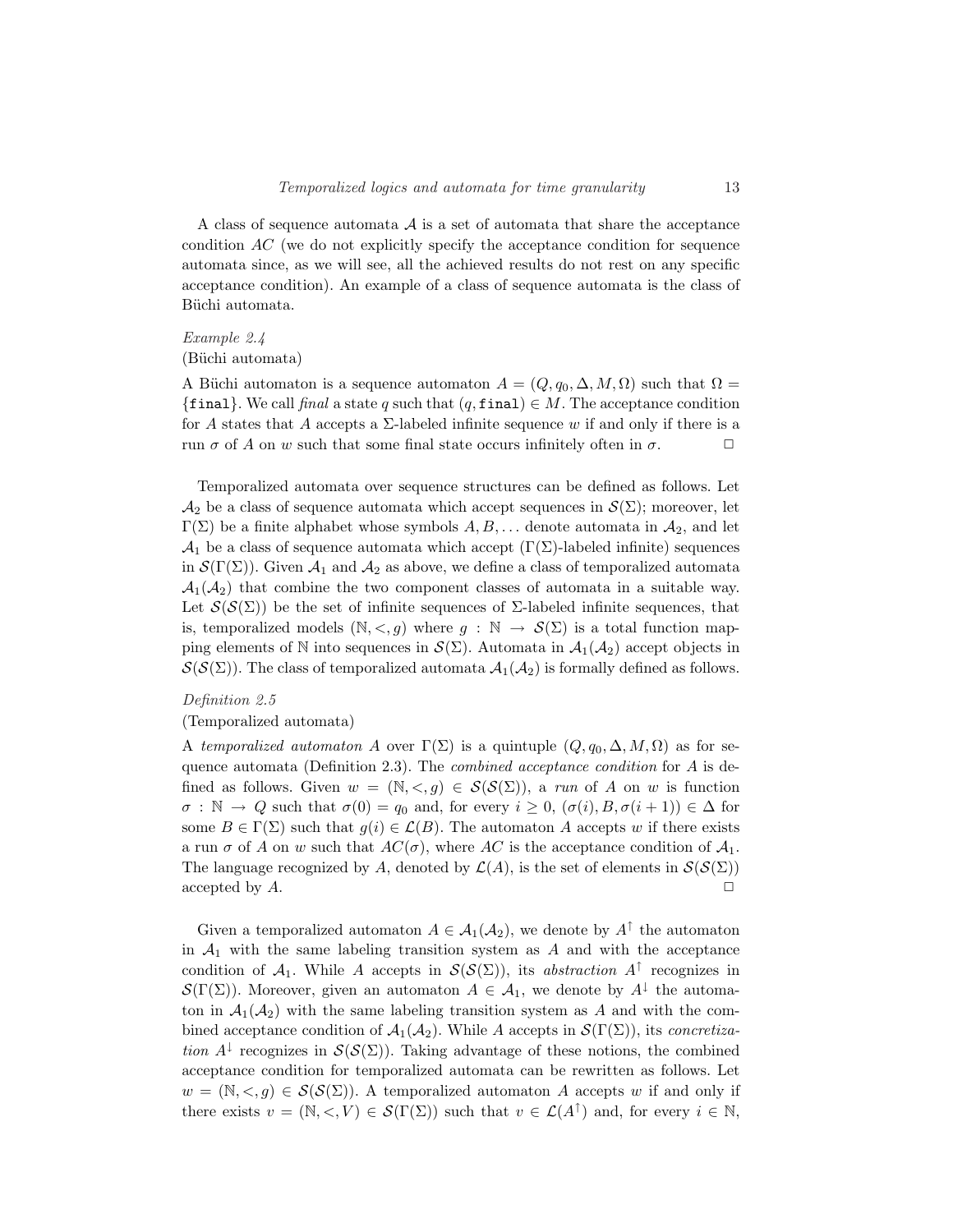## 14 Massimo Franceschet and Angelo Montanari

 $g(i) \in \mathcal{L}(V(i))$ . In the following, we will often use this alternative, but equivalent, formulation of the combined acceptance condition for temporalized automata.

We now show that relevant logical properties transfer from component automata to temporalized ones. The following notation will be used to express the relationships between automata and temporal logics. We write  $A \rightarrow T$  to denote the fact that every automaton A in A can be converted into a formula  $\varphi_A$  in **T** such that  $\mathcal{L}(A) = \mathcal{M}(\varphi_A)$ , where  $\mathcal{M}(\varphi_A)$  is the set of models of  $\varphi_A$ . Conversely, we write  $\mathbf{T} \to \mathcal{A}$  to denote the fact that every formula  $\varphi$  in  $\mathbf{T}$  can be converted into an equivalent automaton in A. Finally,  $A \nightharpoonup T$  stands for  $A \rightarrow T$  and  $T \rightarrow A$ . The transfer problem for temporalized automata can be stated as follows. Assuming that the automata classes  $A_1$  and  $A_2$  enjoy a given logical property, does  $A_1(A_2)$  enjoy that property? We investigate the transfer problem with respect to the following properties of automata:

- 1. (Effective) closure under Boolean operations (union, intersection, and complementation): if  $A_1$  and  $A_2$  are (effectively) closed under Boolean operations, is  $A_1(A_2)$  (effectively) closed under Boolean operations?
- 2. Decidability: if  $\mathcal{A}_1$  and  $\mathcal{A}_2$  are decidable, is  $\mathcal{A}_1(\mathcal{A}_2)$  decidable?
- 3. Expressive equivalence with respect to temporal logic: if  $\mathcal{A}_1 \leftrightarrows \mathbf{T}_1$  and  $\mathcal{A}_2 \leftrightarrows$  $\mathbf{T_2}$ , does  $\mathcal{A}_1(\mathcal{A}_2) \leftrightarrows \mathbf{T_1}(\mathbf{T_2})$ ?

The following lemma plays a crucial role. It shows that every temporalized automaton is equivalent to a temporalized automaton whose transitions are labeled with automata that form a partition of the set  $\mathcal{S}(\Sigma)$  of  $\Sigma$ -labeled sequences. Hence, different labels of the 'partitioned automaton' correspond to (automata accepting) disjoint sets of  $\Sigma$ -labeled sequences. Moreover, the partitioned automaton can be effectively constructed from the original one. We will see that a similar partition lemma holds for temporalized logics (cf. Lemma 2.9 below).

#### Lemma 2.6

(Partition lemma for temporalized automata)

Let A be a temporalized automator in  $\mathcal{A}_1(\mathcal{A}_2)$ . If  $\mathcal{A}_2$  is closed under Boolean operations (union, intersection, and complementation), then there exists a finite alphabet  $\Gamma'(\Sigma) \subseteq A_2$  and a temporalized automaton A' over  $\Gamma'(\Sigma)$  such that  $\mathcal{L}(A) =$  $\mathcal{L}(A')$  and the set  $\{\mathcal{L}(X) \mid X \in \Gamma'(\Sigma)\}\$ is a partition of  $\mathcal{S}(\Sigma)$ . Moreover, if  $\mathcal{A}_2$  is effectively closed under Boolean operations and it is decidable, then  $A'$  can be effectively computed from A.

#### Proof

To construct  $\Gamma'(\Sigma)$  and A' we proceed as follows. Let  $A = (Q, q_0, \Delta, M, \Omega)$  be a temporalized automaton over  $\Gamma(\Sigma) = \{X_1, \ldots X_n\} \subseteq A_2$ . For every  $1 \leq i \leq n$ and  $j \in \{0,1\}$ , let  $X_i^j = X_i$  for  $j = 0$  and  $X_i^j = \mathcal{S}(\Sigma) \setminus X_i$  for  $j = 1$ . Given and  $j \in \{0, 1\}$ , let  $\Lambda_i = \Lambda_i$  for  $j = 0$  and  $\Lambda_i = O(2) \setminus \Lambda_i$  for  $j = 1$ . Given  $(j_1, \ldots, j_n) \in \{0, 1\}^n$ , let  $\text{Cap}_{(j_1, \ldots, j_n)} = \bigcap_{i=1}^n X_i^{j_i}$ . We define  $\Gamma_1(\Sigma)$  as the set of all and only  $\text{Cap}_{(j_1,...,j_n)}$  such that  $(j_1,...,j_n) \in \{0,1\}^n$ . Since  $\mathcal{A}_2$  is closed under Boolean operations,  $\Gamma_1(\Sigma) \subseteq \mathcal{A}_2$ . Moreover, let  $\Gamma_2(\Sigma) = \{X \in \Gamma_1(\Sigma) \mid \mathcal{L}(X) \neq \emptyset\}.$ We set  $\Gamma'(\Sigma) = \Gamma_2(\Sigma)$ , and, for  $1 \leq i \leq n$ ,  $\Gamma'_i(\Sigma) = \{X \in \Gamma'(\Sigma) \mid X \cap X_i \neq \emptyset\}.$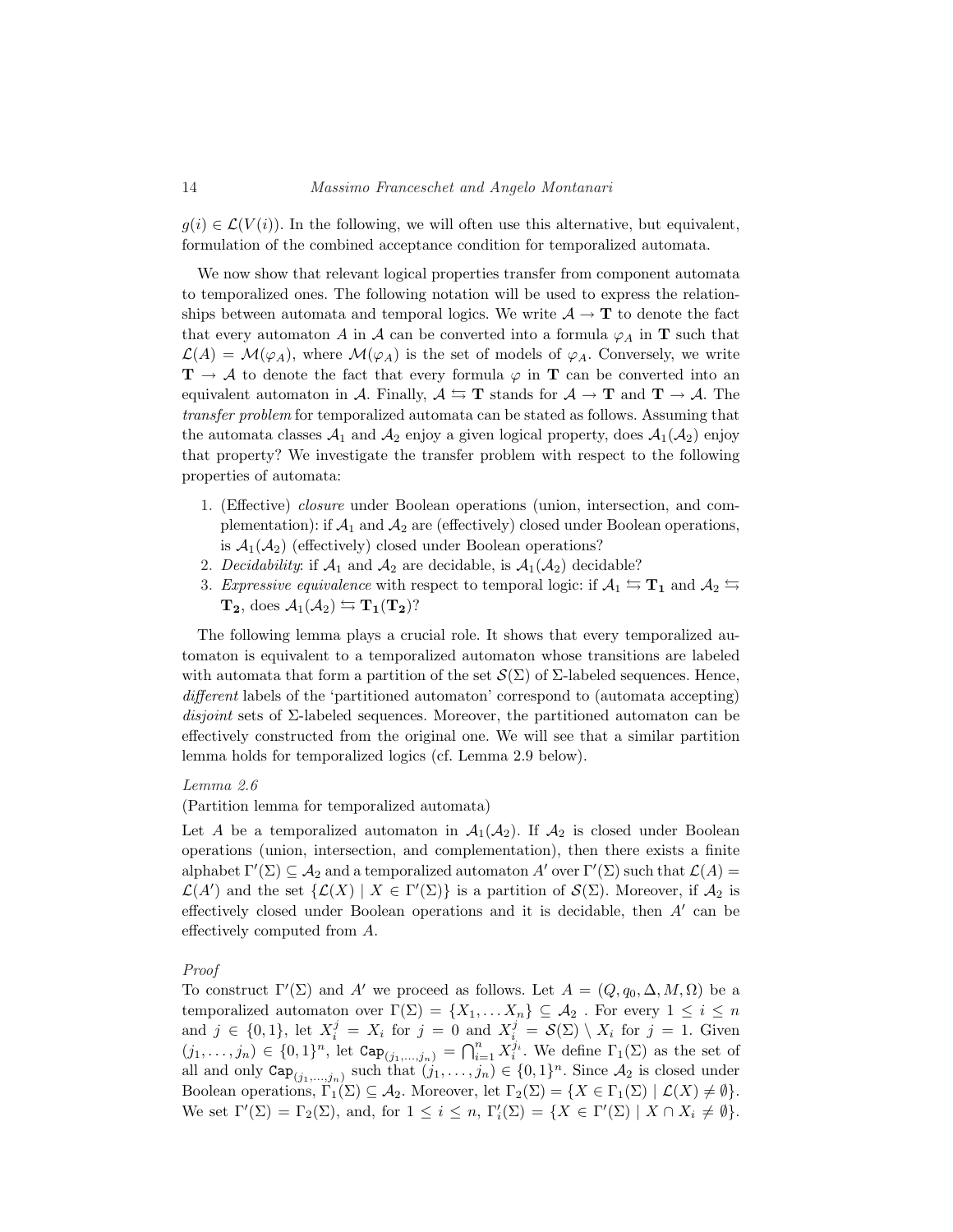Note that  $\{\mathcal{L}(X) \mid X \in \Gamma'(\Sigma)\}\$ is a partition of  $\mathcal{S}(\Sigma)$ . Moreover, for every  $1 \leq$  $i \leq n, \{ \mathcal{L}(X) \mid X \in \Gamma_i'(\Sigma) \}$  is a partition of  $\mathcal{L}(X_i)$ . We define the temporalized automaton  $A' = (Q, q_0, \Delta', M, \Omega)$  over  $\Gamma'(\Sigma)$ , where  $\Delta'$  contains all and only the triples  $(q_1, X, q_2) \in Q \times \Gamma'(\Sigma) \times Q$  such that  $X \in \Gamma'_i(\Sigma)$  and  $(q_1, X_i, q_2) \in \Delta$  for some  $1 \leq i \leq n$ . It is not difficult to see that  $\mathcal{L}(A) = \mathcal{L}(A')$ .

We now prove the first transfer theorem: closure under Boolean operations transfers from component automata to temporalized ones.

## Theorem 2.7

(Transfer of closure under Boolean operations)

Closure under Boolean operations (union, intersection, and complementation) transfers from component automata to temporalized ones: given two classes  $\mathcal{A}_1$  and  $\mathcal{A}_2$  of automata which are (effectively) closed under Boolean operations, the class  $A_1(A_2)$ of temporalized automata is (effectively) closed under Boolean operations.

Proof

Let  $X, Y \in \mathcal{A}_1(\mathcal{A}_2)$ .

**Union** We must provide an automaton  $A \in \mathcal{A}_1(\mathcal{A}_2)$  that recognizes the language  $\mathcal{L}(X) \cup \mathcal{L}(Y)$ . Define  $A = (X^{\uparrow} \cup Y^{\uparrow})^{\downarrow}$ . We show that  $\mathcal{L}(A) = \mathcal{L}(X) \cup \mathcal{L}(Y)$ . Let  $x = (\mathbb{N}, \leq, g) \in \mathcal{L}(A)$ . Hence, there is  $y = (\mathbb{N}, \leq, V) \in \mathcal{L}(A^{\uparrow}) = \mathcal{L}(X^{\uparrow} \cup Y^{\uparrow}) =$  $\mathcal{L}(X^{\uparrow}) \cup \mathcal{L}(Y^{\uparrow})$  such that, for every  $i \in \mathbb{N}$ ,  $g(i) \in \mathcal{L}(V(i))$ . Suppose  $y \in \mathcal{L}(X^{\uparrow})$ . It follows that  $x \in \mathcal{L}(X)$ . Hence  $x \in \mathcal{L}(X) \cup \mathcal{L}(Y)$ . Similarly if  $y \in \mathcal{L}(Y^{\uparrow})$ . Conversely, suppose that  $x = (\mathbb{N}, \leq, g) \in \mathcal{L}(X) \cup \mathcal{L}(Y)$ . If  $x \in \mathcal{L}(X)$ , then there is  $y = (\mathbb{N}, \leq, g)$  $(V) \in \mathcal{L}(X^{\uparrow})$  such that, for every  $i \in \mathbb{N}$ ,  $g(i) \in \mathcal{L}(V(i))$ . Hence,  $y \in \mathcal{L}(X^{\uparrow}) \cup$  $\mathcal{L}(Y^{\uparrow}) = \mathcal{L}(X^{\uparrow} \cup Y^{\uparrow}) = \mathcal{L}(A^{\uparrow})$ . It follows that  $x \in \mathcal{L}(A)$ . Similarly if  $x \in \mathcal{L}(Y)$ .

**Complementation** We must provide an automaton  $A \in \mathcal{A}_1(\mathcal{A}_2)$  that recognizes the language  $\mathcal{S}(\mathcal{S}(\Sigma)) \setminus \mathcal{L}(X)$ . Given Lemma 2.6, we may assume that  $\{\mathcal{L}(Z) \mid Z \in$  $\Gamma(\Sigma)$  forms a partition of  $\mathcal{S}(\Sigma)$ . We define  $A = (\mathcal{S}(\Gamma(\Sigma)) \setminus X^{\uparrow})^{\downarrow}$ . We show that  $\mathcal{L}(A) = \mathcal{S}(\mathcal{S}(\Sigma)) \setminus \mathcal{L}(X)$ . Let  $x = (\mathbb{N}, \langle, g \rangle) \in \mathcal{L}(A)$ . Hence, there exists  $y = (\mathbb{N}, \langle, g \rangle)$ .  $(X, V) \in \mathcal{L}(A^{\uparrow}) = \mathcal{S}(\Gamma(\Sigma)) \backslash \mathcal{L}(X^{\uparrow})$  such that, for every  $i \in \mathbb{N}, g(i) \in \mathcal{L}(V(i))$ . Suppose, by contradiction, that  $x \in \mathcal{L}(X)$ . It follows that there exists  $z = (\mathbb{N}, \langle, V' \rangle) \in \mathcal{L}(X^{\uparrow})$ such that, for every  $i \in \mathbb{N}$ ,  $g(i) \in \mathcal{L}(V'(i))$ . Hence, for every  $i \in \mathbb{N}$ ,  $g(i) \in \mathcal{L}(V(i)) \cap$  $\mathcal{L}(V'(i))$ . Since, for every  $i \in \mathbb{N}$ ,  $\mathcal{L}(V(i)) \cap \mathcal{L}(V'(i)) = \emptyset$  whenever  $V(i) \neq V'(i)$ , we conclude that  $V(i) = V'(i)$ . Hence  $V = V'$  and thus  $y = z$ . This is a contradiction since y and z belong to disjoint sets. It follows that  $x \in \mathcal{S}(\mathcal{S}(\Sigma)) \setminus \mathcal{L}(X)$ .

We now prove the opposite direction. Let  $x = (\mathbb{N}, \langle, g) \in \mathcal{S}(\mathcal{S}(\Sigma)) \setminus \mathcal{L}(X)$ . It follows that, for every  $y = (\mathbb{N}, \langle, V \rangle \in \mathcal{L}(X^{\uparrow})$ , there exists  $i \in \mathbb{N}$  such that  $g(i) \notin$  $\mathcal{L}(V(i))$ . Suppose, by contradiction, that  $x \in \mathcal{S}(\mathcal{S}(\Sigma)) \setminus \mathcal{L}(A)$ . It follows that, for every  $z = (\mathbb{N}, \langle, V \rangle \in \mathcal{L}(A^{\uparrow}) = \mathcal{S}(\Gamma(\Sigma)) \setminus \mathcal{L}(X^{\uparrow})$ , there exists  $i \in \mathbb{N}$  such that  $g(i) \notin$  $\mathcal{L}(V(i))$ . We can conclude that, for every  $v = (\mathbb{N}, \langle, V \rangle \in \mathcal{S}(\Gamma(\Sigma))$ , there exists  $i \in \mathbb{N}$  such that  $g(i) \notin \mathcal{L}(V(i))$ . This is a contradiction: since  $\{\mathcal{L}(Z) \mid Z \in \Gamma(\Sigma)\}\$ forms a partition of  $\mathcal{S}(\Sigma)$ , for every  $i \in \mathbb{N}$ , there is  $Y_i \in \Gamma(\Sigma)$  such that  $g(i) \in \mathcal{L}(Y_i)$ . We have that  $(N, <, V')$ , with  $V'(i) = Y_i$ , is an element of  $\mathcal{S}(\Gamma(\Sigma))$  and, for every  $i \in \mathbb{N}, g(i) \in \mathcal{L}(V'(i)).$  We conclude that  $x \in \mathcal{L}(A)$ .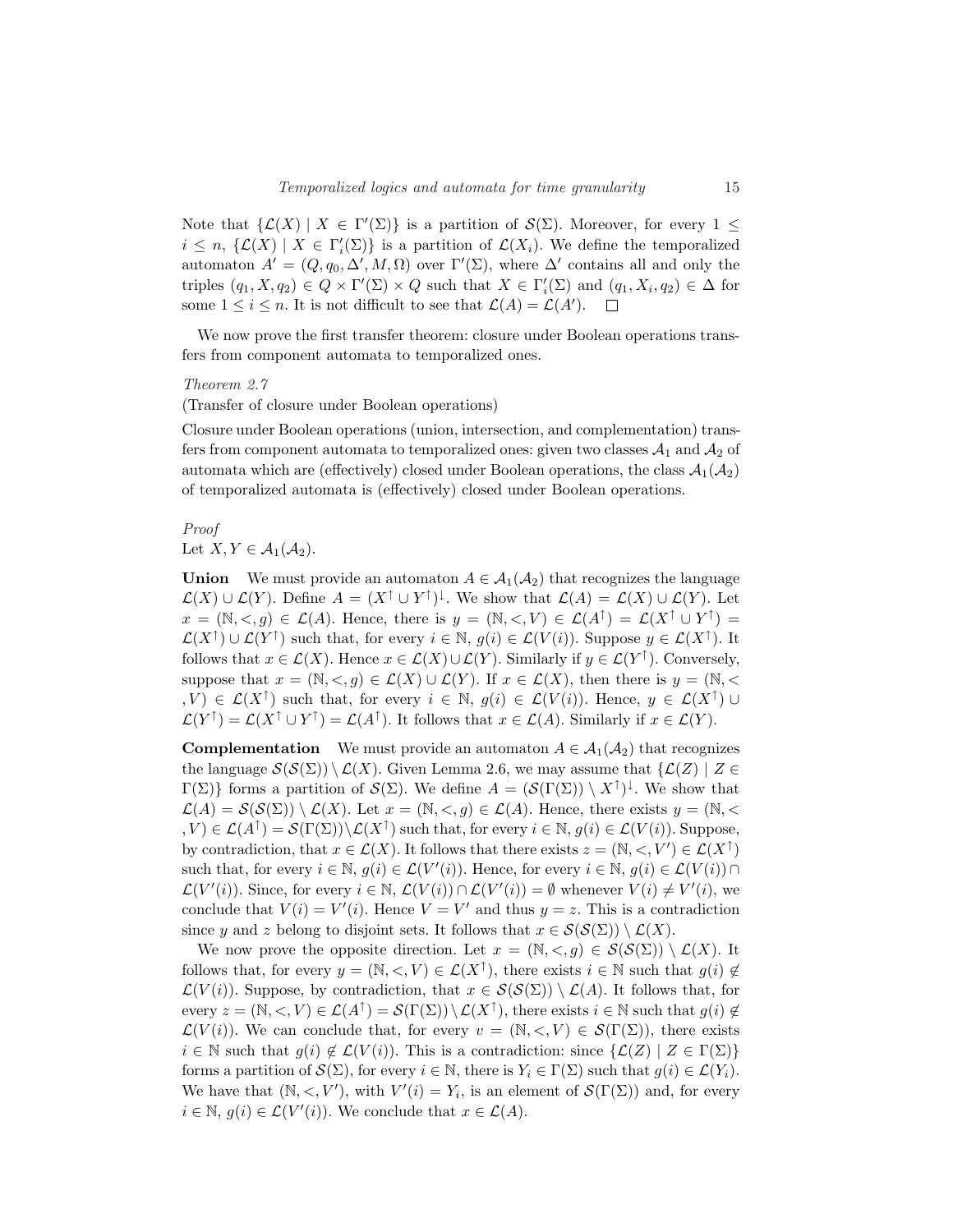Intersection It follows from closure under union and complementation using De Morgan's laws.  $\Box$ 

It is worth noticing that if  $A = (X^{\uparrow} \cap Y^{\uparrow})^{\downarrow}$ , then  $\mathcal{L}(A) \subseteq \mathcal{L}(X) \cap \mathcal{L}(Y)$ , while the opposite inclusion  $\mathcal{L}(X) \cap \mathcal{L}(Y) \subseteq \mathcal{L}(A)$  does not hold in general. We give a simple counterexample. Let  $\Gamma(\Sigma) = \{B, C\}, X^{\dagger}$  be the automaton accepting sequences starting with the symbol  $B$ , and  $Y^{\dagger}$  be the automaton accepting strings starting with the symbol C. Then,  $\mathcal{L}(X^{\uparrow} \cap Y^{\uparrow}) = \emptyset$  and hence  $\mathcal{L}(A) = \emptyset$ . Let  $\Sigma = \{a, b\}$ , B be the automaton accepting sequences with an odd number of symbols a, and  $C$  be the automaton recognizing sequences with a prime number of symbols  $a$ .  $\mathcal{L}(X) \cap \mathcal{L}(Y)$  contains, for instance, a combined structure starting with a sequence with exactly 13 occurrences of symbol  $a$ , and hence it is not empty.

We now focus on the problem of establishing whether decidability transfers from component automata to temporalized ones. Given  $A \in \mathcal{A}_1(\mathcal{A}_2)$ , it is easy to see that a sufficient condition for  $\mathcal{L}(A) = \emptyset$  is that  $\mathcal{L}(A^{\uparrow}) = \emptyset$ . However, this condition is not necessary, since  $\mathcal{L}(A) = \emptyset$  may depend on the fact that some  $\mathcal{A}_2$ -automata labeling  $A$  accept the empty language. However, if we know that  $A$  is labeled with  $\mathcal{A}_2$ -automata recognizing non-empty languages, then the condition  $\mathcal{L}(A^{\uparrow}) = \emptyset$  is both necessary and sufficient for  $\mathcal{L}(A) = \emptyset$ . In the following theorem, we take advantage of these considerations to devise an algorithm that checks emptiness for temporalized automata.

#### Theorem 2.8

#### (Transfer of decidability)

Decidability transfers from component automata to temporalized ones: given two decidable classes of automata  $A_1$  and  $A_2$ , the class  $A_1(A_2)$  of temporalized automata is decidable.

#### Proof

Let A be a temporalized automator in  $\mathcal{A}_1(\mathcal{A}_2)$ . We describe an algorithm that returns 1 if  $\mathcal{L}(A) = \emptyset$  and 0 otherwise.

- **Step 1** Verify whether  $\mathcal{L}(A^{\dagger}) = \emptyset$  using the algorithm that checks emptiness for  $\mathcal{A}_1$ . If  $\mathcal{L}(A^{\uparrow}) = \emptyset$ , then return 1.
- **Step 2** For every  $X \in \Gamma(\Sigma)$ , if  $\mathcal{L}(X) = \emptyset$  (this test can be performed by exploiting the algorithm that checks emptiness for  $\mathcal{A}_2$ , then remove every transition of the form  $(q_1, X, q_2)$  from the transition relation of A.
- **Step 3** Let B be the temporalized automaton obtained from A after Step 2. Check, using the emptiness algorithm for  $\mathcal{A}_1$ , whether  $\mathcal{L}(B^{\uparrow}) = \emptyset$ . If  $\mathcal{L}(B^{\uparrow}) = \emptyset$ , then return 1, else return 0.

The algorithm always terminates returning either 1 or 0. We prove that the algorithm returns 1 if and only if  $\mathcal{L}(A) = \emptyset$ . Suppose that the algorithm returns 1. If  $\mathcal{L}(A^{\uparrow}) = \emptyset$ , then  $\mathcal{L}(A) = \emptyset$ . Suppose now that  $\mathcal{L}(A^{\uparrow}) \neq \emptyset$  and  $\mathcal{L}(B^{\uparrow}) = \emptyset$ . Note that  $\mathcal{L}(A) = \mathcal{L}(B)$ , since B is obtained from A by cutting off automata accepting the empty language. Assume, by contradiction, that there is  $x \in \mathcal{L}(A)$ . Since  $\mathcal{L}(A)$  =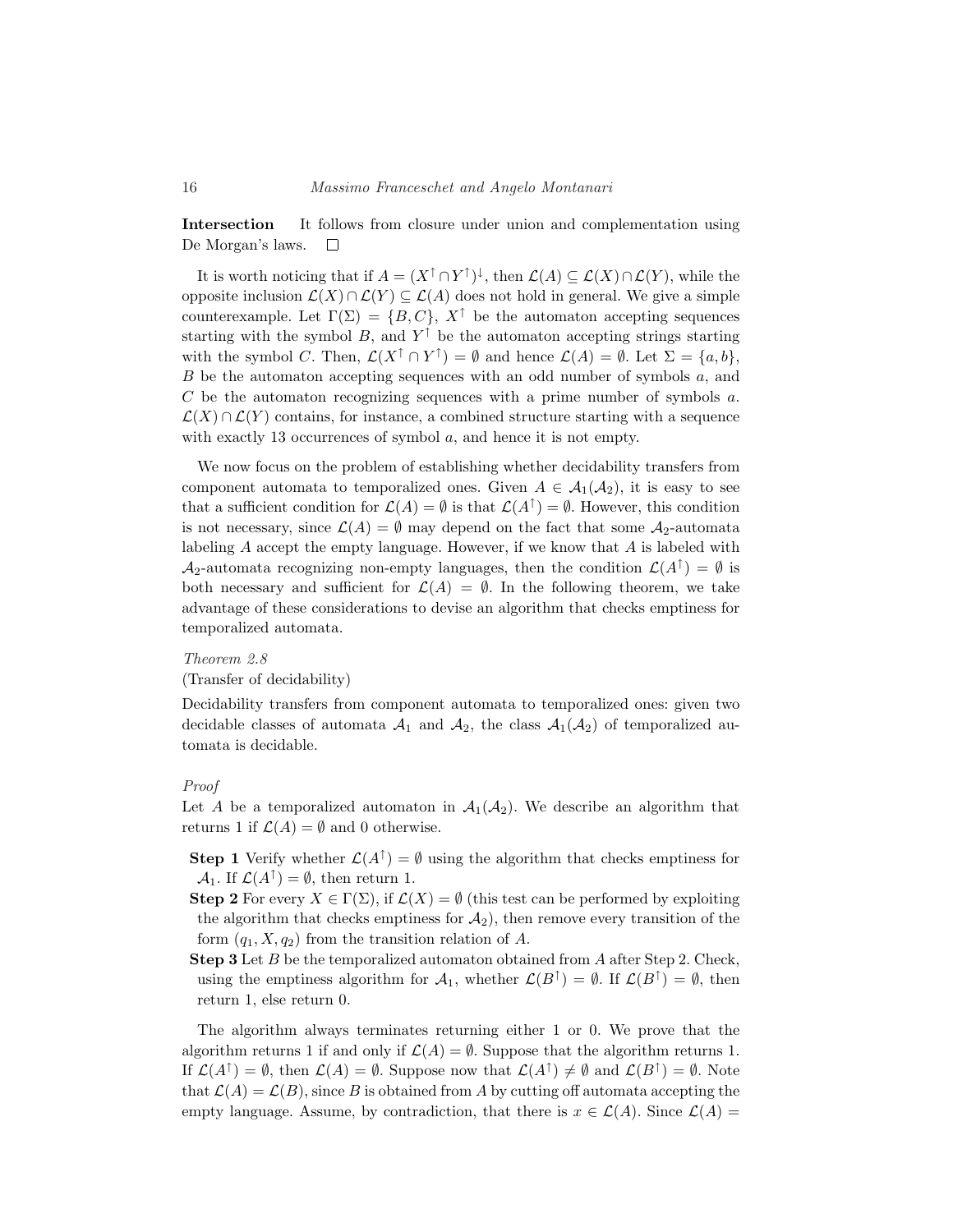$\mathcal{L}(B)$ , we have that  $x \in \mathcal{L}(B)$ . Hence  $\mathcal{L}(B)$  in not empty. Since  $\mathcal{L}(B^{\uparrow}) = \emptyset$ , we have that  $\mathcal{L}(B)$  is empty which is a contradiction. Hence  $\mathcal{L}(A) = \emptyset$ . Suppose now that the algorithm returns 0. Then  $\mathcal{L}(B^{\uparrow})$  contains at least one element, say  $x = (\mathbb{N}, \langle, V \rangle)$ . Since B uses only non-empty  $A_2$ -automata as alphabet symbols, we have that, for every  $i \in \mathbb{N}, \mathcal{L}(V(i)) \neq \emptyset$ . Hence  $y = (\mathbb{N}, \langle , g \rangle)$ , with g such that, for every  $i \in \mathbb{N}$ ,  $g(i)$  equals to some element of  $\mathcal{L}(V(i))$ , is an element of  $\mathcal{L}(A)$ . Hence  $\mathcal{L}(A) \neq \emptyset$   $\square$ 

Finally, we consider the problem of establishing whether expressive equivalence with respect to temporal logics transfers from component automata to temporalized ones. We first state a partition lemma for temporalized logics. The proof is similar to the one of Lemma 2.6, and thus omitted.

## Lemma 2.9

(Partition Lemma for temporalized logics)

Let  $\varphi$  be a temporalized formula of  $T_1(T_2)$  and  $\alpha_1, \ldots, \alpha_n$  be the maximal  $T_2$ formulas of  $\varphi$ . Then, there exists a finite set  $\Lambda$  of  $\mathbf{T_2}$ -formulas such that:

- 1. the set  $\{\mathcal{M}(\alpha) \mid \alpha \in \Lambda\}$  is a partition of  $\bigcup_{i=1}^{n} \mathcal{M}(\alpha_i)$ , and
- 2. the formula  $\varphi'$  obtained by replacing every  $\mathbf{T}_2$ -formula  $\alpha_i$  in  $\varphi$  with  $\bigvee {\alpha \mid \alpha \in \Lambda \text{ and } \mathcal{M}(\alpha) \cap \mathcal{M}(\alpha_i) \neq \emptyset}$  is equivalent to  $\varphi$ , i.e.,  $\mathcal{M}(\varphi) =$  $\mathcal{M}(\varphi')$ .

The following theorem shows that expressive equivalence with respect to temporal logics transfers from component automata to temporalized ones.

## Theorem 2.10

(Transfer of expressive equivalence w.r.t. temporal logic)

Expressive equivalence w.r.t. temporal logic transfers from component automata to temporalized ones: if  $A_1 \nightharpoonup T_1$   $A_2 \nightharpoonup T_2$ , and  $A_2$  is closed under Boolean operations, then  $\mathcal{A}_1(\mathcal{A}_2) \leftrightarrows \mathbf{T_1}(\mathbf{T_2}).$ 

## Proof

We first prove that  $A_1(A_2) \to {\bf T_1(T_2)}$ . Let  $A \in A_1(A_2)$  be a temporalized automaton over  $\Gamma(\Sigma) = \{X_1, \ldots, X_n\} \subseteq A_2$ . We have to find a temporalized formula  $\varphi_A \in {\bf T_1(T_2)}$  such that  $\mathcal{L}(A) = \mathcal{M}(\varphi_A)$ . Since  $\mathcal{A}_2$  is closed under Boolean operations, by exploiting Lemma 2.6, we may assume that  $\{\mathcal{L}(X_1), \ldots, \mathcal{L}(X_n)\}\)$  partitions  $\mathcal{S}(\Sigma)$ . Since  $\mathcal{A}_1 \to \mathbf{T}_1$ , there exists a translation  $\tau_1$  from  $\mathcal{A}_1$ -automata to  $\mathbf{T}_1$ formulas such that, for every  $X \in \mathcal{A}_1$ ,  $\mathcal{L}(X) = \mathcal{M}(\tau_1(X))$ . Let  $\varphi_{A^\uparrow} = \tau_1(A^\uparrow)$ . The formula  $\varphi_{A}$ <sup>†</sup> uses proposition letters in  $\{P_{X_1}, \ldots, P_{X_n}\}$ . Moreover, since  $\mathcal{A}_2 \to \mathbf{T_2}$ , there exists a translation  $\sigma_1$  from  $A_2$ -automata to  $T_2$ -formulas such that, for every  $X \in \mathcal{A}_2$ ,  $\mathcal{L}(X) = \mathcal{M}(\sigma_1(X))$ . For every  $1 \leq i \leq n$ , let  $\varphi_{X_i} = \sigma_1(X_i)$ . For every proposition letter  $P_{X_i}$  appearing in  $\varphi_{A^{\uparrow}}$ , replace  $P_{X_i}$  by  $\varphi_{X_i}$  in  $\varphi_{A^{\uparrow}}$ . Let  $\varphi_A$  be the resulting formula. It is immediate to see that  $\varphi_A \in {\bf T}_1({\bf T}_2)$ . We prove that  $\mathcal{L}(A) = \mathcal{M}(\varphi_A).$ 

 $(\subseteq)$  Let  $x = (\mathbb{N}, \leq, g) \in \mathcal{L}(A)$ . This implies that there exists  $x^{\uparrow} = (\mathbb{N}, \leq, V) \in$  $\mathcal{S}(\Gamma(\Sigma))$  such that  $x^{\uparrow} \in \mathcal{L}(A^{\uparrow})$  and, for every  $i \in \mathbb{N}$ ,  $g(i) \in \mathcal{L}(V(i))$ . Since  $\mathcal{L}(A^{\uparrow})$  $\mathcal{M}(\varphi_{A\uparrow})$ , we have that  $x^{\uparrow} \in \mathcal{M}(\varphi_{A\uparrow})$ . We prove that, for every  $i \in \mathbb{N}$  and  $j \in$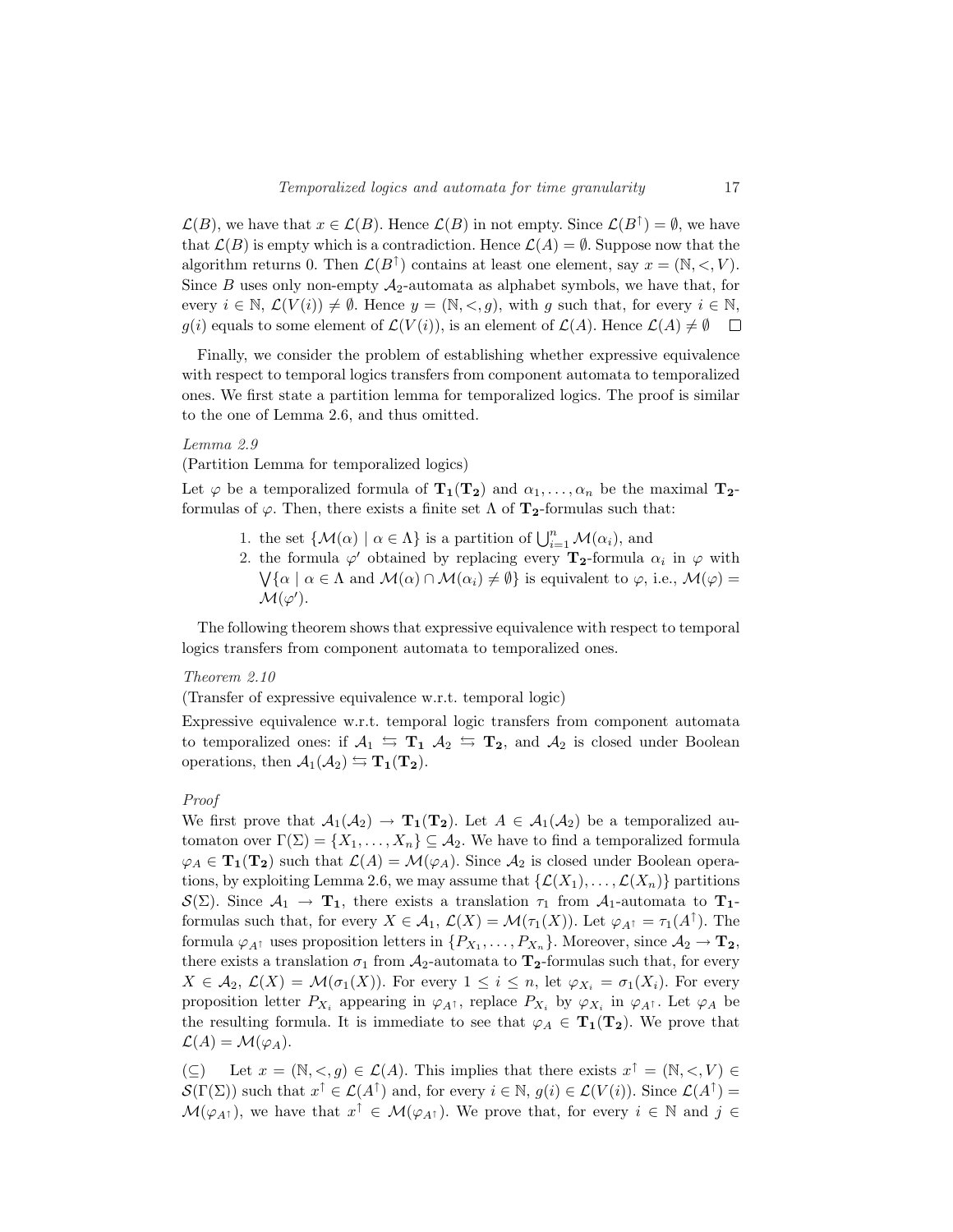$\{1,\ldots,n\}, x^{\uparrow}, i \models P_{X_j}$  if and only if  $x, i \models \varphi_{X_j}$ . Let  $i \in \mathbb{N}$  and  $j \in \{1,\ldots,n\}$ . We know that  $x^{\uparrow}$ ,  $i \models P_{X_j}$  if and only if  $V(i) = X_j$ . We first prove that  $V(i) = X_j$ if and only if  $g(i) \in \mathcal{L}(X_i)$ . The left to right direction immediately follows since  $g(i) \in \mathcal{L}(V(i))$ . We prove the right to left direction by contradiction. Suppose  $g(i) \in \mathcal{L}(X_i)$  and  $V(i) = X_k \neq X_j$ . Hence  $g(i) \in \mathcal{L}(V(i)) = \mathcal{L}(X_k)$  and thus  $g(i) \in \mathcal{L}(X_i) \cap \mathcal{L}(X_k)$ , which is a contradiction, since  $\mathcal{L}(X_i) \cap \mathcal{L}(X_k) = \emptyset$ . Hence  $V(i) = X_j$ . Finally, we have that  $g(i) \in \mathcal{L}(X_j)$  if and only if  $g(i) \in \mathcal{M}(\varphi_{X_j})$  if and only if  $x, i \models \varphi_{X_i}$ . Summing up, we have that  $x^{\uparrow} \in \mathcal{M}(\varphi_{A^{\uparrow}})$  and, for every  $i \in \mathbb{N}$  and  $j \in \{1, ..., n\}, x^{\uparrow}, i \models P_{X_j}$  if and only if  $x, i \models \varphi_{X_j}$ . It follows that  $x \in \mathcal{M}(\varphi_A)$ .

(2) Let  $x = (\mathbb{N}, <, g) \in \mathcal{M}(\varphi_A)$ . We define  $x^{\uparrow} = (\mathbb{N}, <, V) \in \mathcal{S}(\Gamma(\Sigma))$  in such a way that, for every  $i \in \mathbb{N}$ ,  $V(i) = X_j$  if and only if  $g(i) \in \mathcal{M}(\varphi_{X_j}) = \mathcal{L}(X_j)$ . Notice that  $V(i)$  is always and univocally defined, since  $\{\mathcal{L}(X_1), \ldots, \mathcal{L}(X_n)\}\)$  partitions S( $\Sigma$ ). We prove that, for every  $i \in \mathbb{N}$  and  $j \in \{1, \ldots, n\}$ , we have that  $x^{\uparrow}, i \models P_{X_j}$ if and only if  $x, i \models \varphi_{X_i}$ . Let  $i \in \mathbb{N}$  and  $j \in \{1, ..., n\}$ . We know that  $x^{\uparrow}, i \models P_{X_i}$ if and only if  $V(i) = X_i$ . We first prove that  $V(i) = X_i$  if and only if  $g(i) \in \mathcal{L}(X_i)$ . The left to right direction immediately follows by definition of  $x^{\uparrow}$ . The right to left direction follows since  $\mathcal{L}(X_j) \cap \mathcal{L}(X_k) = \emptyset$  whenever  $k \neq j$ . Finally,  $g(i) \in \mathcal{L}(X_j)$ if and only if  $g(i) \in \mathcal{M}(\varphi_{X_i})$  if and only if  $x, i \models \varphi_{X_i}$ . Summing up, we have that  $x^{\uparrow} \in \mathcal{M}(\varphi_{A^{\uparrow}}) = \mathcal{L}(A^{\uparrow})$  and, for every  $i \in \mathbb{N}$ ,  $g(i) \in \mathcal{M}(\varphi_{X_i}) = \mathcal{M}(\varphi_{V(i)}) =$  $\mathcal{L}(V(i))$ . Therefore,  $x \in \mathcal{L}(A)$ .

We now prove that  $T_1(T_2) \to \mathcal{A}_1(\mathcal{A}_2)$ . Let  $\varphi \in T_1(T_2)$  be a temporalized formula. We have to find a temporalized automaton  $A_{\varphi} \in \mathcal{A}_{1}(\mathcal{A}_{2})$  such that  $\mathcal{M}(\varphi) = \mathcal{L}(A_{\varphi})$ . Let  $\alpha_1, \ldots, \alpha_n$  be the maximal  $\mathbf{T}_2$ -formulas of  $\varphi$ . By exploiting Lemma 2.9, we may assume that there exists a finite set  $\Lambda$  of  $\mathbf{T}_2$ -formulas such that the set  $\{\mathcal{M}(\alpha) \mid \alpha \in \Lambda\}$ assume that there exists a limite set A or  $\mathbf{1}_2$ -formulas such that the set  $\{\mathcal{M}(\alpha)\mid \alpha \in \Lambda\}$  forms a partition of  $\bigcup_{i=1}^n \mathcal{M}(\alpha_i)$ , and every maximal  $\mathbf{T}_2$ -formula  $\alpha_i$  in  $\varphi$  has the form  $\bigvee {\{\alpha \mid \alpha \in \Lambda \text{ and } \mathcal{M}(\alpha) \cap \mathcal{M}(\alpha_i) \neq \emptyset\}}.$ 

Let  $\varphi^{\uparrow}$  be the formula obtained from  $\varphi$  by replacing every  $\mathbf{T_2}$ -formula  $\alpha \in \Lambda$ appearing in  $\varphi$  with proposition letter  $P_{\alpha}$  and by adding to the resulting for-<br>with the conjunct  $P_{\alpha}$  is the  $\alpha$  formula  $\chi_1^n$  and  $\chi_2$ . mula the conjunct  $P_{\beta} \vee \neg P_{\beta}$ , where  $\beta$  is the  $\mathbf{T_2}$ -formula  $\neg \bigvee_{i=1}^{n} \alpha_i$ . Let  $\mathcal{Q} =$  ${P_\alpha \mid \alpha \in \Lambda \cup \{\beta\}\}\$ be the set of proposition letters of  $\varphi^\uparrow$ . Since  $\mathbf{T_1} \to \mathcal{A}_1$ , there exists a translation  $\tau_2$  from  $\mathbf{T}_1$ -formulas to  $\mathcal{A}_1$ -automata such that, for every  $\psi \in \mathbf{T}_1$ ,  $\mathcal{M}(\psi) = \mathcal{L}(\tau_2(\psi))$ . Let  $A_{\varphi^{\uparrow}} = \tau_2(\varphi^{\uparrow})$ . The automaton  $A_{\varphi^{\uparrow}}$  labels its transitions with symbols in  $2^{\mathcal{Q}}$ . Moreover, since  $T_2 \rightarrow A_2$ , there exists a translation  $\sigma_2$  from  $T_2$ -formulas to  $\mathcal{A}_2$ -automata such that, for every  $\psi \in T_2$ ,  $\mathcal{M}(\psi) = \mathcal{L}(\sigma_2(\psi))$ . For every  $\alpha \in \Lambda \cup \{\beta\}$ , let  $A_{\alpha} = \sigma_2(\alpha)$ . Finally, let  $A_{\varphi}$  be the automaton obtained by replacing every label  $X \subseteq \mathcal{Q}$  on a transition of  $A_{\varphi}$ <sup>†</sup> with the  $A_2$ -automaton  $P_{\alpha} \in X A_{\alpha} = \sigma_2(\bigwedge_{P_{\alpha} \in X} \alpha)$ . We have that  $A_{\varphi} \in A_1(A_2)$  and  $\mathcal{L}(A_{\varphi}) = \mathcal{M}(\varphi)$ . The proof is similar to the case  $\mathcal{L}(A) = \mathcal{M}(\varphi_A)$ . Notice that to prove this direction we did not use the hypothesis of closure under Boolean operations of  $A_2$ .  $\Box$ 

The following corollary shows that, whenever  $T_1 \rightarrow A_1$  and  $T_2 \rightarrow A_2$ , the decidability problem for  $T_1(T_2)$  can be reduced to the decidability problems for  $\mathcal{A}_1$  and  $\mathcal{A}_2$ .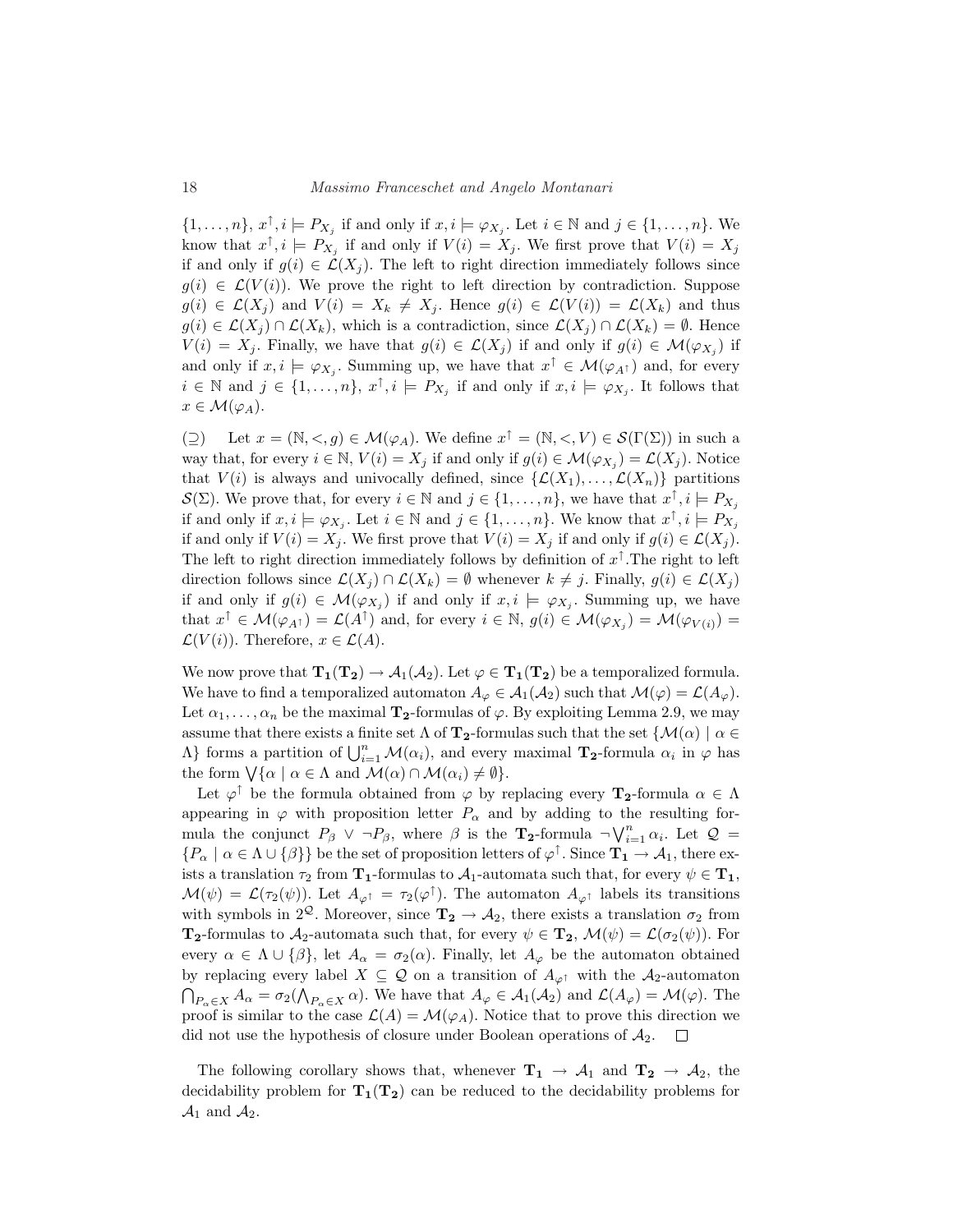Corollary 2.11

If  $T_1 \rightarrow A_1$ ,  $T_2 \rightarrow A_2$ , and both  $A_1$  and  $A_2$  are decidable, then  $T_1(T_2)$  is decidable.

Theorems 2.7, 2.8 and 2.10 hold for automata that operate on finite sequences as well; moreover, they can be immediately generalized to automata on finite and infinite trees (definitions of all these classes of automata can be found in (Thomas 1990)). They remain valid for automata on temporalized structures that mix sequences and trees.

Corollary 2.11 allows one to prove the decidability of many temporalized logics. For instance, it is well-known that QLTL (and all its fragments) over infinite sequences can be embedded into Büchi sequence automata,  $\mathrm{QCTL}_k^*$  (and all its fragments) over infinite  $k$ -ary trees can be embedded into Rabin  $k$ -ary tree automata, and both Büchi sequence and Rabin  $k$ -ary tree automata are decidable. Moreover, QLTL (and all its fragments) over finite sequences can be embedded into finite sequence automata,  $\mathrm{QCTL}_k^*$  (and all its fragments) over finite k-ary trees can be embedded into finite k-ary tree automata, and both finite sequence and finite k-ary tree automata are decidable. From Corollary 2.11, it follows that any temporalized logic  $T_1(T_2)$ , where  $T_1$  and  $T_2$  are (fragments of) QLTL or QCTL<sup>\*</sup><sub>k</sub>, interpreted over either finite or infinite sequence or tree structures, are decidable. As a matter of fact, the decidability of PLTL(PLTL) over infinite sequences of infinite sequences was already proved in (Finger and Gabbay 1992) following a different approach.

## 3 Temporalized logics and automata for time granularity

In the following, we use temporalized automata to find the (combined) temporal logic counterparts of the monadic second-order theories of downward and upward layered structures. Both results rest on an alternative view of DULSs and UULSs as infinite sequences of k-ary trees of a suitable form. More precisely, DULSs can be viewed as infinite sequences of infinite k-ary trees, while UULSs can be interpreted as infinite sequences of finite increasing k-ary trees. In Section 3.1 we provide the monadic second-order theory of DULSs with an expressively complete and elementarily decidable temporalized logic counterpart by exploiting a temporalization of Büchi and Rabin automata. Then, in Section 3.2, we define a suitable combination of Büchi and finite tree automata and use it to obtain a combined temporal logic which is both elementarily decidable and expressively complete with respect to the monadic second-order theory of UULSs. It is worth remarking that, unlike the case of DULSs, the combined model we use to encode an UULS differs from that of temporalization since the innermost submodels are not independent from the outermost top-level model.

The monadic second-order language for time granularity  $MSO_{\mathcal{P}}[\langle , (1_i)_{i=0}^{k-1}]$  is defined as follows.

### Definition 3.1

(Monadic second-order language)

Let  $\text{MSO}_{\mathcal{P}}[\langle ,(\downarrow_i)_{i=0}^{k-1}]$  be the second-order language with equality built up as fol-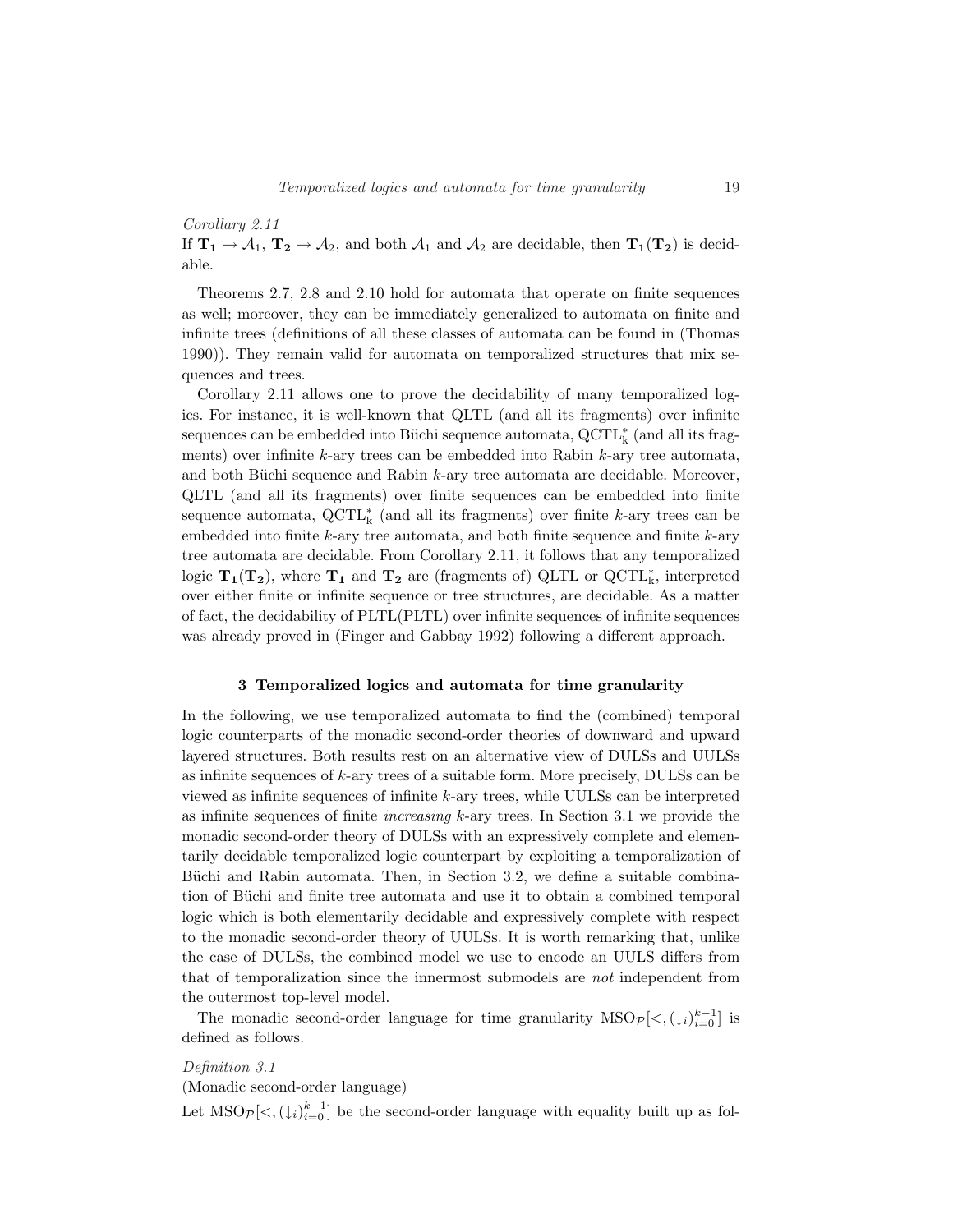lows: (i) atomic formulas are of the forms  $x = y$ ,  $x < y$ ,  $\downarrow_i (x) = y$ ,  $x \in X$  and  $x \in P$ , where  $0 \leq i \leq k-1$ , x, y are individual variables, X is a set variable, and  $P \in \mathcal{P}$ ; (ii) formulas are built up starting from atomic formulas by means of the Boolean connectives  $\neg$  and  $\wedge$ , and the quantifier  $\exists$  ranging over both individual and set variables.  $\Box$ 

We interpret  $\text{MSO}_\mathcal{P}[\langle ,(\downarrow_i)_{i=0}^{k-1}]$  over DULSs and UULSs. For all  $i \geq 0$ , let  $T^i =$  $\{j_i \mid j \geq 0\}$ . A P-labeled k-refinable DULS is a tuple  $\langle \bigcup_{i \geq 0} T^i, (\downarrow_i)_{i=0}^{k-1}, \langle , (P)_{P \in \mathcal{P}} \rangle$ . Part of a 2-refinable DULS is depicted in Figure 2. A DULS can be viewed as an infinite sequence of complete k-ary infinite trees, each one rooted at a point of  $T^0$ . The sets in  $\{T^i\}_{i\geq 0}$  are the layers of the trees,  $\downarrow_i$  is a projection function such that  $\downarrow_i$   $(a_b) = c_d$  if and only if  $d = b + 1$  and  $c = a \cdot k + i$ , with  $i = 0, \ldots, k - 1,$ is a total ordering over  $\bigcup_{i\geq 0} T^i$  given by the *preorder* (root-left-right) visit of the nodes (for elements belonging to the same tree) and by the total linear ordering of trees (for elements belonging to different trees), and, for all  $P \in \mathcal{P}$ , P is the set of points in  $\bigcup_{i\geq 0} T^i$  labeled with letter P. A P-labeled k-refinable UULS is a tuple مبر<br>( |)  $_{i\geq0}T^i$ ,  $(1_i)_{i=0}^{k-1}$ ,  $\lt$ ,  $(P)_{P\in\mathcal{P}}$ . Part of a 2-refinable UULS is depicted in Figure 3. An UULS can be viewed as a  $k$ -ary infinite tree generated from the leaves. The sets in  $\{T^i\}_{i\geq 0}$  represent the layers of the tree,  $\downarrow_i$  is a projection function such that  $\downarrow_i$   $(a_0) = \perp$ , for all a, and  $\downarrow_i$   $(a_b) = c_d$  if and only if  $b > 0$ ,  $b = d + 1$  and c =  $a \cdot k + i$ , with  $i = 0, ..., k - 1$ ,  $\lt$  is the total ordering of  $\bigcup_{i \geq 0} T^i$  given by the *inorder* (left-root-right) visit of the nodes, and, for all  $P \in \mathcal{P}$ , P is the set of between the model (tender of the modes) and, for an  $I \in \mathcal{F}$ , it is the set of points in  $\bigcup_{i \geq 0} T^i$  labeled with letter P. Given a formula  $\varphi \in \text{MSO}_{\mathcal{P}}[\langle , (f_i)_{i=0}^{k-1} ]$ , we denote by  $\mathcal{M}(\varphi)$  the set of models of  $\varphi$ .

For technical reasons, it is convenient to work with a different, but equivalent, monadic second-order logic over DULSs that replaces the total ordering  $\lt$  by two partial orderings  $\leq_1$  and  $\leq_2$  defined as follows. Let t be a DULS. According to the interpretation of DULSs as tree sequences, we define  $x \leq_1 y$  if and only if x is the root of some tree  $t_i$  of  $t, y$  is the root of some tree  $t_j$  of  $t$ , and  $i < j$  over natural numbers. Moreover,  $x \leq_2 y$  if and only if y is different from x and y belongs to the tree rooted at  $x$ . In a similar way, it is convenient to work with a different, but equivalent, monadic second-order logic over UULSs that replaces the total ordering  $\langle$  with a partial ordering  $\langle_{pre}$  such that  $x \langle_{pre} y$  if and only if y is different from  $x$  and  $y$  belongs to the tree rooted at  $x$ .

## 3.1 Downward unbounded layered structures

We start with a formalization of the alternative characterization of DULSs as suitable tree sequences given above. Let  $\mathcal{T}_k(\mathcal{P})$  be the set of P-labeled infinite k-ary trees. Let  $\mathcal{S}(\mathcal{T}_k(\mathcal{P}))$  be the set of infinite sequences of P-labeled infinite k-ary trees, that is, temporalized models  $(N, <, g)$  where  $g : N \to T_k(\mathcal{P})$ . P-labeled DULSs correspond to tree sequences in  $\mathcal{S}(\mathcal{T}_{k}(\mathcal{P}))$ , and vice versa. On the one hand, Plabeled DULS t can be viewed as an infinite sequence of  $\mathcal{P}\text{-labeled infinite }k\text{-ary}$ trees, whose *i*-th tree, denoted by  $t_i$ , is the  $P$ -labeled tree rooted at the *i*-th point  $i_0$ of the coarsest domain  $T^0$  of t (cf. Figure 5). Such a sequence can be represented as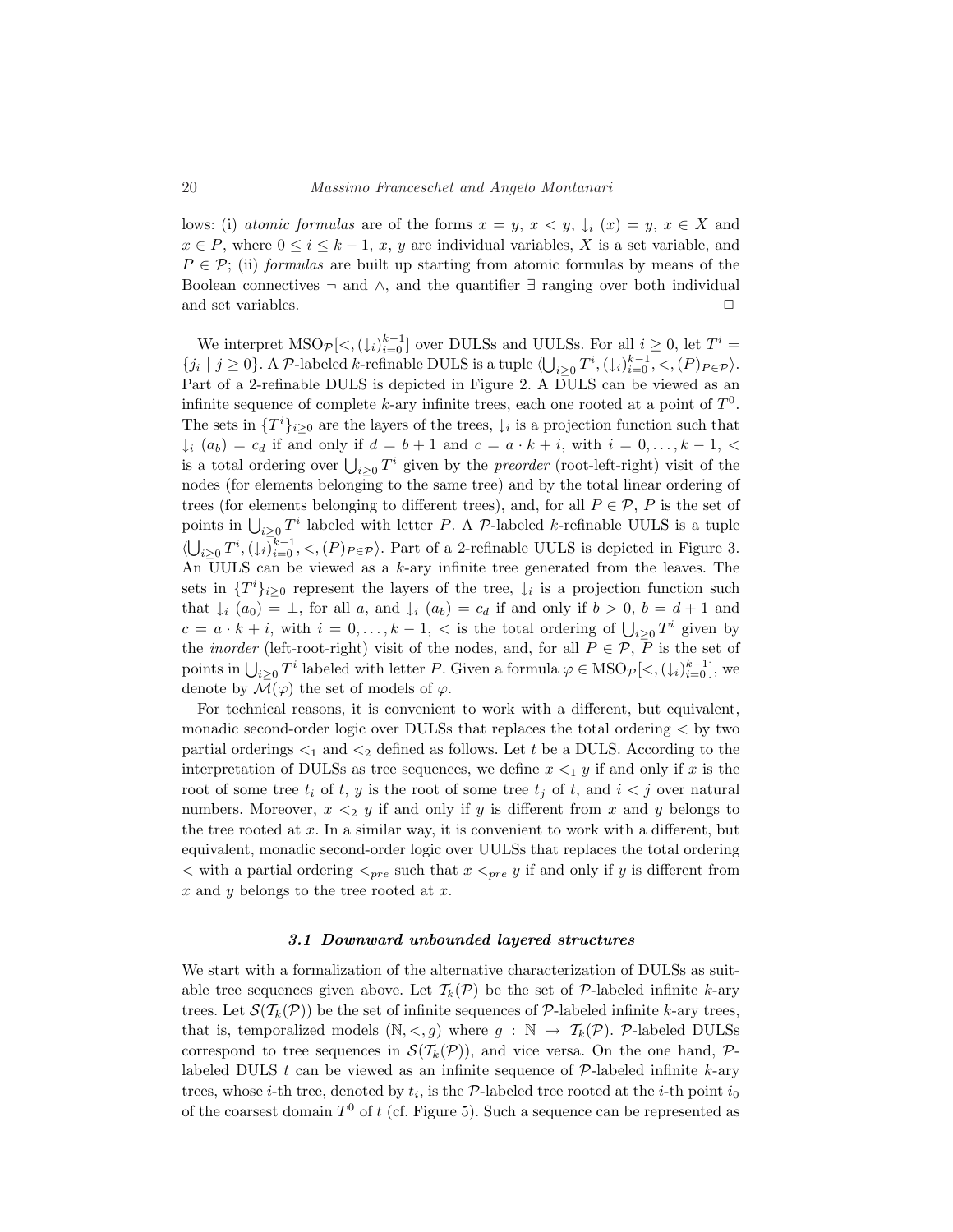## Temporalized logics and automata for time granularity 21



Fig. 5. A tree sequence.

the temporalized model  $(\mathbb{N}, <, g) \in \mathcal{S}(\mathcal{T}_k(\mathcal{P}))$  such that, for every  $i \in \mathbb{N}, g(i) = t_i$ . On the other hand, it is immediate to reinterpret infinite sequences of  $\mathcal{P}\text{-labeled}$ infinite  $k$ -ary trees in terms of  $P$ -labeled DULSs.

Such a correspondence between DULSs and temporalized models enables us to use temporalized logics  $T_1(T_2)$ , where  $T_1$  is a linear time logic and  $T_2$  is a branching time logic, to express properties of DULSs. Furthermore, taking advantage of the correspondence between temporalized logic and automata, we can equivalently use temporalized automata  $A_1(A_2)$  over DULSs, where  $A_1$  is a class of sequence automata and  $A_2$  is a class of tree automata. In the following, we will focus on the class  $\mathcal{B}(\mathcal{R}_k)$  of temporalized automata embedding Rabin k-ary tree automata into Büchi sequence automata. We call automata in this class *infinite tree sequence* automata. Since both  $\mathcal{B}$  and  $\mathcal{R}_k$  are effectively closed under Boolean operations and decidable, Theorems 2.7 and 2.8 allow us to conclude that the class  $\mathcal{B}(\mathcal{R}_k)$ of infinite tree sequence automata is effectively closed under Boolean operations and decidable as well. The complexity of the emptiness problem for infinite tree sequence automata is given by the following theorem.

### Theorem 3.2

(Complexity of infinite tree sequence automata)

The emptiness problem for infinite tree sequence automata is decidable in polynomial time in the number of states, and exponential time in the number of accepting pairs.

#### Proof

For any given  $A \in \mathcal{B}(\mathcal{R}_k)$ , let n be the number of states of A and N (resp. M) be the maximum number of states (resp. accepting pairs) of a Rabin tree automaton labeling transitions in  $A$ . The emptiness of Büchi sequence automata can be checked in polynomial time in the number of states, while the emptiness of Rabin tree automata can be verified in polynomial time in the number of states, and exponential time in the number of accepting pairs. By applying the algorithm used to test the emptiness of temporalized automata in the proof of Theorem 2.8, we have that the complexity of checking whether  $A$  accepts the empty language is polynomial in  $n$ and N, and exponential in M.  $\Box$ 

The following theorem relates infinite tree sequence automata to the monadic second-order theory of DULSs.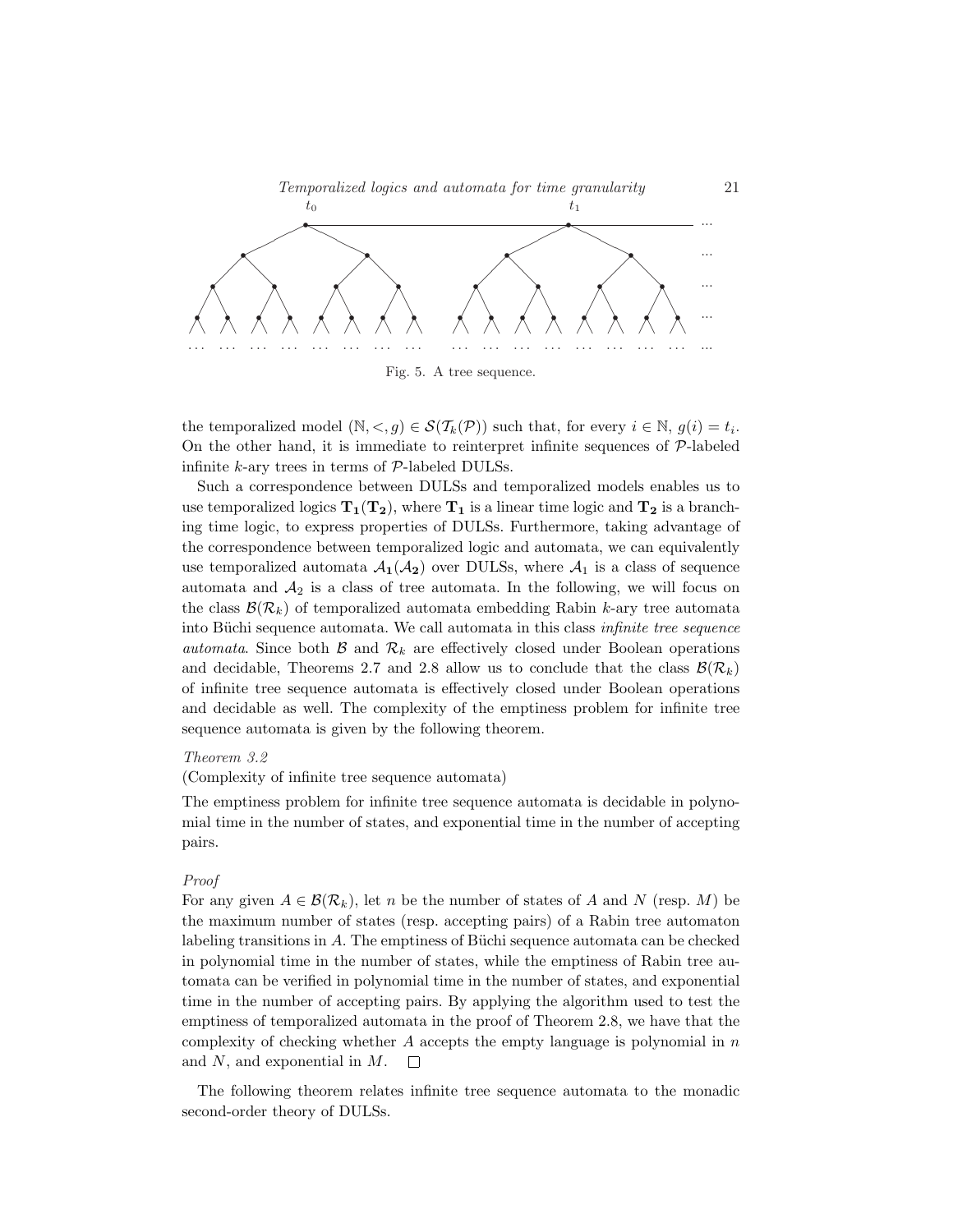## Theorem 3.3

(Expressiveness of infinite tree sequence automata)

Infinite tree sequence automata are as expressive as the monadic second-order theory of DULSs.

## Proof

The proof can be accomplished following a proof strategy that closely resembles those adopted to prove classical results in the field, such as, for instance, the proof of Büchi's Theorem (cf. (Thomas 1990)). We split it in two parts:

- (a) we first show that, for every automaton  $A \in \mathcal{B}(\mathcal{R}_k)$  over  $\Gamma(\Sigma)$ , there exists a formula  $\varphi_A \in \text{MSO}_{\mathcal{P}_\Sigma}[\langle 1,\langle 2,\left(\downarrow_i\right)_{i=0}^{k-1}]$  over  $\mathcal{P}_\Sigma = \{P_a \mid a \in \Sigma\}$  such that  $\mathcal{L}(A) = \mathcal{M}(\varphi_A);$
- (b) then, we show that, for every formula  $\varphi \in \mathrm{MSO}_{\mathcal{P}}[\langle 1, \langle 2, (\downarrow_i)_{i=0}^{k-1}]$  over  $\mathcal{P}$ , there exists an automaton  $A_{\varphi} \in \mathcal{B}(\mathcal{R}_k)$  over some  $\Gamma(2^{\mathcal{P}})$  such that  $\mathcal{M}(\varphi) = \mathcal{L}(A_{\varphi})$ .

We first introduce some auxiliary predicates that can be easily defined in the monadic second-order logic over DULSs. Let  $+1$  be a binary predicate such that  $+1(x, y)$  if and only if x and y belong to the coarsest domain and y is the immediate successor of x. We will write  $x + 1 \in X$  for  $\exists y(+1(x, y) \land y \in X)$ . Moreover, let  $T^{0}(x)$  be a shorthand for "x belongs to the coarsest domain",  $0_{0} \in X$  be a shorthand for "the first element of the coarsest domain belongs to  $X$ ", and  $Path(X, x)$  be a shorthand for the formula stating that "X is a path rooted at  $x$ ".

Let us prove part (a) for  $k = 2$ . The generalization to  $k > 2$  is straightforward. Let  $A = (Q, q_0, \Delta, F)$  be a  $\mathcal{B}(\mathcal{R}_2)$ -automaton over  $\Gamma(\Sigma)$  (finite subset of  $\mathcal{R}_2$ ) accepting tree sequences in  $\mathcal{S}(\mathcal{T}_2(\Sigma))$ . We produce a sentence  $\varphi_A \in \mathrm{MSO}_{\mathcal{P}_\Sigma}[\langle 1, \langle 2, \xi_0, \xi_1],$ that involves monadic predicates in  $\mathcal{P}_{\Sigma} = \{P_a \mid a \in \Sigma\}$  and is interpreted over  $\mathcal{S}(\mathcal{T}_2(\Sigma))$ , such that  $\mathcal{L}(A) = \mathcal{M}(\varphi_A)$ . We assume  $Q = \{0, ..., m\}$  and  $q_0 = 0$ . For every  $Z \in \Gamma(\Sigma)$ , let  $Z = (Q_Z, q_Z^0, \Delta_Z, \Gamma_Z)$  over  $\Sigma$ , with  $Q_Z = \{0, \ldots m_Z\}, q_Z^0 = 0$ , and  $\Gamma_Z = \{ (L_i^Z, U_i^Z) \mid 1 \le i \le r_Z \}.$ 

The  $\text{MSO}_{\mathcal{P}_{\Sigma}}[\langle 1, \langle 2, \downarrow_0, \downarrow_1]$ -sentence  $\varphi_A$  that corresponds to the automaton A basically encodes the combined acceptance condition for  $\mathcal{B}(\mathcal{R}_2)$ -automata. The outermost part of the sentence expresses the existence of an accepting run over the coarsest layer of the tree sequence for the Büchi sequence automaton  $A^{\uparrow}$ . For all  $i \in Q$ , the second-order variable  $X_i$  denotes the set of positions of the run which are associated with the state i, while, for all  $Z \in \Gamma(\Sigma)$  the monadic predicate  $Q_Z$ denotes the set of positions of the run that are labeled with the Rabin tree automaton Z. The innermost part  $RAC(x, Z)$  captures the existence of an accepting run over the tree rooted at x for the Rabin tree automaton Z. For  $i \in Q_Z$ , the second-order variable  $Y_i$  denotes the set of positions of the run that are associated with state *i*. The sentence  $\varphi_A$  is defined as follows:

$$
(\exists Q_Z)_{Z \in \Gamma(\Sigma)} (\exists X_i)_{i=0}^m (\bigwedge_{i=0}^m \forall x (x \in X_i \to \mathbf{T}^0(x)) \land \n\bigwedge_{Z \in \Gamma(\Sigma)} \forall x (x \in Q_Z \to \mathbf{T}^0(x)) \land 0_0 \in X_0 \land \bigwedge_{i \neq j} \neg \exists y (y \in X_i \land y \in X_j) \land \n\forall x (\mathbf{T}^0(x) \to \bigvee_{(i, Z, j) \in \Delta} (x \in X_i \land x \in Q_Z \land x + 1 \in X_j)) \land \n\bigvee_{i \in F} \forall x (\mathbf{T}^0(x) \to \exists y (\mathbf{T}^0(y) \land x <_1 y \land y \in X_i)) \land \n\bigwedge_{Z \in \Gamma(\Sigma)} \forall x (x \in Q_Z \to \text{RAC}(x, Z)),
$$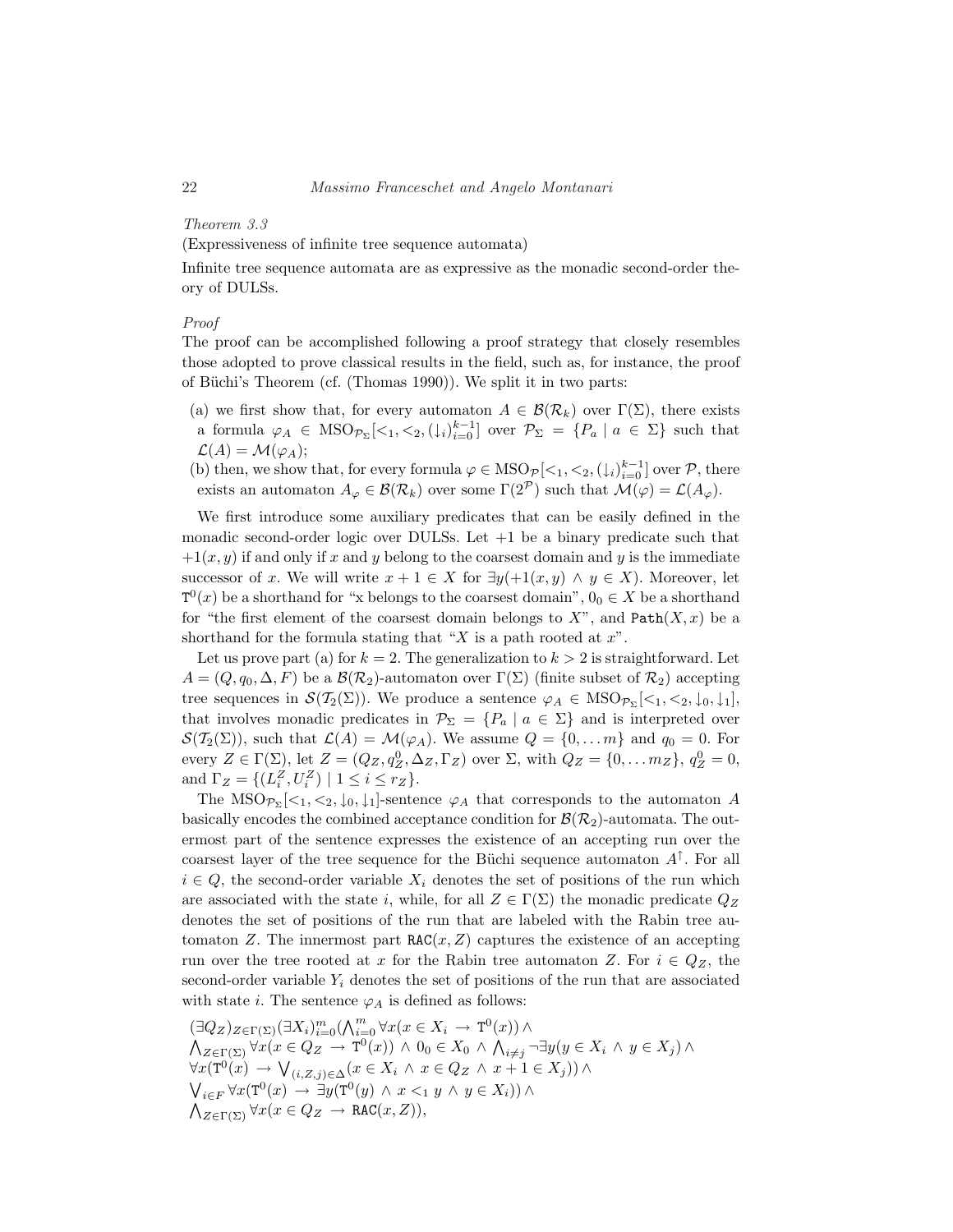where  $RAC(x, Z)$  stands for:

 $(\exists Y_i)_{i=0}^{m_Z} (\bigwedge_{i=0}^{m_Z} \forall y (y \in Y_i \rightarrow x \leq_2 y) \land x \in Y_0 \land \bigwedge_{i \neq j} \neg \exists y (y \in Y_i \land y \in Y_j) \land y \in Y_1 \land y \in Y_2 \land \neg \exists y (y \in Y_i \land y \in Y_j) \land y \in Y_1 \land y \in Y_2 \land \neg \exists y (y \in Y_i \land y \in Y_j) \land y \in Y_2 \land \neg \exists y (y \in Y_i \land y \in Y_j) \land y \in Y_1 \land y \in Y_2 \land \neg \exists y (y \in Y_i \land$  $\forall y(x \leq_2 y \rightarrow \bigvee_{(i,a,j_0,j_1)\in\Delta_Z} (y \in Y_i \land y \in P_a \land \downarrow_0 (y) \in Y_{j_0} \land \downarrow_1 (y) \in Y_{j_1}) ) \land$  $\forall y(x \leq 2 \ y \ \lor \ V_{(i,a,j_0,j_1) \in \Delta_Z} (y \subset 1_i \land y \subset 1_a \land \bot_0 (y) \subset 1_{j_0} \land \bot_1 (y) \subset 1_{j_1})/\land$ <br>  $\forall W(\text{Path}(W,x) \to \bigvee_{i=0}^{r_Z} (\bigwedge_{j \in L_i^Z} \exists u(u \in W \land \forall v(v \in W \land u \leq_2 v \to v \notin Y_j)))$  $\mathbf{v} \cdot \mathbf{v} = \mathbf{v} \cdot \mathbf{v} + \mathbf{v} \cdot \mathbf{v}$  $j \in U_i^Z \; \forall u (u \in W \rightarrow \exists v (v \in W \land u <_2 v \land v \in Y_j))))$ 

We now prove part (b). Let  $\mathcal{P} = \{P_1, \ldots, P_n\}$ . To simplify things, we prove our result for the theory  $\text{MSO}_{\mathcal{P}}\left[\langle 1,\langle \cdot \rangle, \langle \cdot \rangle, \cdot \rangle, +1\right]$  which can be easily shown to be equivalent to  $\text{MSO}_{\mathcal{P}}[\langle 1, \langle 2, (\downarrow_i)_{i=0}^{k-1}]$ . Given a formula  $\varphi \in \text{MSO}_{\mathcal{P}}[\langle 1, \langle 2, (\downarrow_i)_{i=0}^{k-1}]$  $\big)_{i=0}^{k-1}$ ,  $+1$ , that involves monadic predicates in  $P$  and is interpreted over  $P$ -labeled tree sequences in  $\mathcal{S}(\mathcal{T}_{k}(\mathcal{P}))$ , we build an automaton  $A_{\varphi} \in \mathcal{B}(\mathcal{R}_{k})$  over some  $\Gamma(2^{\mathcal{P}})$ and accepting in  $\mathcal{S}(\mathcal{T}_{k}(\mathcal{P}))$  such that  $\mathcal{L}(A_{\varphi}) = \mathcal{M}(\varphi)$ .

As a first step, we show that the ordering relations  $\lt_1$  and  $\lt_2$  can actually be removed without reducing the expressiveness. We replace  $x \leq_1 y$  by

$$
T^{0}(x) \wedge T^{0}(y) \wedge \forall X(x+1 \in X \wedge \forall z(z \in X \rightarrow z+1 \in X) \rightarrow y \in X)),
$$

and  $x \leq_2 y$  by

$$
\forall X (\bigwedge_{i=0}^{k-1} \downarrow_i (x) \in X \ \land \ \forall z (z \in X \ \to \bigwedge_{i=0}^{k-1} \downarrow_i (z) \in X) \ \to \ y \in X).
$$

Hence,  $\text{MSO}_{\mathcal{P}}[\langle 1, \langle 2, (\downarrow_i)_{i=0}^{k-1}, +1]$  is as expressive as  $\text{MSO}_{\mathcal{P}}[(\downarrow_i)_{i=0}^{k-1}, +1]$ . Next, we introduce an expressively equivalent variant of  $MSO_{\mathcal{P}}[(\downarrow_i)_{i=0}^{k-1}, +1]$ , denoted by  $\text{MSO}[(\downarrow_i)_{i=0}^{k-1}, +1]$ , which uses free set variables  $X_i$  in place of predicate symbols  $P_i$ and is interpreted over  $\{0,1\}^n$ -labeled tree sequences in  $\mathcal{S}(\mathcal{T}_k(\{0,1\}^n))$ . The idea is to encode a set  $X \subseteq \mathcal{P}$  with the string  $i_1 \ldots i_n \in \{0,1\}^n$  such that, for  $j = 1, \ldots, n$ ,  $i_j = 1$  if and only if  $P_j \in X$ . We now reduce  $\text{MSO}[(\downarrow_i)_{i=0}^{k-1}, +1]$  to a simpler formalism  $\text{MSO}_0[(\downarrow_i)_{i=0}^{k-1}, +1]$ , where *only* second-order variables  $X_i$  occur and atomic formulas are of the forms  $X_i \subseteq X_j$  ( $X_i$  is a subset of  $X_j$ ),  $\text{Proj}_m(X_i, X_j)$ , with  $m = 0, \ldots, k - 1$  ( $X_i$  and  $X_j$  are the singletons  $\{x\}$  and  $\{y\}$ , respectively, and  $\downarrow_m(x) = y$ , and  $\text{Succ}(X_i, X_j)$   $(X_i \text{ and } X_j \text{ are the singletons } \{x\} \text{ and } \{y\}, \text{respectively, }$ tively, and  $x + 1 = y$ ). This step is performed as in the proof of Büchi's Theorem. Finally, given a  $\text{MSO}_0[(\downarrow_i)_{i=0}^{k-1}, +1]$ -formula  $\varphi(X_1, \ldots, X_n)$ , we prove, by induction on the structural complexity of  $\varphi$ , that there exists a temporalized automaton  $A_{\varphi}$ accepting in  $\mathcal{S}(\mathcal{T}_{k}(\{0,1\}^n))$  such that  $\mathcal{M}(\varphi) = \mathcal{L}(A_{\varphi})$ . A corresponding automaton accepting in  $\mathcal{S}(\mathcal{T}_{k}(\mathcal{P}))$  can be obtained in the obvious way. As for atomic formulas, let  $\alpha_{i,j}$  be the Rabin tree automaton over  $\{0,1\}^n$  for  $X_i \subseteq X_j$ . The temporalized automaton for  $X_i \subseteq X_j$  is depicted in Figure 6 (top). Moreover, let  $\zeta$  be the Rabin tree automaton over  $\{0,1\}^n$  that accepts the singleton set containing a tree labeled with  $0^n$  everywhere, and let  $\alpha_{i,j}^m$  be the Rabin tree automaton over  $\{0,1\}^n$ for  $\text{Proj}_m(X_i, X_j)$ . The temporalized automaton for  $\text{Proj}_m(X_i, X_j)$  is depicted in Figure 6 (middle). Finally, let  $\alpha_i$  be the Rabin tree automaton over  $\{0,1\}^n$  that accepts the singleton set containing a tree labeled with  $0^{i-1}10^{n-i}$  at the root, and labeled with  $0^n$  elsewhere. The combined automaton for  $Succ(X_i, X_j)$  is depicted in Figure 6 (bottom). The induction step immediately follows from the closure of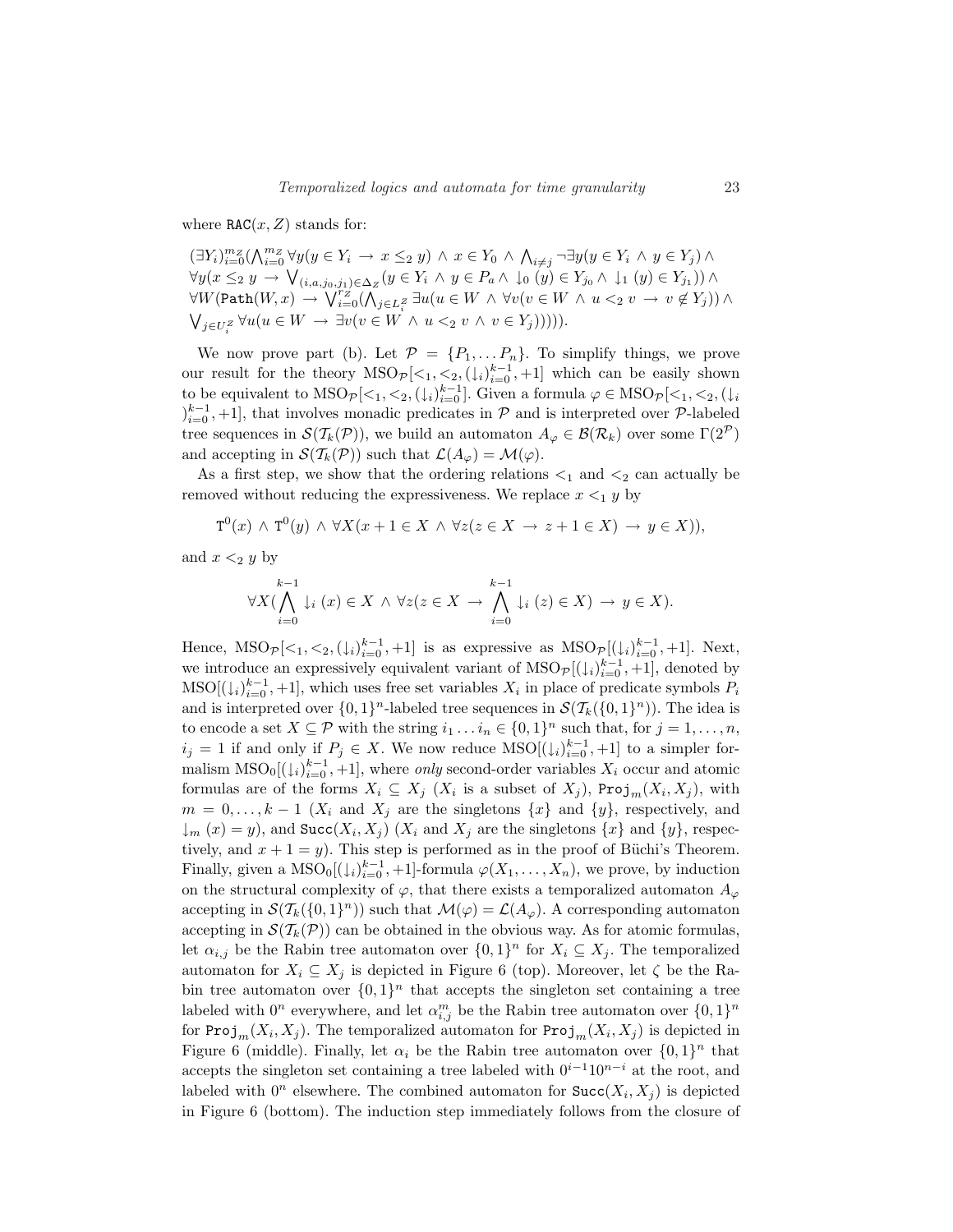24 Massimo Franceschet and Angelo Montanari



Fig. 6. Temporalized automata for atomic formulas.

 $\mathcal{B}(\mathcal{R}_k)$  automata under Boolean operations and projection. Closure under Boolean operations has been already shown; closure under projection can be argued as follows: given a  $\mathcal{B}(\mathcal{R}_k)$ -automaton A, the corresponding projected  $\mathcal{B}(\mathcal{R}_k)$ -automaton is obtained by simply projecting every Rabin automaton that labels some transition of A.  $\Box$ 

We can exploit infinite tree sequence automata to provide the (full) second-order theory of DULSs with an expressively complete and elementarily decidable temporal logic counterpart. First of all, it is well-known that  $\mathcal{B} \leftrightarrows$  QLTL and  $\mathcal{B} \leftrightarrows$  EQLTL, as well as  $\mathcal{R}_k \leftrightarrows \text{QCTL}_k^*$  and  $\mathcal{R}_k \leftrightarrows \text{EQCTL}_k^*$  (Emerson 1990). Since Rabin tree automata are closed under Boolean operations, Theorem 2.10 allows us to conclude that both  $\text{QLTL}(\text{QCTL}_{k}^{*}) \leftrightarrows \mathcal{B}(\mathcal{R}_{k})$  and  $\text{EQLTL}(\text{EQCTL}_{k}^{*}) \leftrightarrows \mathcal{B}(\mathcal{R}_{k})^{3}$ . By applying Theorem 3.3, we have that both  $QLTL(QCTL_k^*)$   $\hookrightarrow$  MSO $\mathcal{P}[\langle 1, \langle 2, (l_i)_{i=0}^{k-1}]$  and  $\text{EQLTL}(\text{EQCTL}_{k}^{*}) \leftrightarrows \text{MSO}_{\mathcal{P}}[\lt_1, \lt_2, (\downarrow_i)_{i=0}^{k-1}].$  Such a result is summarized by the following theorem.

#### Theorem 3.4

 $(\rm{Expressiveness~of~QLTL}(QCTL_k^*)$  and  $\rm{EQLTL}(EQCTL_k^*))$ 

 $\text{QLTL}(\text{QCTL}_{k}^{*})$  and  $\text{EQLTL}(\text{EQCTL}_{k}^{*})$  are as expressive as  $\text{MSO}_{\mathcal{P}}[\langle 1, \langle 2, (l_{i})_{i=0}^{k-1}],$ when interpreted over DULSs.

Furthermore, since  $\mathrm{MSO}_{\mathcal{P}}[\lt_1, \lt_2, (\downarrow_i)_{i=0}^{k-1}]$  is decidable, both  $\mathrm{QLTL}(\mathrm{QCTL}_k^*)$  and  $\mathrm{EQLTL}(\mathrm{EQCTL}_k^*)$  are decidable. The next theorem shows that  $\mathrm{EQLTL}(\mathrm{EQCTL}_k^*)$ is elementarily decidable.

<sup>&</sup>lt;sup>3</sup> It is worth pointing out that the application of the partition step of Theorem 2.10 to temporal formulas in EQCTL $_k^*$  generates formulas of the form  $\neg \exists Q_1 \dots \exists Q_n \varphi,$  where  $\varphi$  is a CTL $_k^*$ -formula, which do not belong to the language of  $\mathrm{EQCTL}_k^*$ , because such a language is not closed under negation. Nevertheless, formulas of the form  $\neg \exists \overline{Q}_1 \dots \exists Q_n \varphi$  can be embedded into Rabin tree automata as well. The Rabin tree automaton for  $\neg \exists Q_1 \dots \exists Q_n \varphi$  can indeed be obtained by taking the complementation of the projection, with respect to  $Q_1, \ldots, Q_n$ , of the Rabin tree automaton for  $\varphi$ .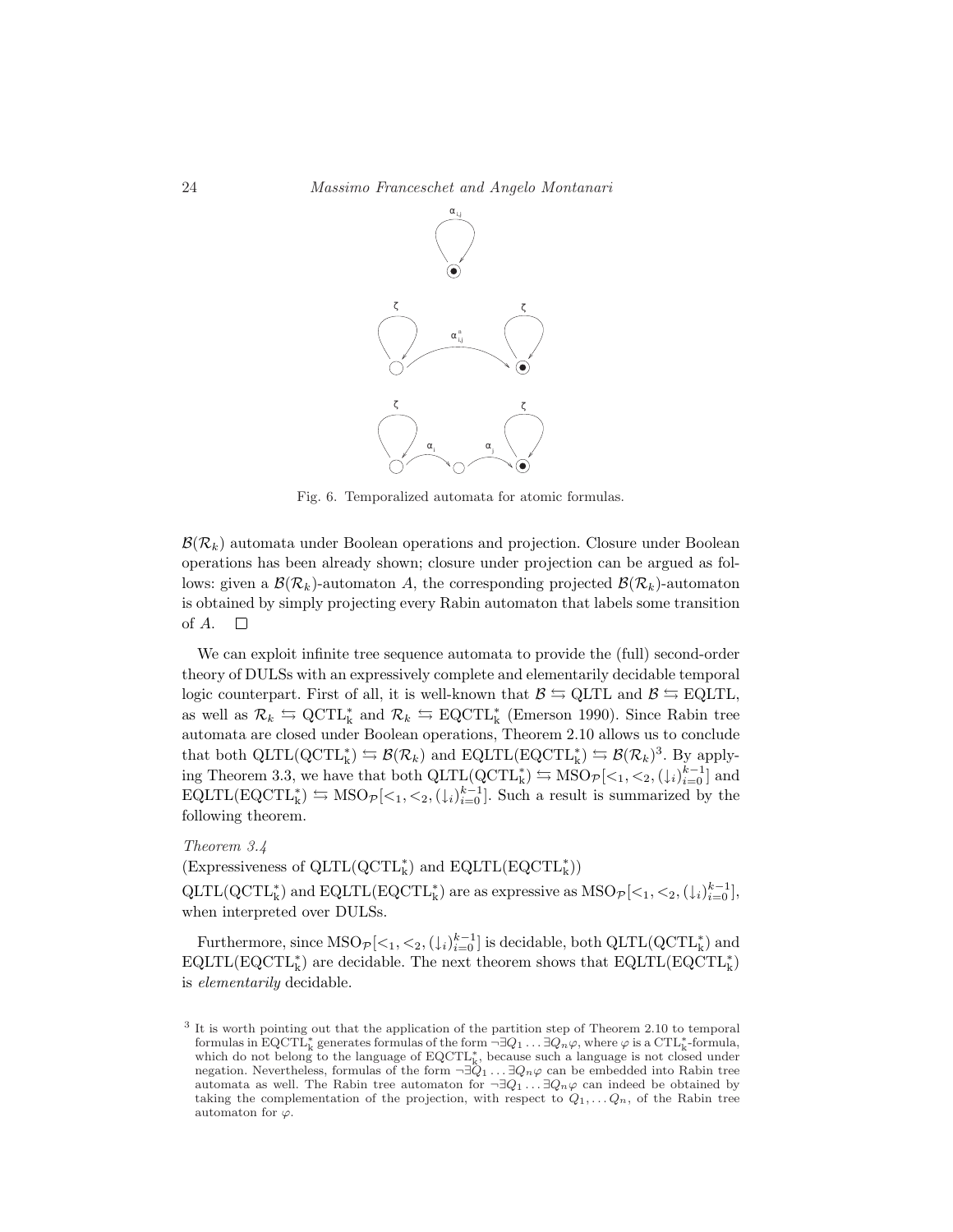Theorem 3.5  $(\mathsf{Complexity\;of\;EQLTL}( \mathsf{EQCTL}_k^*))$ 

The satisfiability problem for  $\mathrm{EQLTL}(\mathrm{EQCTL}_k^*)$  over DULSs is in ELEMENTARY.

# Proof

EQLTL(EQCTL<sup>\*</sup><sub>k</sub>) can be decided by embedding it into  $\mathcal{B}(\mathcal{R}_k)$  automata (such an embedding can be accomplished following the approach outlined in the proof of Theorem 2.10). EQLTL can be elementarily embedded into Büchi sequence automata. Indeed, given an EQLTL-formula  $\exists Q_1 \dots \exists Q_n \varphi$ , the PLTL-formula  $\varphi$  can be converted into a Büchi sequence automaton  $A_{\varphi}$  of size  $O(2^{|\varphi|})$ . A Büchi sequence automaton for  $\exists Q_1 \ldots \exists Q_n \varphi$  can be obtained by taking the projection of  $A_{\varphi}$  with respect to letters  $Q_1, \ldots, Q_n$ , that is, by deleting letters  $Q_1, \ldots, Q_n$  from the transitions of  $A_{\varphi}$ . The size of the resulting automaton is  $O(2^{|\varphi|})$ . Similarly, EQCTL<sup>\*</sup><sub>k</sub> formulas can be embedded into Rabin tree automata with a doubly exponential number of states and a singly exponential number of accepting pairs in the length of the formula. In particular, as already pointed out, a Rabin tree automaton for formulas of the form  $\neg \exists Q_1 \dots \exists Q_n \varphi$ , which are generated by applying the partition step of Theorem 2.10 to  $\mathrm{EQCTL}_k^*$  formulas, can be obtained by taking the complementation of the projection, with respect to  $Q_1, \ldots Q_n$ , of the Rabin tree automaton for  $\varphi$ . The resulting automaton has elementary size. Hence, any EQLTL(EQCTL<sup>\*</sup>k) formula can be converted into an equivalent  $\mathcal{B}(\mathcal{R}_k)$  automaton of elementary size. Since  $\mathcal{B}(\mathcal{R}_k)$  automata are elementarily decidable, we have the thesis.  $\Box$ 

We conclude the section by giving some examples of meaningful timing properties that can be expressed in (fragments of)  $\mathrm{EQLTL}(\mathrm{EQCTL}_k^*)$  interpreted over DULSs. As a first example, consider the property  $\mathcal{P}$  densely holds at some node x' meaning that there exists a path rooted at  $x$  such that  $P$  holds at each node of the path (notice that such a property implies that, for every  $i \geq 0$ , there exists  $y \in \downarrow^{i}(x)$ such that P holds at y, where, for  $i \geq 0$ ,  $\downarrow^{i}(x)$  is the *i*-th layer of the tree rooted at x, but not vice versa). This property can be expressed in  $PLTL(CTL<sub>k</sub><sup>*</sup>)$  by the formula:

#### $\Diamond$ **EFEGP.**

As another example, the property  $P$  holds at the origin of every layer' (or, equivalently, 'P holds along the leftmost path of the first tree of the sequence') can be expressed in  $\text{PLTL}(\text{CTL}_k^*)$  as follows:

$$
\mathbf{E}(P \wedge \mathbf{G} \mathbf{X_0} P).
$$

As a third example, the property 'P holds everywhere on every even tree' can be encoded in  $\mathrm{EQLTL}(\mathrm{CTL}_k^*)$  as follows:

$$
\exists Q(Q \land \bigcirc \neg Q \land \Box(Q \leftrightarrow \bigcirc \bigcirc Q) \land \Box(Q \to \mathbf{AGP})).
$$

Notice that such a property cannot be expressed in  $\text{PLTL}(\text{CTL}_{k}^{*})$ , since, as it is wellknown, PLTL cannot express the property 'P holds on every even point' (Wolper 1983). As a last example, the property 'P holds everywhere on every even layer'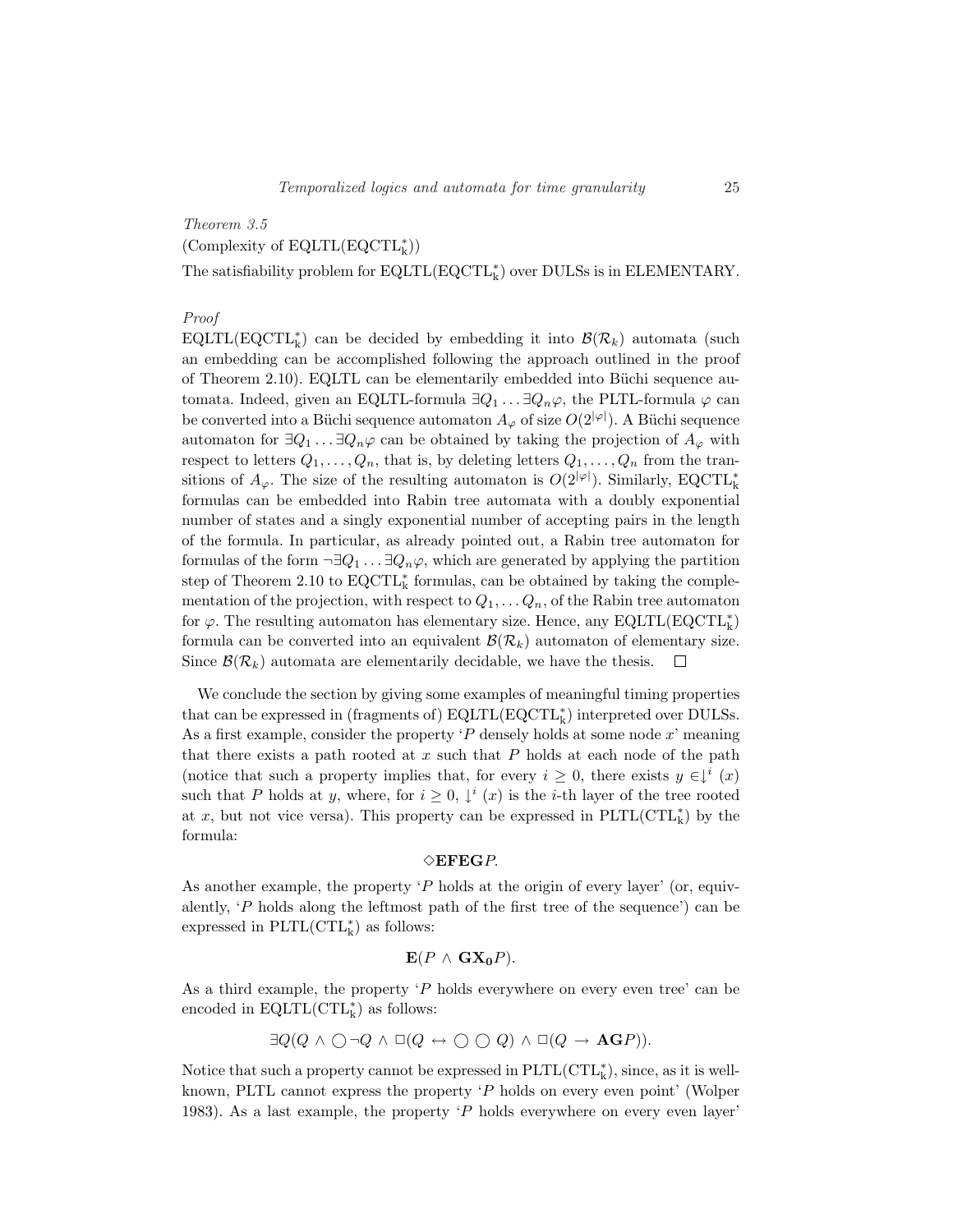

Fig. 7. Mapping an UULS into an increasing tree sequence.

can be encoded in  $\mathrm{PLTL}(\mathrm{EQCTL}_k^*)$  as follows:

$$
\Box \exists Q(Q \land AX \neg Q \land AG(Q \leftrightarrow AXAXQ) \land AG(Q \rightarrow P)).
$$

Notice that also this property cannot be expressed in  $\text{PLTL}(\text{CTL}_{k}^*)$ .

Unfortunately, things are not always that easy. As an example, the property 'P holds at exactly one node' can be easily encoded in (the first-order fragment of) MSO<sub>*P*</sub>[ $\lt_1$ ,  $\lt_2$ ,  $(\downarrow_i)_{i=0}^{k-1}$  by the formula:  $\exists x(x \in P \land \forall y(y \neq x \rightarrow y \notin P))$ , while it is not easy at all to express it in  $\mathrm{EQLTL}(\mathrm{EQCTL}_k^*)$ . Moreover, since  $\mathrm{MSO}_{\mathcal{P}}[\langle 1,\langle 2,\langle \downarrow_i \rangle_{i=0}^{k-1}]$  is nonelementarily decidable, while EQLTL(EQCTL<sub>k</sub><sup>\*</sup>) is elementarily decidable, the translation  $\tau$  of  $MSO_{\mathcal{P}}[\langle 1, \langle 2, (l_i)_{i=0}^{k-1}]$  formulas into  $\text{EQLTL}(\text{EQCTL}_{k}^{*})$  formulas is nonelementary. This means that, for every  $n \in \mathbb{N}$ , there exists an  $MSO_{\mathcal{P}}\left[\langle 1,\langle 2,\left(\downarrow_i\right)_{i=0}^{k-1}\right]$ -formula  $\varphi$  such that the length of  $\tau(\varphi)$  is greater than  $\kappa(n, |\varphi|)$  (an exponential tower of height n).

### 3.2 Upward unbounded layered structures

We start by giving an alternative characterization of UULSs in terms of tree sequences. To this end, we need to introduce the notions of almost  $k$ -ary tree and of increasing tree sequence. An *almost k-ary finite tree* is a complete finite tree whose root has exactly  $k-1$  sons  $0, \ldots, k-2$ , each of them is the root of a complete finite k-ary tree. Let  $\mathcal{H}_k(\mathcal{P})$  be the set of  $\mathcal{P}\text{-labeled almost }k$ -ary finite trees. A  $\mathcal{P}\text{-labeled}$ increasing  $k$ -ary tree sequence (ITS, for short) is a tree sequence such that, for every  $i \in \mathbb{N}$ , the *i*-th tree of the sequence is a P-labeled almost k-ary tree of height i (cf. Figure 7). A P-labeled ITS can be represented as a temporalized model  $(N, <, q)$ such that, for every  $i \in \mathbb{N}$ ,  $g(i)$  is the *i*-th tree of the sequence. Let  $ITS_k(\mathcal{P})$  be the set of P-labeled k-ary ITSs. It is worth noting that  $ITS_k(\mathcal{P})$  is not the class  $\mathcal{H}_k(\mathcal{P})$ of temporalized models embedding almost  $k$ -ary finite trees into infinite sequences: an increasing tree sequence is a particular sequence of almost  $k$ -ary finite trees, but a sequence of almost  $k$ -ary finite trees is not necessary increasing, and thus  $ITS_k(\mathcal{P}) \subseteq \mathcal{S}(\mathcal{H}_k(\mathcal{P})).$ 

It is not difficult to show that a  $P$ -labeled UULS corresponds to a  $P$ -labeled ITS, and vice versa. As already pointed out, an UULS can be viewed as an infinite complete k-ary tree generated from the leaves. The corresponding tree sequence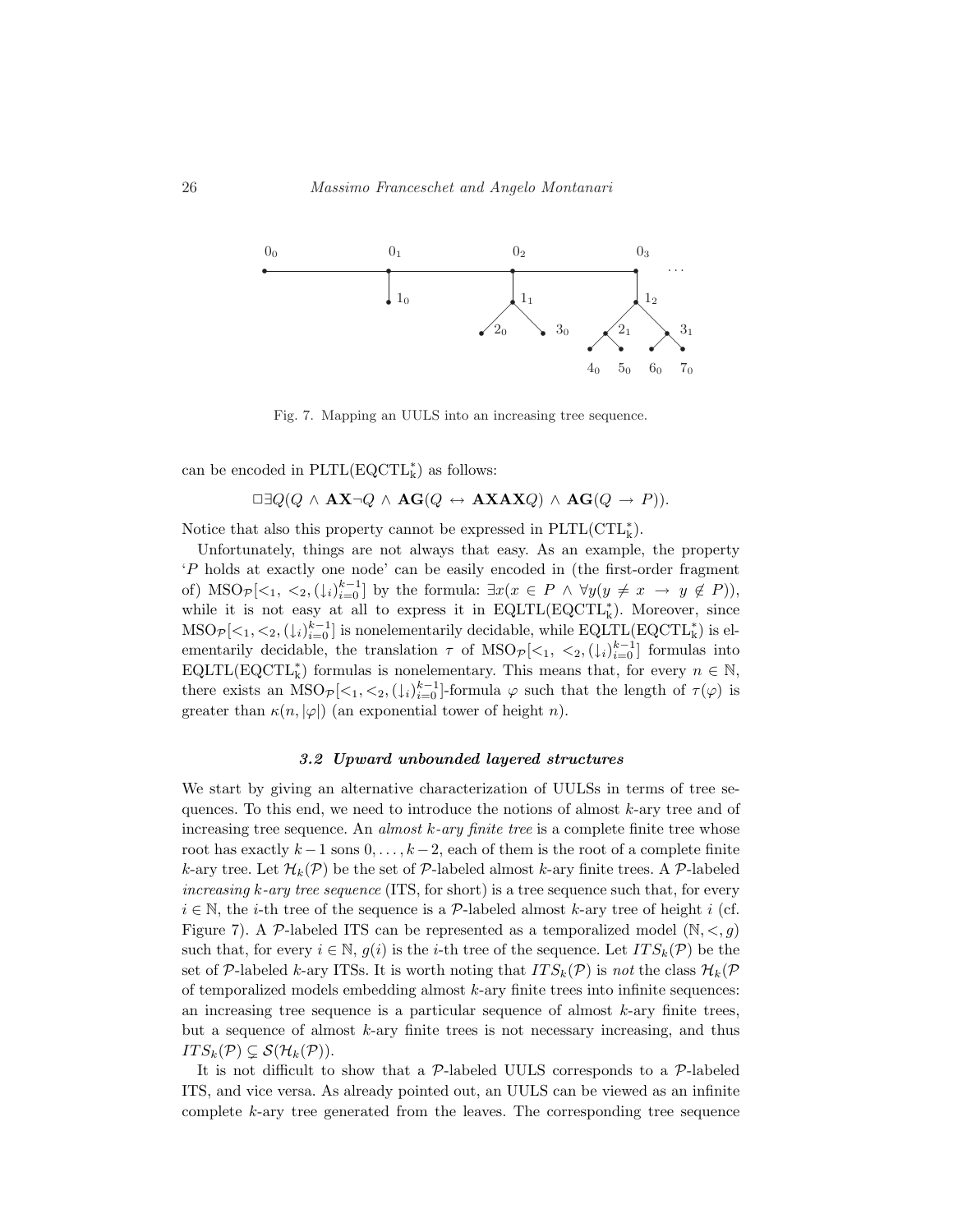can be obtained starting from the first point of the finest layer of the UULS and climbing up along the leftmost path of the structure. The i-th tree in the sequence is obtained by taking the tree rooted at the  $i$ -th point of the leftmost path, and by deleting from it the subtree rooted at the leftmost son of its root. More precisely, let t be a k-ary UULS. For every node x in t, we define  $t_x$  to be the finite complete kary tree rooted at x. For every  $i \geq 0$ , let  $\hat{t}_{0i}$  be the almost k-ary finite tree obtained from  $t_{0_i}$  by deleting, whenever  $i > 0$ , the subtree  $t_{0_{i-1}}$  from it. The ITS (N, <, g) associated with the UULS t is obtained by defining, for every  $i \geq 0$ ,  $g(i) = \hat{t}_{0i}$ . The embedding of a binary UULS into a binary ITS is depicted in Figure 7. Similarly, ITSs can be reinterpreted in terms of UULSs.

On the basis of such a correspondence between UULSs and ITSs, we can use temporalized logics  $T_1(T_2)$ , where  $T_1$  is a linear time logic and  $T_2$  is a branching time logic, to express properties of UULSs. More precisely, we interpret  $T_1(T_2)$ over  $\mathcal{S}(\mathcal{H}_k(\mathcal{P}))$ , but, since we are interested in increasing tree sequences, we study the logical properties of  $T_1(T_2)$ , such as expressiveness and decidability, with respect to the proper subset  $ITS_k(\mathcal{P})$ . Temporalized automata  $\mathcal{A}_1(\mathcal{A}_2)$  over UULSs can be defined in a similar way. Once again, we consider automata in  $\mathcal{A}_1(\mathcal{A}_2)$  accepting in  $\mathcal{S}(\mathcal{H}_k(\Sigma))$ , but, since we are interested in increasing tree sequences, we study the relevant properties of  $A_1(A_2)$ , such as closure under Boolean operations, expressiveness, and decidability, with respect to the proper subset  $ITS_k(\Sigma)$ . In the following, we will focus on the class  $\mathcal{B}(\mathcal{C}_k)$  of temporalized automata embedding almost  $k$ -ary finite tree automata into Büchi sequence automata. We call automata in  $\mathcal{B}(\mathcal{C}_k)$  finite tree sequence automata.

Since both  $\mathcal B$  and  $\mathcal C_k$  are effectively closed under Boolean operations and decidable, Theorems 2.7 and 2.8 allows us to conclude that  $\mathcal{B}(\mathcal{C}_k)$  is effectively closed under Boolean operations and decidable. We show that  $\mathcal{B}(\mathcal{C}_k)$ -automata are closed under Boolean operations over the set  $ITS_k(\Sigma)$  as well. Let  $A, B \in \mathcal{B}(\mathcal{C}_k)$ . We show that:

• there exists  $C \in \mathcal{B}(\mathcal{C}_k)$  such that

 $\mathcal{L}(C) \cap ITS_k(\Sigma) = ITS_k(\Sigma) \setminus \mathcal{L}(A)$  (complementation);

• there exists  $C \in \mathcal{B}(\mathcal{C}_k)$  such that

$$
\mathcal{L}(C) \cap ITS_k(\Sigma) = (\mathcal{L}(A) \cup \mathcal{L}(B)) \cap ITS_k(\Sigma) \quad (union);
$$

• there exists  $C \in \mathcal{B}(\mathcal{C}_k)$  such that

$$
\mathcal{L}(C) \cap ITS_k(\Sigma) = (\mathcal{L}(A) \cap \mathcal{L}(B)) \cap ITS_k(\Sigma) \ \ (intersection).
$$

As it can be easily checked, it suffices to set  $C = \overline{A}$  in case of complementation,  $C = A \cup B$  in the case of union, and  $C = A \cap B$  in the case of intersection.

The following theorem relates finite tree sequence automata to the monadic second-order theory of UULSs.

Theorem 3.6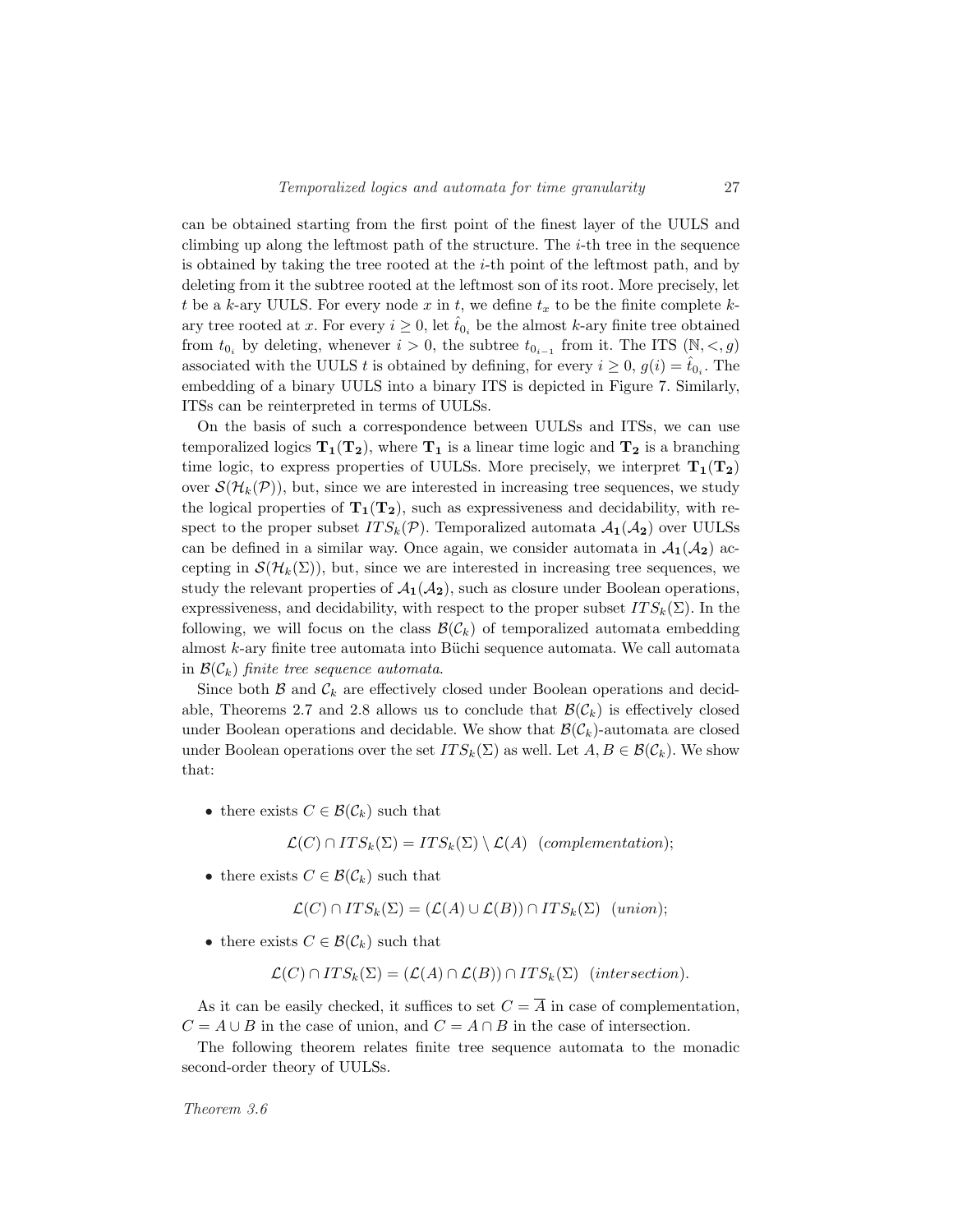(Expressiveness of finite tree sequence automata)

Finite tree sequence automata are as expressive as the monadic second-order theory of UULSs.

## Proof

The proof is quite similar to that of Theorem 3.3, and thus we only sketch its main steps. We split the proof in two parts:

- (a) we first show that, for every automaton  $A \in \mathcal{B}(\mathcal{C}_k)$  over  $\Gamma(\Sigma)$ , there exists a formula  $\varphi_A \in \mathrm{MSO}_{\mathcal{P}_{\Sigma}}[\langle , (\downarrow_i)_{i=0}^{k-1}]$  over  $\mathcal{P}_{\Sigma} = \{P_a \mid a \in \Sigma\}$  such that  $\mathcal{L}(A) \cap$  $ITS_k(\Sigma) = \mathcal{M}(\varphi_A);$
- (b) then we show that, for every formula  $\varphi \in \mathrm{MSO}_{\mathcal{P}}[\langle , (f_i)_{i=0}^{k-1}],$  there exists an automaton  $A_{\varphi} \in \mathcal{B}(\mathcal{C}_k)$  over some  $\Gamma(2^{\mathcal{P}})$  such that  $\mathcal{M}(\varphi) = \mathcal{L}(A_{\varphi}) \cap ITS_k(\mathcal{P})$ .

The embedding of automata into formulas is performed by encoding the combined acceptance condition for  $\mathcal{B}(\mathcal{C}_k)$ -automata into  $\text{MSO}_{\mathcal{P}}[\lt, (\downarrow_i)_{i=0}^{k-1}]$ . The Büchi acceptance condition have to be implemented over the leftmost path of the structure, and the finite tree automata acceptance condition have to be constrained to hold over almost k-ary trees rooted at nodes in the leftmost path of the structure. The embedding of formulas into automata takes advantage of the closure properties of  $\mathcal{B}(\mathcal{C}_k)$ -automata over UULSs.  $\Box$ 

We can exploit finite tree sequence automata to provide the (full) second-order theory of UULSs with an expressively complete temporal logic counterpart. We know that  $\mathcal{B} \subseteq \text{QLTL}$  and  $\mathcal{B} \subseteq \text{EQLTL}$ , and that  $\mathcal{C}_k \subseteq \text{QCTL}_k^*$  and  $\mathcal{C}_k \subseteq$  $\mathrm{EQCTL}_k^*$ . Since almost  $k$ -ary finite tree automata are closed under Boolean operations, Theorem 2.10 allows us to conclude that that  $QLTL(QCTL_k^*) \subseteq \mathcal{B}(\mathcal{C}_k)$ and EQLTL(EQCTL<sup>\*</sup><sub>k</sub>)  $\leq \mathcal{B}(\mathcal{C}_k)$  over infinite sequences of almost k-ary finite trees. Since increasing  $k$ -ary tree sequences are infinite sequences of almost  $k$ -ary trees, the above equivalences hold over increasing  $k$ -ary tree sequences as well. From Theorem 3.6, we have that  $QLTL(QCTL_k^*)$   $\hookrightarrow$  MSO<sub> $\mathcal{P}[\langle_{pre}, (\downarrow_i)_{i=0}^{k-1}]$  and</sub>  $\text{EQLTL}(\text{EQCTL}_{k}^{*}) \leq \text{MSO}_{\mathcal{P}}[\langle e_{pre}, (l_{i})_{i=0}^{k-1}]$ . Such a result is summarized by the following theorem.

# Theorem 3.7

 $(\mbox{Expressiveness of QLTL}(\mbox{QCTL}_k^*)$  and  $\mbox{EQLTL}(\mbox{EQCTL}_k^*))$ 

 $\text{QLTL}(\text{QCTL}_{k}^{*})$  and  $\text{EQLTL}(\text{EQCTL}_{k}^{*})$  are as expressive as  $\text{MSO}_{\mathcal{P}}[\langle \zeta_{pre}, (\downarrow_{i})_{i=0}^{k-1}],$ when interpreted over UULSs.

The (nonelementary) decidability of  $QLTL(QCTL_k^*)$  and  $EQLTL(EQCTL_k^*)$  immediately follows from that of  $\text{MSO}_{\mathcal{P}}[\langle p_{\text{r}ee},(\downarrow_i)_{i=0}^{k-1}]$  over UULSs. A natural question arises at this point: is  $\mathrm{EQLTL}(\mathrm{EQCTL}_k^*)$  elementary decidable as in the case of DULSs? In order to answer this question, we study the decidability and complexity of the emptiness problem for finite tree sequence automata over increasing k-ary tree sequences. Such a problem can be formulated as follows: given an automaton  $A \in \mathcal{B}(\mathcal{C}_k)$ , is there an increasing k-ary tree sequence accepted by A? (Equivalently, does  $\mathcal{L}(A) \cap ITS_k(\Sigma) \neq \emptyset$ ?) The (nonelementary) decidability of such a problem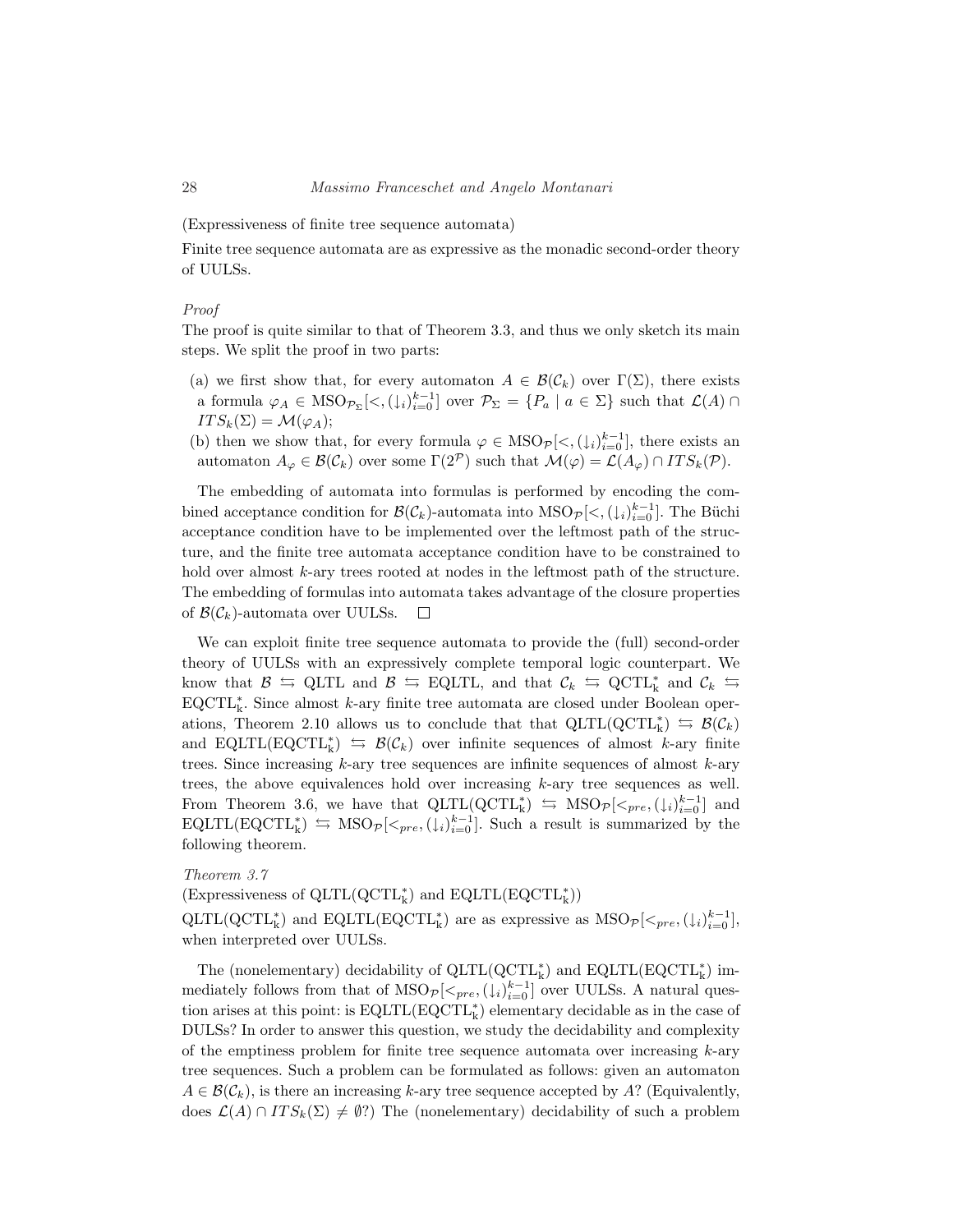immediately follows from Theorem 3.6, since, given an automaton A, we can build an equivalent monadic formula  $\varphi_A$  and check its satisfiability over UULSs. In the following, we give a necessary and sufficient condition that solves the problem in elementary time.

Let  $A = (Q, q_0, \Delta, F)$  be an automaton in  $\mathcal{B}(\mathcal{C}_k)$  over the alphabet  $\Gamma(\Sigma)$  (finite subset of  $\mathcal{C}_k$ ). Clearly,  $\mathcal{L}(A) \neq \emptyset$  is necessary for  $\mathcal{L}(A) \cap ITS_k(\Sigma) \neq \emptyset$ . However, it is not sufficient. By definition of combined acceptance condition for  $A$ , we have that  $\mathcal{L}(A) \neq \emptyset$  if and only if there is a finite sequence  $q_0, q_1, \ldots, q_m$  of distinct states in Q, a finite sequence  $X_0, X_1, \ldots, X_m$  of  $\mathcal{C}_k$ -automata and  $j \in \{0, \ldots m\}$  such that:

- 1.  $\Delta(q_i, X_i, q_{i+1})$ , for every  $i = 0, ..., m 1$ , and  $\Delta(q_m, X_m, q_j)$ ;
- 2.  $q_i \in F;$
- 3.  $\mathcal{L}(X_i) \neq \emptyset$ , for every  $i = 0, \ldots m$

To obtain a necessary and sufficient condition for  $\mathcal{L}(A) \cap ITS_k(\Sigma) \neq \emptyset$ , we have to strengthen condition (3) as follows. Let  $T_k^i(\Sigma)$  be the set of almost k-ary finite trees of height i:

3'. (3'a)  $\mathcal{L}(X_i) \cap T_k^i(\Sigma) \neq \emptyset$ , for every  $i = 0, \ldots, j-1$ , and (3'b)  $\mathcal{L}(X_i) \cap T_k^{i+y \cdot l}(\Sigma) \neq$  $\emptyset$ , for every  $i = j, \ldots m$  and  $y \ge 0$ , where  $l = m - j + 1$ .

The conjunction of conditions  $(1,2,3')$  is a necessary and sufficient condition for  $\mathcal{L}(A) \cap ITS_k(\Sigma) \neq \emptyset$ . We show that conditions  $(1,2,3')$  are elementarily decidable. Clearly, there are elementarily many runs in A satisfying conditions  $(1,2)$ . The following nontrivial Lemma 3.8 shows that condition 3' is elementarily decidable.

Lemma 3.8

Let X be a almost k-ary finite tree automaton, and  $a, l \geq 0$ . Then, the problem  $\mathcal{L}(X) \cap T_k^{a+y \cdot l}(\Sigma) \neq \emptyset$ , for every  $y \geq 0$ , is elementarily decidable.

Proof

Let  $X = (Q, q_0, \Delta, F)$  over  $\Gamma(\Sigma)$ . If  $l = 0$ , then the problem reduces to checking  $\mathcal{L}(X) \cap T_k^a(\Sigma) \neq \emptyset$ , for some  $a \geq 0$ . For every  $a \geq 0$ , the set  $T_k^a$  is finite and hence regular. Since almost k-ary finite tree automata are elementarily closed under Boolean operations and elementarily decidable, we conclude that in this case the condition is elementarily effective.

Suppose now  $l > 0$ . For the sake of simplicity, we first give the proof for finite sequence automata, and then we discuss how to modify it to cope with the case of almost  $k$ -ary finite tree automata. Hence, let  $X$  be a finite sequence automaton. We have to give an elementarily effective procedure that checks whether X recognizes at least one sequence of length a, at least one of length  $a + l$ , at least one of length  $a + 2l$ , and so on. Without loss of generality, we may assume that the set of final states of X is the singleton containing  $q_{fin} \in Q$ . Hence, the problem reduces to check, for every  $y \ge 0$ , the existence of a path from  $q_0$  to  $q_{fin}$  of length  $a + y \cdot l$  in the state-transition graph associated with  $X$ . We thus need to solve the following problem of Graph Theory, which we call the Periodic Path Problem (PPP for short):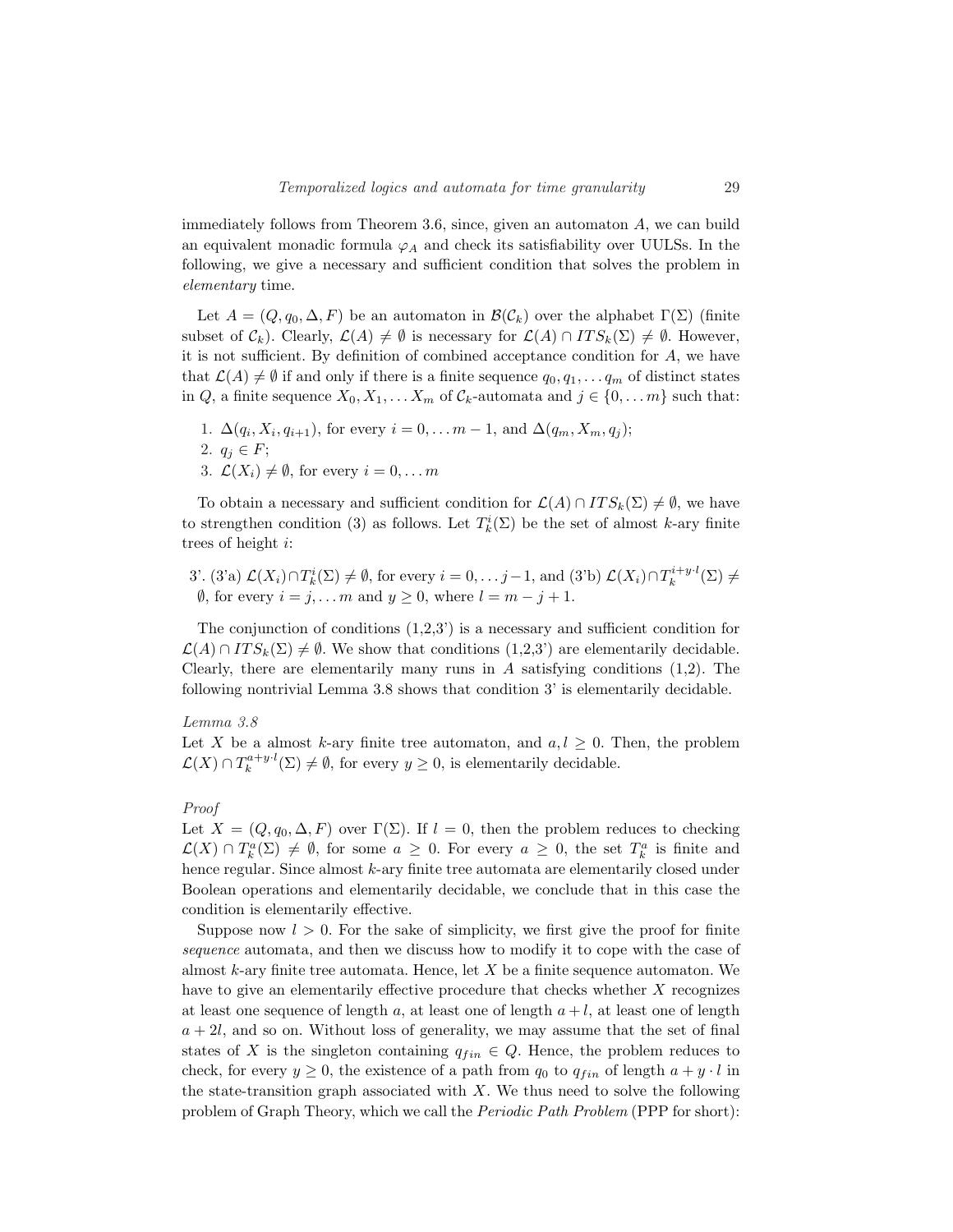Given a finite directed graph  $G = (N, E)$ , two nodes  $q_1, q_2 \in N$ , and two natural numbers  $a, l \geq 0$ , the question is: for every  $y \geq 0$ , is there a path in G from  $q_1$  to  $q_2$  of length  $a + y \cdot l$ ?

In the following, we further reduce the PPP to a problem of Number Theory. Let  $\Pi_{q_1,q_2}(G)$  be the set of paths from  $q_1$  to  $q_2$  in the graph G. Given  $\pi \in \Pi_{q_1,q_2}(G)$ , we denote by  $\pi^{\circ}$  the path obtained by eliminating cyclic subpaths from  $\pi$ . That is, if  $\pi$ is acyclic, then  $\pi^{\circlearrowleft} = \pi$ . Else, if  $\pi = \alpha q' \beta q' \gamma$ , then  $\pi^{\circlearrowleft} = \alpha^{\circlearrowleft} q' \gamma^{\circlearrowleft}$ . Let  $\sim_{q_1, q_2}$  be the relation on  $\Pi_{q_1,q_2}(G)$  such that  $\pi_1 \sim_{q_1,q_2} \pi_2$  if and only if  $\pi_1^{\circlearrowleft} = \pi_2^{\circlearrowleft}$ . Note that  $\sim_{q_1,q_2}$ is an equivalence relation of finite index. For every equivalence class  $[\pi]_{\sim_{q_1,q_2}}$ , we need a formula expressing the length of a generic path in the class. Note that every path in  $[\pi]_{\sim_{q_1,q_2}}$  differs from any other path in the same class only for the presence of some cyclic subpaths. More precisely, let  $\mu$  be the shortest path in  $[\pi]_{\sim_{q_1,q_2}}$ , let  $C_1, \ldots, C_n$  be the cycles intersecting  $\pi$ , and let  $w_1, \ldots, w_n$  be their respective lengths. Note that  $\mu$  does not cycle through any  $C_i$ . Every path in  $[\pi]_{\sim_{q_1,q_2}}$  starts from  $q_1$ , cycles an arbitrary number of times (possibly zero) through every  $C_i$ , and reaches q<sub>2</sub>. It is easy to see that the length of an arbitrary path  $\sigma \in [\pi]_{\sim_{q_1,q_2}}$  is given by the parametric formula:

$$
|\sigma| = |\mu| + \sum_{i=1}^n x_i \cdot w_i,
$$

where  $x_i \geq 0$  in the number of times the path  $\sigma$  cycles through  $C_i$ . Let  $[\pi_1]_{\sim_{q_1,q_2}},\ldots,[\pi_m]_{\sim_{q_1,q_2}}$  be the equivalence classes of  $\sim_{q_1,q_2}$ . For every  $j=$ 1,...m, let  $\mu_j$  be the shortest path in  $[\pi_j]_{\sim_{q_1,q_2}}$ , let  $C_1^j$ ,... $C_n^j$  be the the cycles intersecting  $\pi_j$ , and let  $w_1^j, \ldots w_n^j$  be their respective lengths. Moreover, let

$$
Y_j = \{y \ge 0 \mid \exists x_1, \dots x_n \ge 0 \left( |\mu_j| + \sum_{i=1}^n x_i \cdot w_i^j = a + y \cdot l \right) \}.
$$

The PPP reduces to the following problem of Number Theory:

Do the sets  $Y_1, \ldots Y_m$  cover the natural numbers? That is, does  $\bigcup_{j=1}^m Y_j = \mathbb{N}^2$ ?

We now solve the latter problem. Let  $w_i \geq 0$ , for  $i = 1, \ldots, n$ . We are interested in the form of the set  $S = \{\sum_{i=1}^{n} x_i \cdot w_i \mid x_i \ge 0\}$ . Let  $W = (w_1, \ldots w_n)$  and let  $d = GCD(W)$  (the greatest common divisor of  $\{w_1, \ldots, w_n\}$ ). We distinguish the cases  $d = 1$  and  $d \neq 1$ . If  $d = 1$ , then it is easy to see that:

$$
S = E \cup \{j \mid j \ge k\},\
$$

where E is a finite set of exceptions such that  $max(E) < k$ , and  $k = (w_r - 1)$ .  $(w_s - 1)$ , with  $w_r = min(W)$  (the minimum of  $\{w_1, \ldots w_n\}$ ) and  $w_s = min(W \setminus$  $(w_s - 1)$ , with  $w_r = min(w)$  (the minimum of  $\{w_1, \ldots, w_n\}$ ) and  $w_s = min(w \mid w_r)$ .<br>  $w_r$ ). If  $d \neq 1$ , then consider the set  $S' = {\sum_{i=1}^n x_i \cdot w_i/d \mid x_i \geq 0}$ . Clearly,  $GCD(w_1/d, \ldots w_n/d) = 1$  and hence, as above,  $S' = E' \cup \{j \mid j \ge k'\}$  for some finite set E' and some  $k' \in \mathbb{N}$ . Therefore, in this case,

$$
S = E' \cdot d \cup \{j \mid j \ge k' \cdot d \land d \text{ DIV } j\},
$$

where  $d$  DIV j means that  $d$  is a divisor of  $j$ .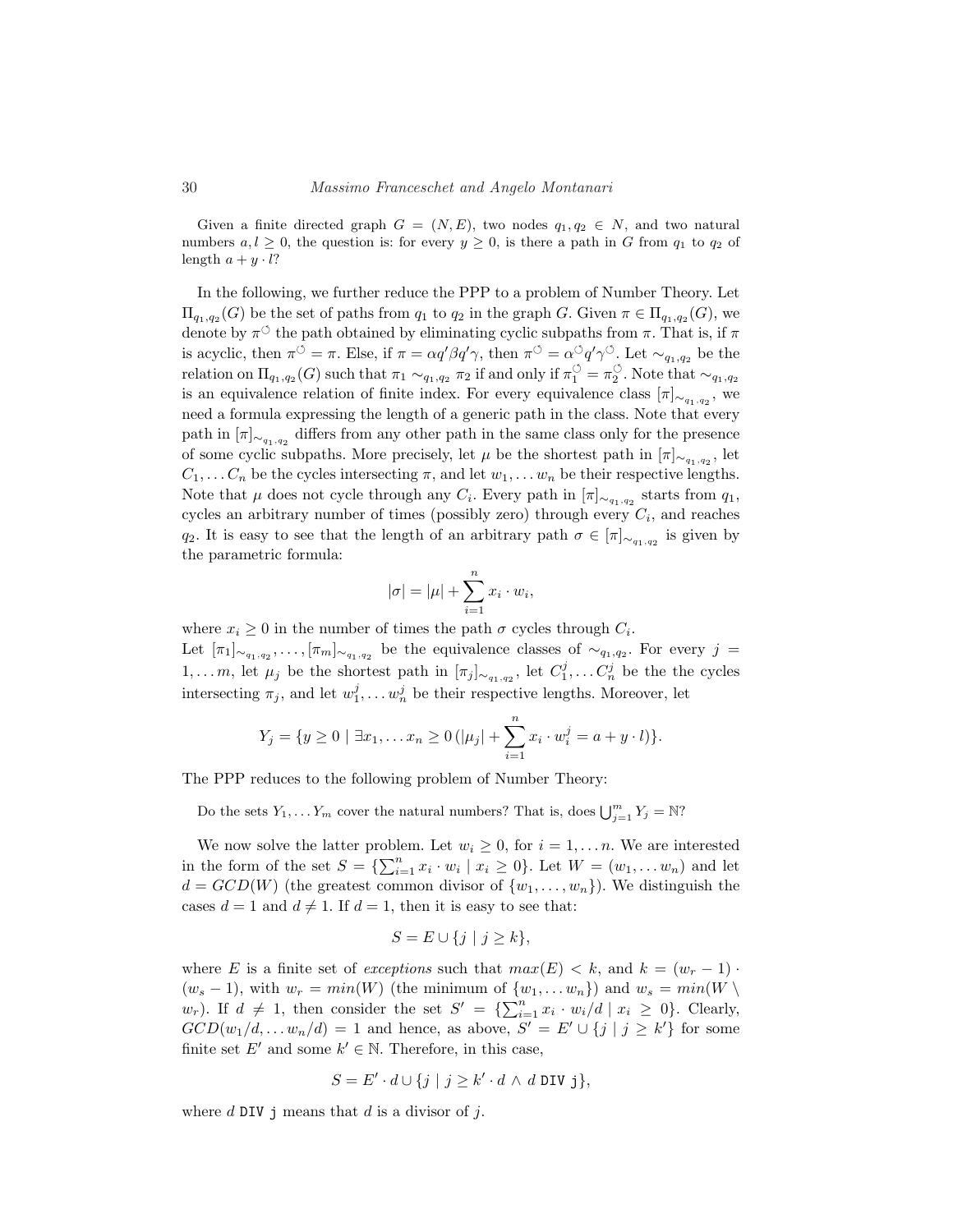Summing up, in any case, the set  $S$  can be described as follows:

$$
S = E \cup \{k + j \cdot d \mid j \in \mathbb{N}\},\
$$

for some finite (computable) set E, some (computable)  $k \in \mathbb{N}$ , and  $d = GCD(W)$ . In other words, the set  $S$  is the union of a finite and computable set of exceptions and an arithmetic progression.

Now we consider the equation  $\sum_{i=1}^{n} x_i \cdot w_i = y \cdot l$ . Our aim is to describe the set  $Y = \{y \ge 0 \mid \exists x_1, \ldots x_n \ge 0 \left( \sum_{i=1}^n x_i \cdot w_i = y \cdot l \right) \}$  in a similar way. Let  $e = GCD(d, l), l = l' \cdot e$  and  $d = d' \cdot e$ . We have that:

| $y \in Y$                                                                                 | iff |
|-------------------------------------------------------------------------------------------|-----|
| $u \cdot l \in S$                                                                         | iff |
| $y \cdot l \in E \lor y \cdot l \geq k \land d$ DIV $y \cdot 1$                           | iff |
| $y \cdot l \in E \lor y \geq \lceil k/l \rceil \land d' \cdot e$ DIV $y \cdot 1' \cdot e$ | iff |
| $y \cdot l \in E \lor y \geq \lceil k/l \rceil \land d'$ DIV y                            |     |

Therefore, the set  $Y$  is the union of a finite and computable set and an arithmetic progression, i.e.,

$$
Y = E' \cup \{k' + j \cdot d' \mid j \in \mathbb{N}\},\
$$

for some finite (computable) set E', some (computable)  $k' \in \mathbb{N}$ , and  $d' = d/GCD(d,$ lot some inner (computable) set E, some (computable)  $\kappa \in \mathbb{N}$ , and  $u = u/\text{GCD}(u,$ <br>
(*l*). The set  $Y = \{y \ge 0 \mid \exists x_1, \dots x_n \ge 0 \ (\sum_{i=1}^n x_i \cdot w_i = a + y \cdot l) \}$ , with  $a \in \mathbb{N}$ , can be described in the same way.

We have shown that, for  $i = 1, \ldots, m$ , every  $Y_i$  has the form  $E_i \cup \{k_i + y \cdot d_i \mid y \geq 0\}$ for some finite  $E_i$ , and some  $k_i, d_i \in \mathbb{N}$ . We now give a solution to the problem For some lime  $E_i$ , and some  $k_i, a_i \in \mathbb{N}$ . We now give a solution to the problem<br> $\bigcup_{i=1}^m Y_i = \mathbb{N}$ . Let  $k_r = min\{k_1, \ldots, k_m\}$  and  $D = LCM(d_1, \ldots, d_m)$  (the least common multiple of  $\{d_1, \ldots, d_m\}$ . The algorithm works as follows: for every  $k < k_r$ , we check whether  $k \in Y_i$  for some  $i = 1, \ldots, m$ . If this is not the case, the problem has no solution. Otherwise, we verify whether, for every  $j = 0, \ldots, D-1, k_r + j \in Y_i$ for some  $i = 1, \ldots, m$ . If this is the case, then we have a solution, otherwise, there is no solution. Note that a solution can be described in terms of an ultimately periodic word  $w = uv^{\omega}$ , with  $u, v \in \{1, ..., m\}^*$ , such that, for every  $i \geq 0$ ,  $w(i) = j$ means that a path from  $q_1$  to  $q_2$  in the graph G belongs to the j-th equivalence class  $[\pi_j]_{\sim_{q_1,q_2}}$ .

The above algorithm solves the periodic path problem in doubly exponential time in the number  $n$  of nodes of the graph  $G$ . The number of equivalence classes of the relation  $\sim_{q_1,q_2}$  over the set of paths from  $q_1$  to  $q_2$  in G may be exponential in n. Thus, we have m sets  $Y_1, \ldots, Y_m$ , each one associated with a relevant equivalence class, and  $m = \mathcal{O}(2^n)$ . Every set  $Y_i$  can be represented in polynomial time as  $E_i \cup \{k_i + y \cdot d_i \mid y \geq 0\}$  for some finite  $E_i$ , and some  $k_i, d_i \in \mathbb{N}$ . Note that the cardinality of  $E_i$  is bounded by  $k_i$ ,  $k_i = \mathcal{O}(n^2)$ , and  $d_i = \mathcal{O}(n)$ . The final step of the procedure makes  $k_0 + D$  membership tests with respect to some set  $Y_i$ , where  $k_0 = min\{d_1, \ldots, d_m\}$ , and  $D = LCM(d_1, \ldots, d_m)$ . Each test is performed in  $\mathcal{O}(1)$ . Moreover, D is bounded by  $d_0^m$ , where  $d_0 = max\{d_1, \ldots d_m\}$ , and hence  $D = \mathcal{O}(2^{2^n})$ . Hence, the procedure works in doubly exponential time.

The general case of finite trees is similar. Let  $X$  be a finite almost  $k$ -ary tree automaton. A path from  $q_1$  to  $q_2$  corresponds to a run of X such that the run tree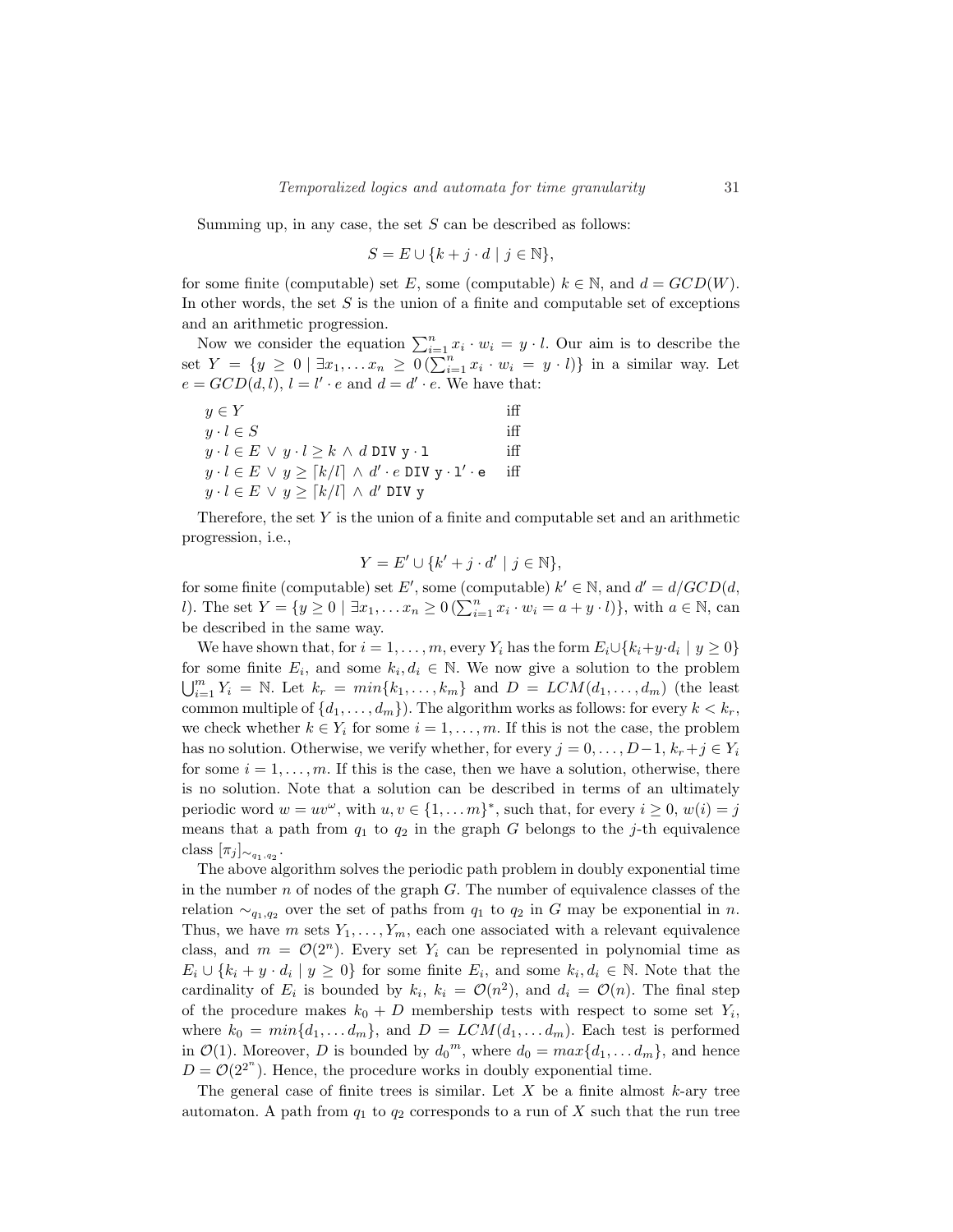is complete and k-ary, the root of the run tree is labeled with state  $q_1$  and the leaves of the run tree are labeled with state  $q_2$ . A cycle is a path from q to q. The problem is to find, for every  $y \geq 0$ , a path from the initial state  $q_0$  to the final state  $q_{fin}$  of length  $a + y \cdot l$ . The rest of the proof follows the same reasoning path of the proof for sequence automata.  $\Box$ 

From Lemma 3.8, it follows that, given a  $\mathcal{B}(\mathcal{C}_k)$ -automaton A, we have an algorithm to solve the problem  $\mathcal{L}(A) \cap ITS_k(\Sigma) \neq \emptyset$  in doubly exponential time in the size of A.

#### Theorem 3.9

The emptiness problem for finite tree sequence automata over UULSs is in 2EXP-TIME.

Since EQLTL(EQCTL<sup>\*</sup><sub>k</sub>) formulas can be elementarily converted into  $\mathcal{B}(\mathcal{C}_k)$  automata, we have the desired result.

## Theorem 3.10

 $(\mathsf{Complexity\;of\;EQLTL}( \mathsf{EQCTL}_k^*))$ 

The satisfiability problem for  $\mathrm{EQLTL}(\mathrm{EQCTL}_k^*)$  over UULSs is in ELEMENTARY.

We conclude the section by giving some examples of meaningful timing properties that can be expressed in (fragments of)  $\mathrm{EQLTL}(\mathrm{EQCTL}_k^*)$  interpreted over UULSs. As a first example, consider the property 'P holds at every point of the finest layer  $T^0$  whose distance from the origin of the layer  $0_0$  is a power of two  $(1_0, 2_0, 4_0, 8_0,$ and so on)' over a binary UULS. Such a property can be expressed in  $\text{PLTL}(\text{CTL}_k^*)$ as follows:

$$
\bigcirc \Box \operatorname{EX_1G}((\operatorname{Xtrue} \rightarrow \operatorname{X_0true}) \, \wedge \, (\neg \operatorname{Xtrue} \rightarrow P)).
$$

Notice that the property 'P holds on every point  $2^i$ , with  $i \in \mathbb{N}$ ' cannot be expressed in QLTL. As a second example, the property  $\mathcal{P}$  holds on every even point of the leftmost path' can be expressed in  $\mathrm{EQLTL}(\mathrm{CTL}^*_k)$  as follows:

$$
\exists Q(Q \land \bigcirc \neg Q \land \Box(Q \leftrightarrow \bigcirc \bigcirc Q) \land \Box(Q \to P)).
$$

As already pointed out, this property cannot be expressed in  $PLTL(CTL_k^*)$ , since PLTL cannot express the property 'P holds on every even point' (Wolper 1983).

As in the case of DULSs, there are some natural properties of UULSs that cannot be easily captured in  $\mathrm{EQLTL}(\mathrm{EQCTL}_k^*)$ . As an example, it is not easy to express the property 'P holds on every even point of the finest domain  $T^0$ '.

#### 4 The specification of a high voltage station

In this section, we exemplify the concrete use of temporalized logics as specification formalisms by providing (an excerpt of) the specification of a supervisor that automates the activities of a High Voltage (HV) station devoted to the end user distribution of energy generated by power plants (Montanari 1996). We first show how relevant timing properties of such a system can be expressed in monadic secondorder languages, and then we give their simpler temporalized logic formulations.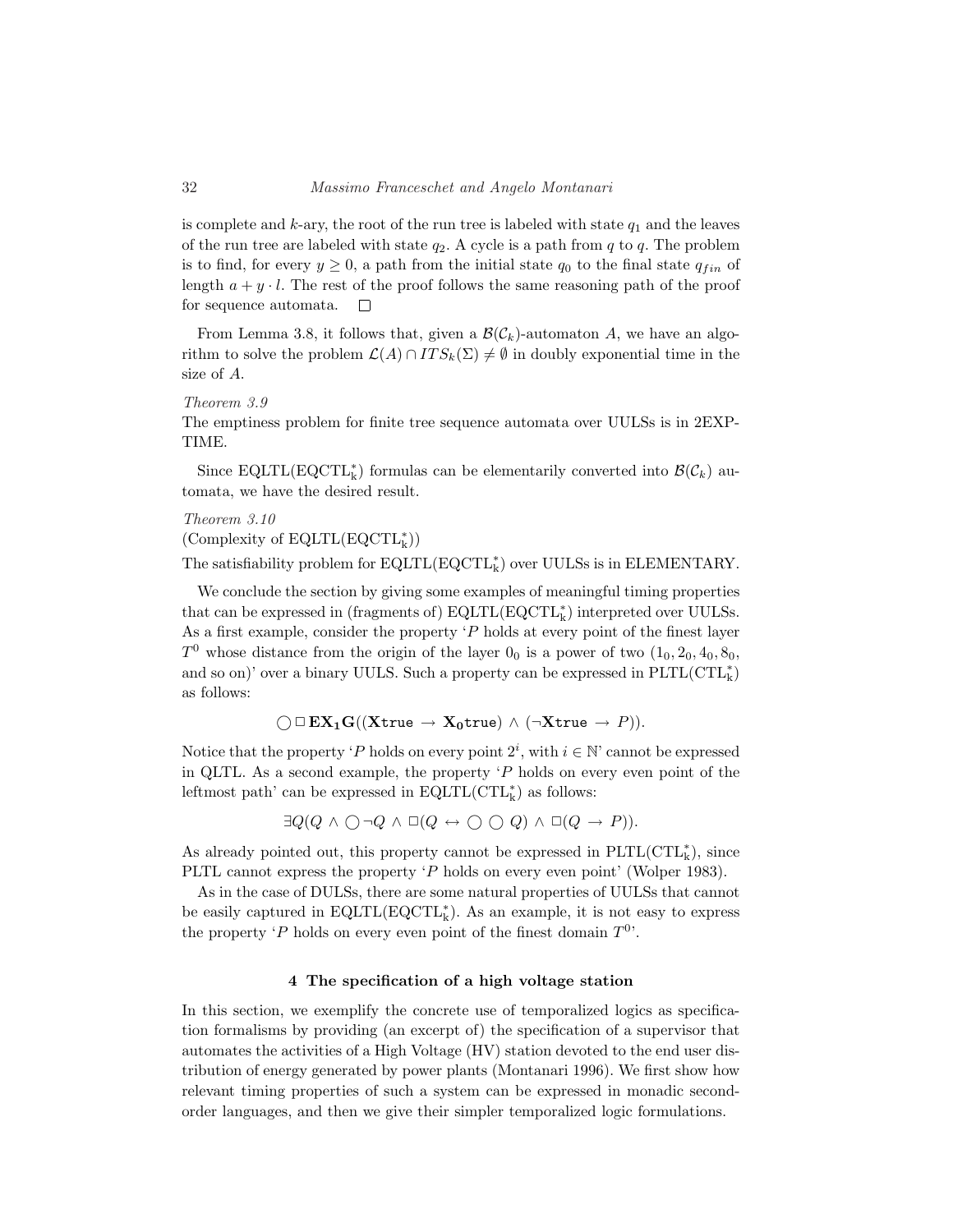Each HV station is composed of bays, connecting generation units to the distribution line. A bay consists of circuit breakers and insulators. They are both switches, but an expensive circuit breaker can interrupt current in a very short time (50 millisecond or even less), while a cheap insulator is not able to interrupt a flowing current and it has a switching time of a few seconds. Let us consider a simple HV station consisting of two bars b1 and b2 connected to different power units, a distribution line l, and two bays pb (parallel bay) and lb (line bay). The parallel bay shorts circuit between the two bars b1 and b2. It consists of two insulators ip1 and ip2, and one circuit breaker cbp. It is in the state closed if all its switches are closed; otherwise it is open. The line bay connects the distribution line with either the first bar or the second one. It consists of three insulators ilb1, ilb2, and il1, and one circuit breaker cbl. It is in the state closed on b1 if ilb1, cbl, and il1 are closed, and in the state closed on b2 if ilb2, cbl, and il1 are closed.

We focus on the specification of the change of the bar connected to the line from b1 to b2. The supervisor starts its operation by closing the parallel bay, an action that takes about 10 seconds; then, it first closes the insulator ilb2, an action that takes about 5 seconds and then it opens the insulator ilb1, and action that takes 5 seconds as well; finally, it opens the parallel bay, an action that takes other 10 seconds. To model the behavior of the system, we use the predicates change  $b1_b2$ , change b2 b1, close pb, open pb, close ilb1, open ilb1, close ilb2, and so on to denote the corresponding commands sent by the supervisor to the various devices. Furthermore, for every system action we identify the time granularity with respect to which it can be considered as an instantaneous action. The change of the bar takes about 30 seconds, opening and closing the parallel bay 10 seconds, switching insulators 5 seconds, and switching circuit breakers 50 milliseconds. Accordingly, we assume a 4-layered structure whose 4 layers correspond to the 4 involved time granularities, namely, 30secs, 10secs, 5secs, and 50millisecs (in (Franceschet and Montanari 2003) we show how to tailor temporal logics for time granularity over downward unbounded layered structures to deal with n-layered structures).

In the monadic second-order language, the change of the bar is described by the following formula, which specifies the sequence of actions taken by the supervisor:

$$
\forall x. (T^{30secs}(x) \land change\text{-}b1\text{-}b2(x) \rightarrow \exists y_1. \downarrow_0(x) = y_1 \land close\text{-}pb(y_1) \land \exists y_2. +1_{10secs}(y_1, y_2) \land \exists y_3. \downarrow_0(y_2) = y_3 \land close\text{-}ilb2(y_3) \land \exists y_4. +1_{5secs}(y_3, y_4) \land open\text{-}ilb1(y_4) \land \exists y_5. +1_{5secs}(y_4, y_5) \land \exists y_6. \downarrow_0(y_6) = y_5 \land open\text{-}pb(y_6)),
$$

where the definable predicate  $+1_{q}(x, y)$  states that both x and y belong to the layer  $g$  and  $y$  is the successor  $x$  with respect to  $g$ . Such a condition can be expressed in temporalized logic in a much more compact and readable way:

$$
\begin{array}{rcl}\mathbf{G}(change\_b1\_b2 \rightarrow & \mathbf{EX_{0}}close\_pb \land \mathbf{EX_{1}}\mathbf{X_{0}}close\_ilb2 \land \\
& \mathbf{EX_{1}}\mathbf{X_{1}}open\_ilb1 \land \mathbf{EX_{2}}open\_pb)\end{array}
$$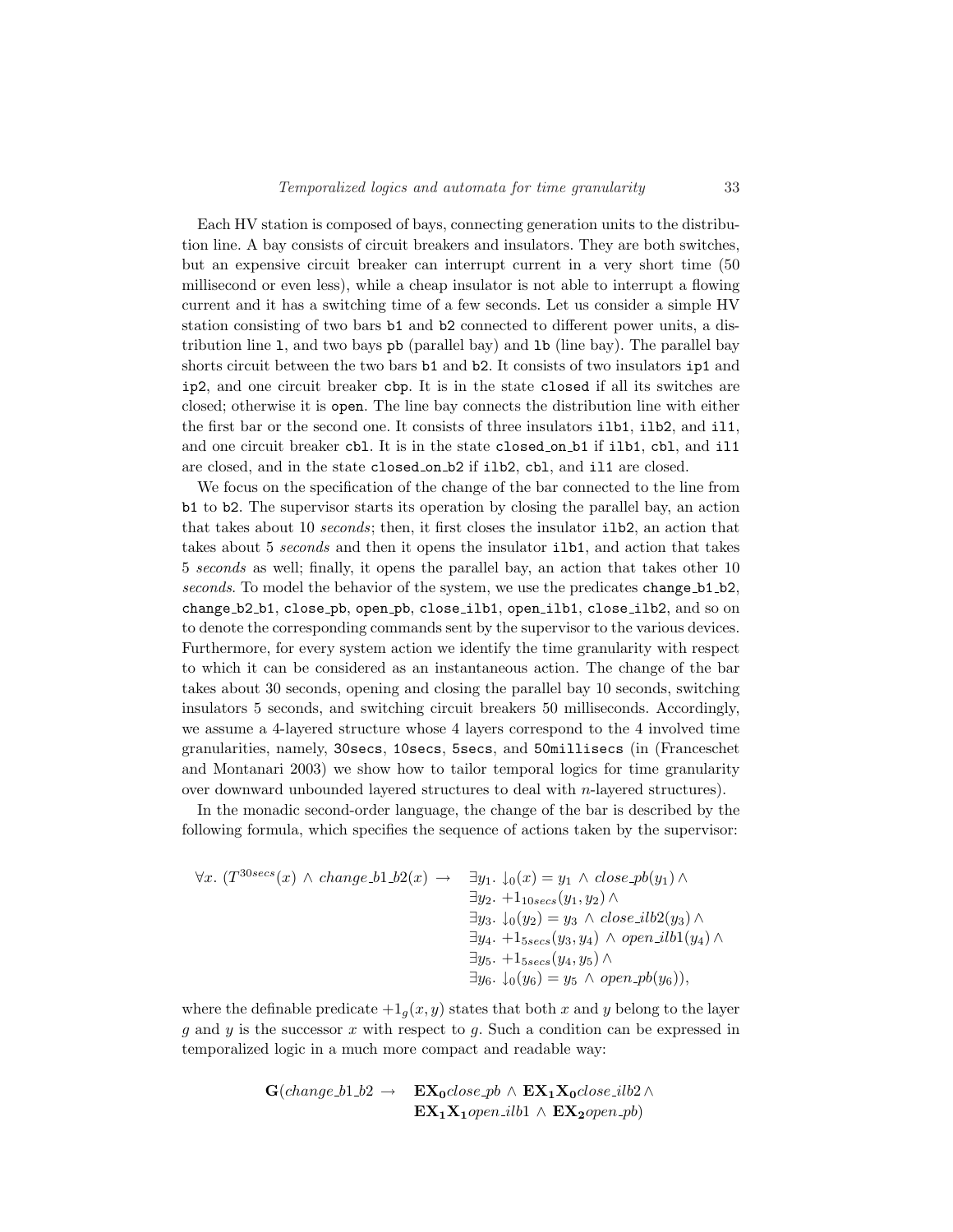As for the compound operation close pb, let us assume that the supervisor starts in parallel the closure of the circuit breaker, which is completed in 50 milliseconds, and of the first insulator, that takes about 5 seconds; then, once the first insulator is closed, it closes the second one. Such an operation can be specified by the following classical formula:

$$
\forall x. (T^{10secs}(x) \land close\_pb(x) \rightarrow \exists y_1. \downarrow_0(x) = y_1 \land close\_ip1(y_1) \land \exists y_2. \downarrow_0(y_1, y_2) \land close\_cbp(y_2) \land \exists y_3. +1_{5secs}(y_1, y_3) \land close\_ip2(y_3),
$$

while its temporalized version is structured as follows:

$$
G(\begin{array}{l} (EX_0 close\_pb \rightarrow EX_0(EX_0 close\_ip1 \land X_0close\_cpb) \land EX_1close\_ip2)) \land \\ (EX_1close\_pb \rightarrow EX_1(EX_0(close\_ip1 \land X_0close\_cpb) \land EX_1close\_ip2)) \land \\ (EX_2close\_pb \rightarrow EX_2(EX_0(close\_ip1 \land X_0close\_cpb) \land EX_1close\_ip2))).\end{array}
$$

## 5 Conclusions and future work

In this paper, we provided the monadic second-order theories of DULSs and UULSs with expressively complete and elementarily decidable temporal logic counterparts. To this end, we defined temporalized automata, which can be seen as the automatontheoretic counterpart of temporalized logics, and showed that relevant properties, such as closure under Boolean operations, decidability, and expressive equivalence with respect to temporal logics, transfer from component automata to temporalized ones. Then, we exploited temporalized automata to successfully solve the problem of finding the temporal logic counterparts of the given theories of time granularity.

As a matter of fact, some forms of automaton combination, which differ from temporalization in various respects, have been proposed in the literature to increase the expressive power of temporal logics. As an example, extensions of PLTL with connectives defined by means of finite automata over  $\omega$ -strings are investigated in (Vardi and Wolper 1994). To gain the expressive power of the full monadic second-order theory of  $(\omega, <)$ , Vardi and Wolper's Extended Temporal Logic (ETL) replaces the until operator of PLTL by an infinite bunch of automata connectives, that is, ETL allows formulas to occur as arguments of an automaton connective (as many formulas as the symbols of the automaton alphabet are). Given the wellknown correspondence between formulas and automata, the application of automata connectives to formulas can be viewed as a form of automata combination. An extension of CTL<sup>\*</sup> that substitutes ETL operators for PLTL ones is given in (Dam 1994). However, the switch from PLTL to ETL does not involve any change in the domain of interpretation ( $\omega$ -structures in the first case, binary trees in the latter). On the contrary, in the case of temporalized automata/logics, component automata/temporal logics refer to different temporal structures, and thus their combination is paired with a combination of the underlying temporal structures.

We are developing our research on temporalized logics and automata for time granularity in various directions. First of all, we are trying to improve the complex-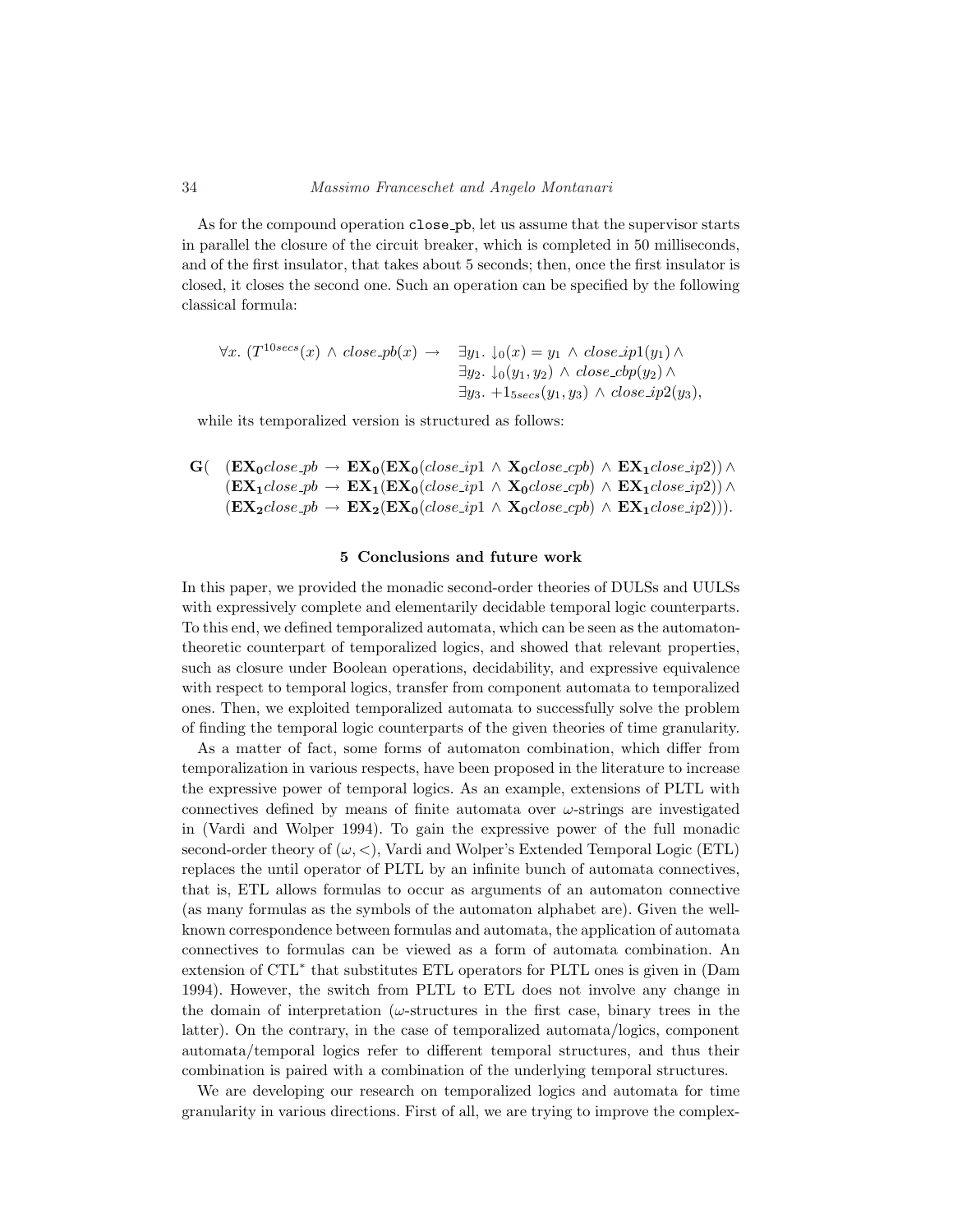ity bound for the satisfiability problem for  $\mathrm{EQLTL}(\mathrm{EQCTL}_k^*)$  over UULSs. Second, we are investigating the relationships between temporalized and classical automata. On the one hand, the languages recognized by temporalized automata are structurally different from those recognized by classical automata, e.g., Büchi(Büchi) automata recognize infinite strings of infinite strings. On the other hand, this fact does not imply that language problems for temporalized automata cannot be reduced to the corresponding problems for classical automata. As an example, the emptiness problem for Büchi(Büchi) automata can actually be reduced to the emptiness problem for Büchi automata. We are exploring the possibility of defining similar reductions for more complex temporalized automata. Finally, we are exploring the possibility of extending our correspondence results to other forms of logic combination, such as independent combination and join (Gabbay et al. 2003).

## Acknowledgements

We would like to thank the anonymous reviewers for their comments and criticisms, that helped us to improve the paper, as well as Johan van Benthem, Ahmed Bouajjani, Marcelo Finger, Valentin Goranko, Maarten de Rijke, and Wolfgang Thomas for their positive feedback on the work reported in the paper. Thanks also to Pietro Corvaia, Alberto Policriti, and Franca Rinaldi for the useful discussions about the proof of Lemma 3.8.

#### References

- Agrawal, R. and Srikant, R. 1995. Mining sequential patterns. In Proceedings of the International Conference on Data Engineering. IEEE Computer Society Press, 3–14.
- BETTINI, C., BRODSKY, A., JAJODIA, S., AND WANG, X. S. 1997. Logical design for temporal databases with multiple granularities. ACM Transactions on Database Systems 22, 2, 115–170.
- BETTINI, C., JAJODIA, S., LIN, J., AND WANG, X. S. 1998. Discovering frequent event patterns with multiple granularities in time sequences. IEEE Transactions on Knowledge and Data Engineering 10, 2, 222–237.
- BETTINI, C., JAJODIA, S., AND WANG, X. 1996a. A general framework and reasoning models for time granularity. In *Proceedings of the International Workshop on Temporal* Representation and Reasoning. IEEE Computer Society Press, 104–111.
- BETTINI, C., JAJODIA, S., AND WANG, X. S. 1996b. Testing complex temporal relationships involving multiple granularities and its application to data mining. In Proceedings of the ACM SIGACT-SIGMOD-SIGART Symposium on Principles of Database Systems. Vol. 15. ACM Press, 68–78.
- Blackburn, P. and Bos, J. 2003. Representation and Inference for Natural Language. Studies in Logic, Language, and Information. CSLI Press. Forthcoming.
- Chandra, R., Segev, A., and Stonebraker, M. 1994. Implementing calendars and temporal rules in next generation databases. In Proceedings of the International Conference on Data Engineering. IEEE Computer Society Press, Houston, TX, 264–273.
- Ciapessoni, E., Corsetti, E., Montanari, A., and San Pietro, P. 1993. Embedding time granularity in a logical specification language for synchronous real-time systems. Science of Computer Programming 20, 141–171.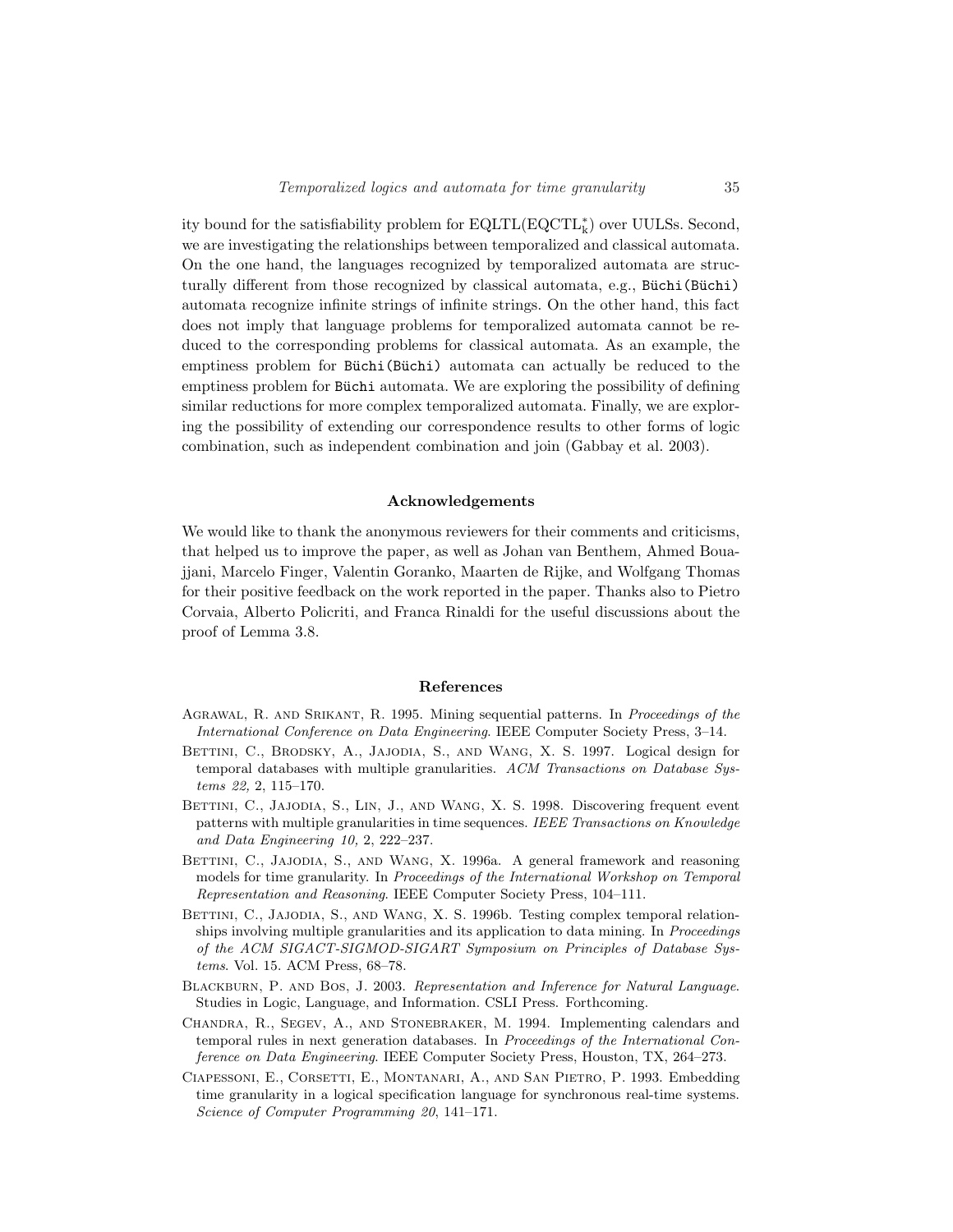- Combi, C., Franceschet, M., and Peron, A. 2002. A logical approach to represent and reason about calendars. In Proceedings of the International Symposium on Temporal Representation and Reasoning. IEEE Computer Society Press, 134–140.
- Combi, C. and Pozzi, G. 2001. A temporal data model managing intervals with different granularities and indeterminacy from natural language sentences. The VLDB Journal 9, 294–311.
- Corsetti, E., Crivelli, E., Mandrioli, D., Montanari, A., Morzenti, A., Pietro, P. S., and Ratto, E. 1991. Dealing with different time scales in formal specifications. In Proceedings of the International Workshop on Software Specification and Design. IEEE Computer Society Press, 92–101.
- CORSETTI, E., MONTANARI, A., AND RATTO, E. 1991. Dealing with different time granularities in formal specifications of real-time systems. The Journal of Real-Time Systems 3, 191–215.
- Courcoubetis, C., Vardi, M., Wolper, P., and Yannakakis, M. 1991. Memory efficient algorithms for the verification of temporal properties. In Proceedings of Computer-Aided Verification. Lecture Notes in Computer Science, vol. 531. Springer, Berlin, Germany, 233–242.
- Cukierman, D. and Delgrande, J. 1998. Expressing time intervals and repetition within a formalization of calendars. Computational Intelligence 14, 4, 563–597.
- DAM, M. 1994.  $\text{CTL}^*$  and  $\text{ECTL}^*$  as fragments of the modal  $\mu$ -calculus. Theoretical Computer Science 126, 77–96.
- DREYER, W., DITTRICH, A. K., AND SCHMIDT, D. 1994. Research perspectives for time series management systems. SIGMOD Record 23, 1, 10-15.
- DYRESON, C. E. AND SNODGRASS, R. T. 1995. Temporal granularity. In The TSQL2 Temporal Query Language, R. T. Snodgrass, Ed. Kluwer Academic Press, 347–385.
- Emerson, E. 1990. Temporal and modal logic. In Handbook of Theoretical Computer Science, Vol. B, J. van Leeuwen, Ed. Elsevier Science Publishers B.V., 995–1072.
- Euzenat, J. 1995. An algebraic approach for granularity in qualitative space and time representation. In Proceedings of the International Joint Conference on Artificial Intelligence. Morgan Kaufmann, 894–900.
- Fiadeiro, J. L. and Maibaum, T. 1994. Sometimes "tomorrow" is "sometime": Action refinement in a temporal logic of objects. In *Proceedings of the International Conference* on Temporal Logic. Lectures Notes on Artificial Intelligence, vol. 827. Springer, 48–66.
- FINGER, M. AND GABBAY, D. M. 1992. Adding a temporal dimension to a logic system. Journal of Logic Language and Information 1, 203–233.
- FOSTER, D., LEBAN, B., AND MCDONALD, D. 1986. A representation for collections of temporal intervals. In Proceedings of the National Conference on Artificial Intelligence. 367–371.
- Franceschet, M. 2002. Dividing and conquering the layered land. Ph.D. thesis, Department of Mathematics and Computer Science, University of Udine.
- Franceschet, M. and Montanari, A. 2001a. A combined approach to temporal logics for time granularity. In Proceedings of the International Workshop on Methods for Modalities (M4M).
- Franceschet, M. and Montanari, A. 2001b. Towards an automata-theoretic counterpart of combined temporal logics. In Proceedings of the International Workshop on Verification and Computational Logic. 55–74.
- Franceschet, M. and Montanari, A. 2002. Time granularities in databases, data mining, and temporal reasoning, by Bettini, Jajodia, and Wang (book review). The Computer Journal 45, 6, 683–685.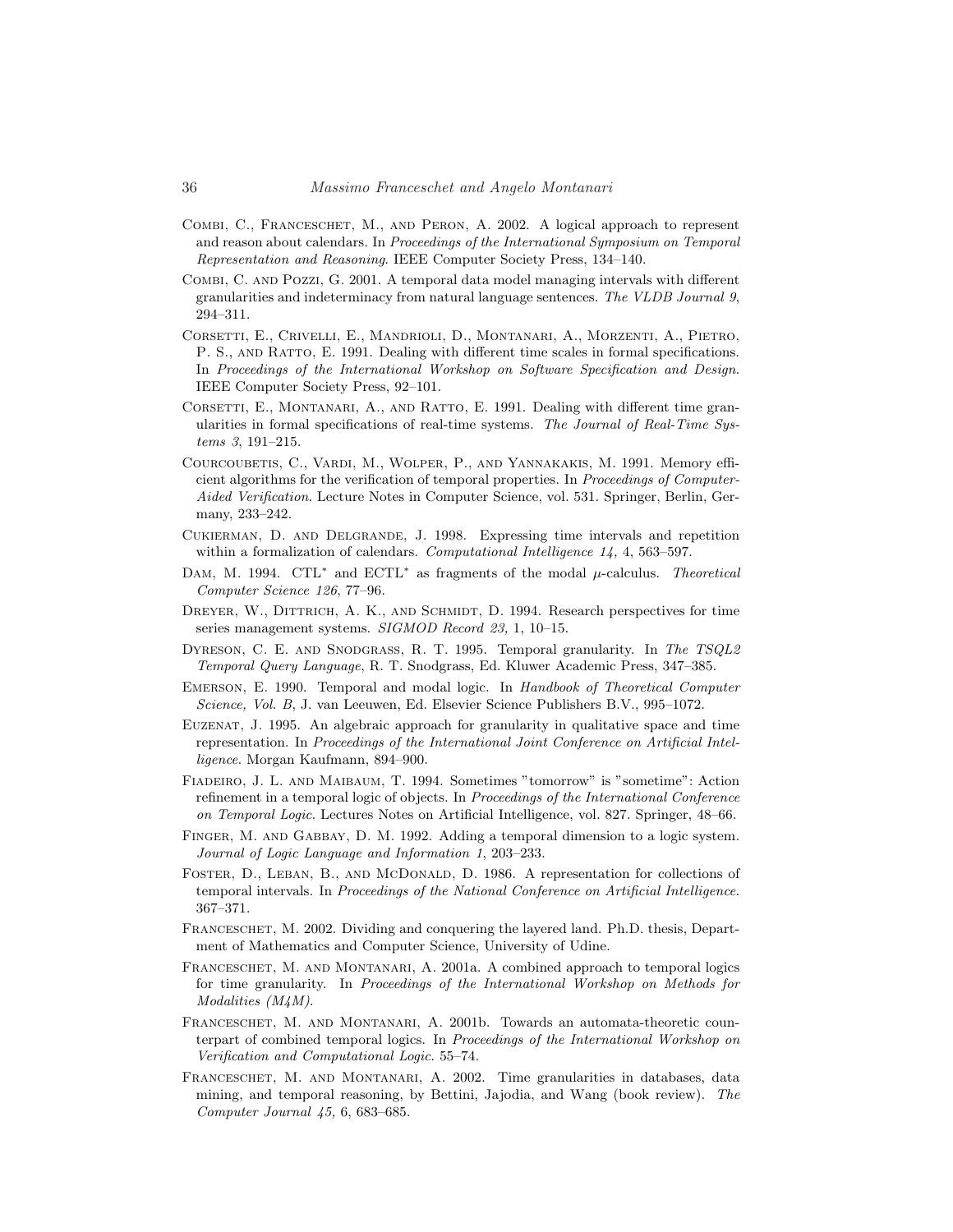- Franceschet, M. and Montanari, A. 2003. Branching within time: an expressively complete and elementarily decidable temporal logic for time granularity. Research on Language and Computation 1, 3-4, 229–263.
- Franceschet, M., Montanari, A., and de Rijke, M. 2000. Model checking for combined logics. In Proceedings of the International Conference on Temporal Logic. 65–73.
- Fum, D., Guida, G., Montanari, A., and Tasso, C. 1989. Using levels and viewpoints in text representation. In Proceedings of the International Conference on Artificial Intelligence and Information-Control Systems of Robots. 37–44.
- Gabbay, D., Kurucz, A., Wolter, F., and Zakharyaschev, M. 2003. Manydimensional modal logics: theory and applications. Studies in Logic and the Foundations of Mathematics, vol. 148. Elsevier.
- GABBAY, D. M. AND DE RIJKE, M., Eds. 2000. Frontiers of Combining Systems 2. Studies in Logic and Computation, vol. 7. Research Studies Press/Wiley.
- HAFER, T. AND THOMAS, W. 1987. Computation tree logic CTL<sup>\*</sup> and path quantifiers in the monadic theory of the binary tree. In Proceedings of the International Colloquium on Automata, Languages and Programming. Lecture Notes in Computer Science, vol. 267. Springer, Karlsruhe, Germany, 269–279.
- Halpern, J. Y. and Shoham, Y. 1991. A propositional modal logic of time intervals. Journal of the ACM 38, 4, 935–962.
- Immerman, N. and Kozen, D. 1989. Definability with bounded number of bound variables. Information and Computation 83, 2, 121–139.
- Jajodia, S., Litwin, W., and Wiederhold, G. 1993. Integrating temporal data in a heterogeneous environment. In Temporal Databases: Theory, Design and Implementation, A. Tansel et al., Ed. Database Systems and Applications Series, Benjamin/Cummings Pub. Co., Redwood City, CA, 563–579.
- Jajodia, S., Subrahmanian, V. S., and Wang, X. S. 1995. Temporal modules: An approach toward federated temporal databases. Information Sciences 82, 103–128.
- JARD, C. AND JERON, T. 1989. On-line model checking for finite linear temporal logic specifications. In Proceedings of the Workshop on Automatic Verification Methods for Finite State Systems. Lecture Notes in Computer Science, vol. 407. Springer, 189–196.
- Kamp, H. and Schiehlen, M. 2001. Temporal location in natural language. In How to say when it happens, H. Kamp and U. Reyle, Eds. Max Niemeyer Verlag.
- Kupferman, O., Vardi, M. Y., and Wolper, P. 2000. An automata-theoretic approach to branching-time model checking. Journal of the ACM 47, 2, 312–360.
- LADKIN, P. 1987. The completeness of a natural system for reasoning with time intervals. In Proceedings of the International Joint Conference on Artificial Intelligence. Morgan Kaufmann, 462–467.
- Lamport, L. 1985. On interprocess communication. Tech. Rep. 8, SRC, Palo Alto, CA.
- Mannila, H., Toivonen, H., and Verkamo, A. I. 1995. Discovering Frequent Episodes in Sequences. In Proceedings of the International Conference on Knowledge Discovery and Data Mining. AAAI Press, Montreal, Canada.
- Montanari, A. 1996. Metric and Layered Temporal Logic for Time Granularity. ILLC Dissertation Series 1996-02, ILLC, University of Amsterdam, The Netherlands.
- Montanari, A., Maim, E., Ciapessoni, E., and Ratto, E. 1992. Dealing with time granularity in the event calculus. In Proceedings of the International Conference on fifth Generation Computer Systems. 702–712.
- Montanari, A. and Pernici, B. 1993. Temporal reasoning. In Temporal Databases, A. Tansel et al., Ed. Database Systems and Applications Series. Benjamin/Cummings Pub. Co., Redwood City, CA, 534–562.